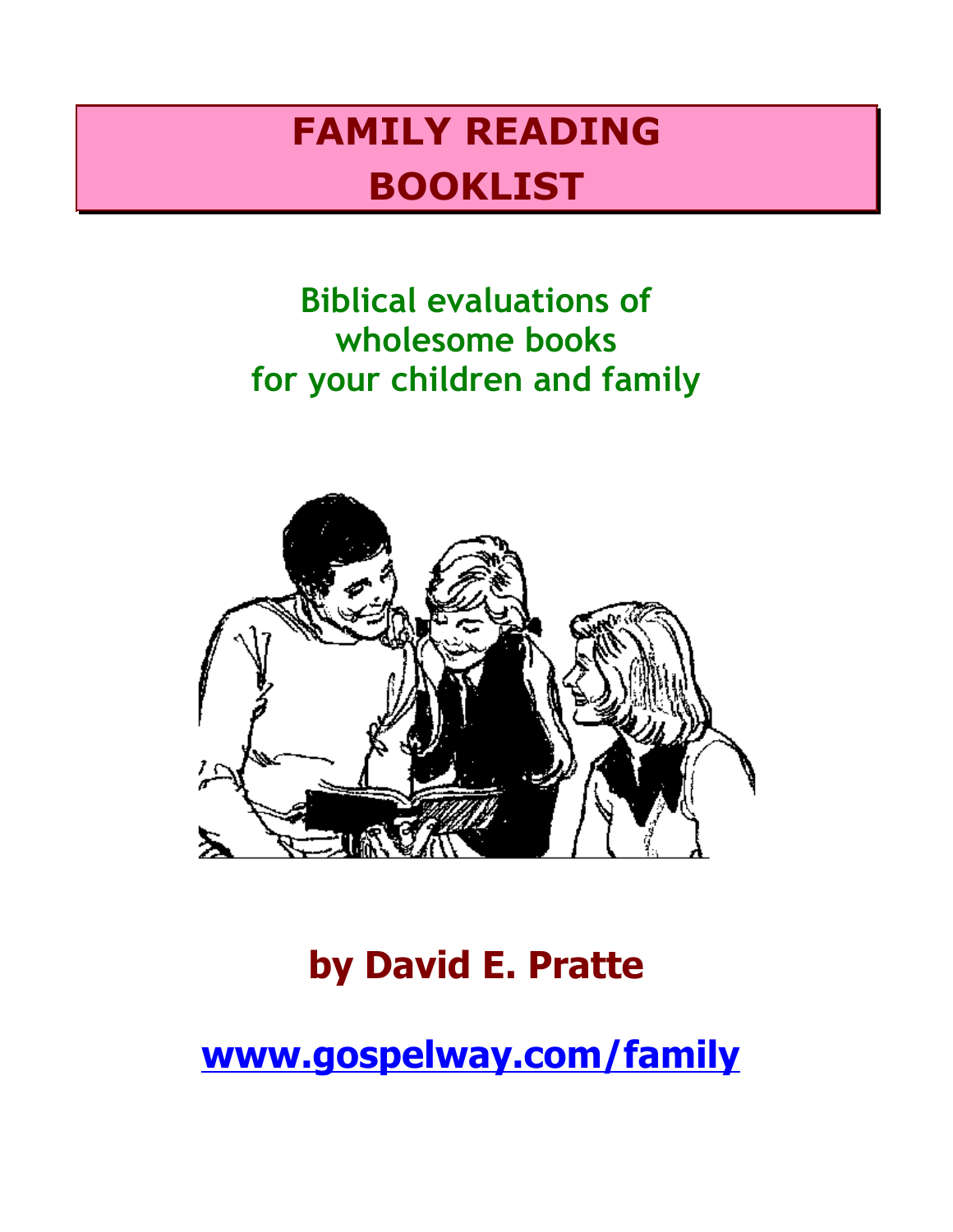### **Family Reading Booklist**

#### © Copyright, David E. Pratte, 1994, 2013

#### **Introduction**

One of the greatest needs for families today is wholesome entertainment. Television, movies, music, etc., are generally filled with immorality, violence, and just plain depression and mediocrity. Entertainment, like other areas of a Christian's life, ought to encourage and challenge him to be a better person (Phil 4:8).

Most families could use help in finding that kind of entertainment. One excellent source of entertainment can be good books; but many books, especially those written more recently, are also filled with immorality. How do we find good books?

The purpose of this booklist is to review some good books I have come across that you may be interested in having your family read. Some of these may be considered "classics," others are books I just happened across. You may have some difficulty finding some of the books, but you should have enough information here that your library can obtain them by interlibrary loan.

I have looked for wholesome qualities in the books such as: faith in God, family devotion, honesty, hard work, courage, helpfulness to others, etc. I have also sought to avoid negative qualities such as sexual explicitness, profanity, violence, drinking alcohol, smoking, gambling, evolution, irreverence toward God, and other forms of ungodliness.

I have tried to note when I found such qualities in books, good or bad. Some problems I have considered serious enough to eliminate a book from the list, but in other cases I have kept the book on the list but warned you about a problem. This is obviously a subjective choice on my part, but I hope it is helpful. There is probably no such thing as a book authored by a human that will please everyone. My reviews of them, of course, may have missed some points you consider to be important, but I hope the information is at least helpful.

Note: If a book is generally good but contains some objectionable aspects (like a few instances of profanity), you might try reading it to the family, but omit the objectionable parts. If your family owns the book, another thing you may try is to read the book first as a parent and mark out the bad words. Then the kids are free to read it.

Some possible uses of this booklist are: (1) Parents may use it to help in choosing books to buy or to borrow from the library for their children to read. (2) Books on the list may make good gifts for others. (3) I especially hope parents will take time to read these books aloud to their children. Getting together as a whole family and having one member read aloud can make an excellent family time. It definitely beats most other modern entertainment. As events happen in the story, good or bad, the family can discuss them as important moral lessons.

I have given my personal overall evaluation of the books, considering their moral content combined with how well the story held my interest. This is very subjective, but may yet be useful. The evaluation symbols are as follows: \*\*\*\* = Excellent; \*\*\* = Very Good; \*\* = Good; \* = Fair

If you want to find a particular book or author on the list, simply search the file for a word or two in the name or for the author's last name. Other searches may be useful, such as a search for titles with three or more asterisks. When an author has written some good books, you may want to investigate other books by the same author. I have placed a mark (\*\*) after the last name of authors I have found to be generally wholesome.

Each review is listed in the following order: title, evaluation (in asterisks), a notation if it is part of a series, author's name (last then first), then a brief description. The numbers at the end of each review give a rough idea of the youngest age level for which the book is first appropriate.

This material is copyrighted. You are welcome to save a copy to your computer or print it out for your own personal use. You are not permitted to make copies for others or to sell it or charge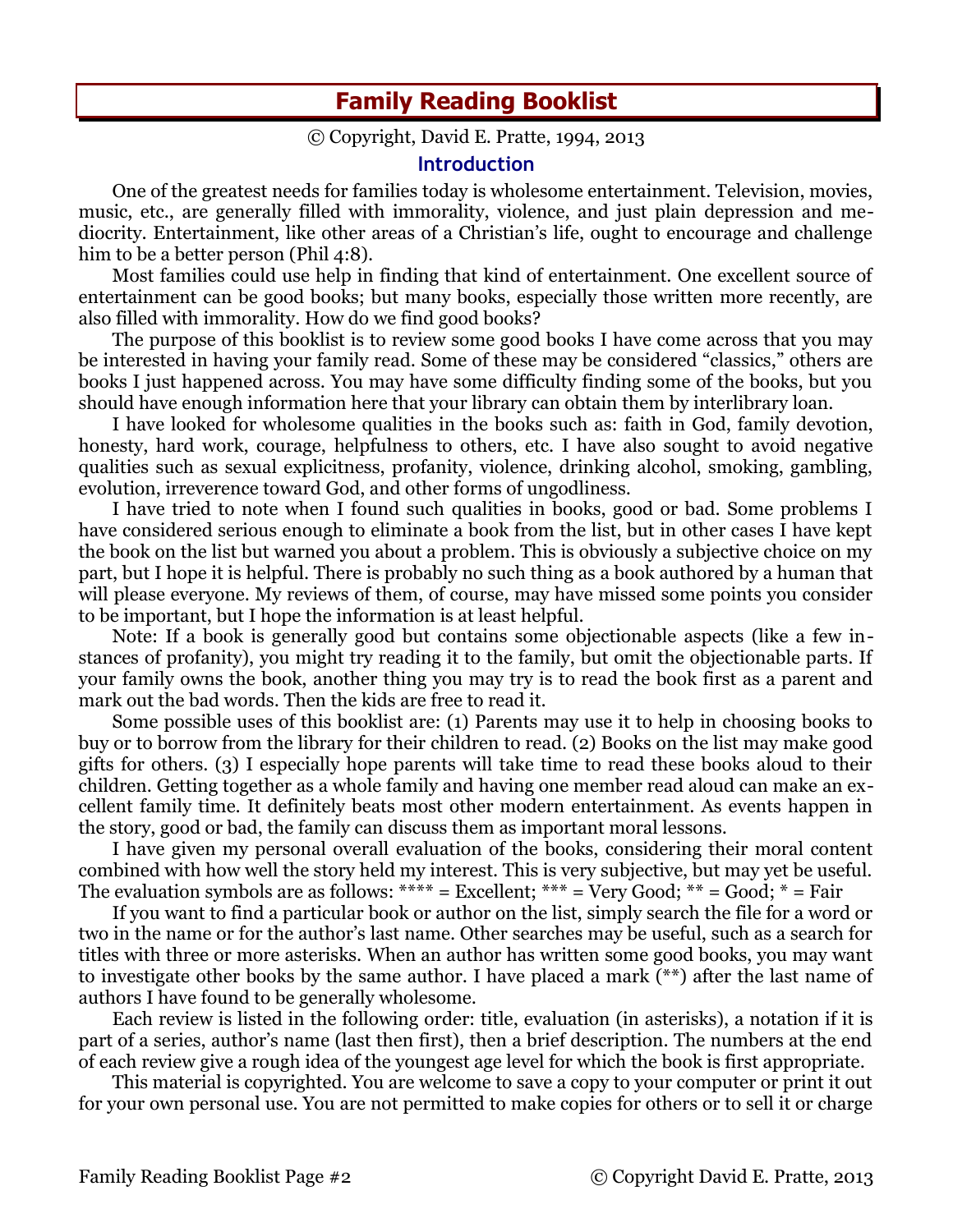any fee of any type for its use. Others may obtain their own copy on our web site at [www.gospel](http://www.gospelway/family)[way/family.](http://www.gospelway/family)

#### **Reviews**

6 ON EASY STREET \*\*+, Cavanna\*\*, Betty, A large family spends the summer operating a boarding house on Nantuckett Island. A teenage daughter learns to overcome disappointment and selfishness. Strong family ties. Some dancing, euphemisms, tobacco. 8&9

ABE LINCOLN: FRONTIER BOY \*\*\*, Stevenson, Augusta, Biography of Lincoln's youth told as a story. Shows his kindness, interest in others, family values, and friendliness. 8

ABEL'S ISLAND \*\*\*, Steig, William, Entertaining and wholesome children's story about a civilized mouse stranded on an island and how he survives. 5&8

ACCIDENTAL DETECTIVES \*\*\* (series), Brouwer, Sigmund, Adolescent friends become involve in mysteries.Generally wholesome and humorous. Good family relations, faith in God. Some violence and denominational concepts. 8

ACROSS FIVE APRILS \*\*+, Hunt, Irene, A family with several sons suffers the hardships of the Civil War. Describes the suffering and trials of war. War violence is not graphic. 9

ADAM OF THE ROAD \*\*+, Gray, Elizabeth J. The son of a minstrel in the 1200's faces adventures traveling English roads looking for his dog and his father. References to drinking. 8&9

ADVENTURES DOWN UNDER \*\*\* (series), Elmer, Robert, Series of books about a family whose father is sent to Australia as a prisoner (falsely accused) in the 1800's. They follow him to be with and support him. Adventures follow. Strong family ties and religious faith. 8

ADVENTURES OF JERRY MUSKRAT \*\*\* (series), Burgess, Thornton W. Story about animals living in a pond and problems they must deal with: traps set by a farmer's son, a dam that blocks their water supply, etc. Interesting. Helps kids learn about animals. 5&8

ADVENTURES OF MABEL \*\*+, Peck, Henry Thurston, A young girl learns to communicate with animals and enjoys unique experiences with them. Highly imaginative. Care for animals, kindness to others, courage. References to smoking. 5&8

ADVENTURES OF THE NORTHWOODS \*\*\* (series), Johnson, Lois Walfrid, Young girl learns to adjust to a new family and new life in pioneer Wisconsin when her father dies and her mother remarries. Strong family ties, courage. Lying and disobedience punished. Denominational ideas of salvation and worship. 8

ADVENTURES ON THE AMERICAN FRONTIER \*\*\* (series), Bly\*\*, Stephen, Young people in the 1800's face adventure living in isolated areas of the west. Strong family ties, devotion to God and morality. Some denominational concepts. 9

ALEXANDER HAMILTON \*\*, Wise, William, Biography of one of the most influential men in the early history of America. Hamilton was patriotic but somewhat egotistical. He made major contributions to our country till he died in a duel. References to drinking, smoking, dancing, and war. 8

ALL THE DAYS WERE ANTONIA'S \*\*+, McKown & Gleeson, A girl's family moves to a western frontier town in days of adventure and danger. Drinking, swearing, and dancing girls are all discouraged. Heroine is too mischievous. Some violence. 8&9

ALLEY, THE \*\*+, Estes, Eleanor, The home of a girl, living in a close neighborhood, is burglarized. She and a friend solve the crime when police are not helpful. Euphemisms, references to smoking. 8

ALLIGATOR CASE \*\*+, DuBois, William Pene, A boy detective suspects foul play when a circus comes to town and the stars all dress in alligator suits. He imagines crimes of all kinds, but soon real trouble brews. Funny and interesting. 8

ALL-OF-A-KIND-FAMILY \*\*\* (series), Taylor, Sydney, Interesting events in the lives of Jewish family with 5 daughters and a son. Stories teach good morals such as respect and obedience to parents, honesty, etc. Detailed description of Jewish holidays. Euphemisms. Father smokes. 8&9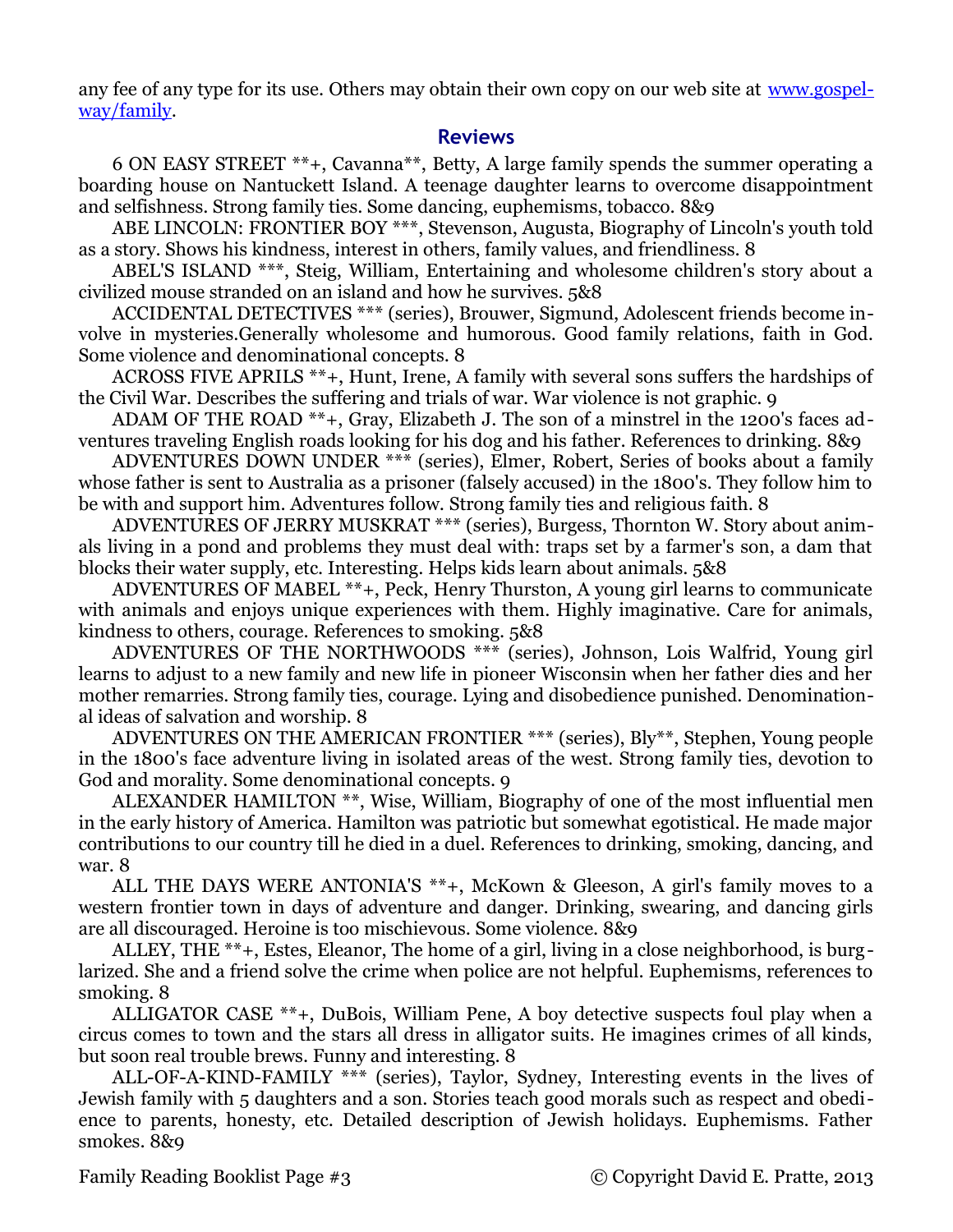AMETHYST SUMMER \*\*+, Bradbury, Bianca, In the absence of her mother, a teenage girl must manage the household and get along with her three brothers. She also makes friends of foreigners. Encourages family closeness, femininity, homemaking, helpfulness, and neighborliness. Includes euphemisms and references to dancing and immodesty. 8&9

ANCHOR MAN \*\*, Jackson, Jesse, Story of a high school relay team working to win a major championship. Shows that the way for black people to overcome the prejudices of both whites and blacks is by getting a good education, not by fighting and rebelling. 8&9

ANDRE \*\*, Dietz, Lew, True story of a Maine family that raised a pet seal. Contains minor references to evolution and a hero smokes. 5

ANDREW CARNEGIE -- YOUNG STEELMAKER \*\*+, Henry, Joanne L. Biography of a young man who grew up relatively poor, worked hard and became very successful in the steel industry, railroads, and oil. Promotes hard work and generosity. 8&9

ANDY BUCKRAM'S TIN MEN \*\*\*, Brink\*\*, Carol Ryrie, Adventure of an inventive young man and his four home-made robots. Interesting. Encourages hard work and ingenuity. 8&9

ANGEL ON SKIS \*\*\*, Cavanna\*\*, Betty, A teen-age girl, whose father has died, helps her mother operate a ski lodge in Vermont. She learns skiing and important lessons about life. Emphasizes hard work, kindness to others, respect for parents, and being yourself. Some dancing and euphemisms. 8&9

ANIMAL FAMILY \*\*, Jarrell, Randall, Story of a hunter totally isolated from the world on a seacoast. His family grows as he adopts into it a mermaid, a bear, a lynx, and finally a little boy. Interesting. The relationship with the mermaid is morally doubtful but not explicit. 8&9

ANN RUTHERFORD & THE KEY TO NIGHTMARE HALL \*\*+, Heisenfelt, Kathryn, A young man and woman stumble into a dangerous contest to determine who will inherit an old mansion. The story is somewhat unbelieveable, but interesting. Emphasizes concern and compassion for others. Mild violence. 8&9

ANNA AND THE KING OF SIAM (abridged edition) \*\*, Landon, Margaret, A widow faces challenges in 19-th century Siam as a teacher for the king's family and harem. Promotes kindness, justice, and truthfulness. Opposes slavery, tyranny, selfishness. Describes violence but opposes it. 8&9

ANNE OF GREEN GABLES \*\*\*\* (series), Montgomery, L. M. Series of books about the life of an orphan girl. Teaches about joy of marriage, love for children, accepting responsibility, kindness, friendship, interest in others, etc. Religious misconceptions, pipe-smoking, dancing, anti-spanking. 8&9

ANOTHER MAN OF WAR \*\*\*, Anderson<sup>\*\*</sup>, C.W. This author has written many wholesome horse stories containing excellent illustrations. All teach proper treatment of animals. Some have "socially acceptable" profanities. 5

ARABIAN NIGHTS \*+, Lang, Editor, Andrew, A series of stories from ancient Arabian folklore, legends, and fantasy. Includes Ali Baba & 40 Thieves, 7 Voyages of Sinbad, and Aladdin and the Wonderful Lamp. Some interesting thoughts are presented. Much bizarre, fantastic foolishness. 8

ARCHIMEDES AND THE DOOR OF SCIENCE \*\*+, Bendick, Jeanne, Biography of the ancient Greek scientist. Interesting and very informative scientifically, yet written at an elementary level. Contains references to heathen gods and war battles. 5

ARNIE THE DARLING STARLING \*\*\*, Corbo & Burras, Fascinating true account of a woman who raises a baby starling that learns to talk. Close devotion between human and animals. Leading character smokes & drinks. Several euphemisms. 8&9

AROUND THE WORLD IN EIGHTY DAYS \*\*\*, Verne, Jules, Interesting fictional account of the adventures of a man in the 1800's who accepts a wager to circle the earth in 80 days. Wholesome entertainment, but little moral or religious values. Betting is justified. 9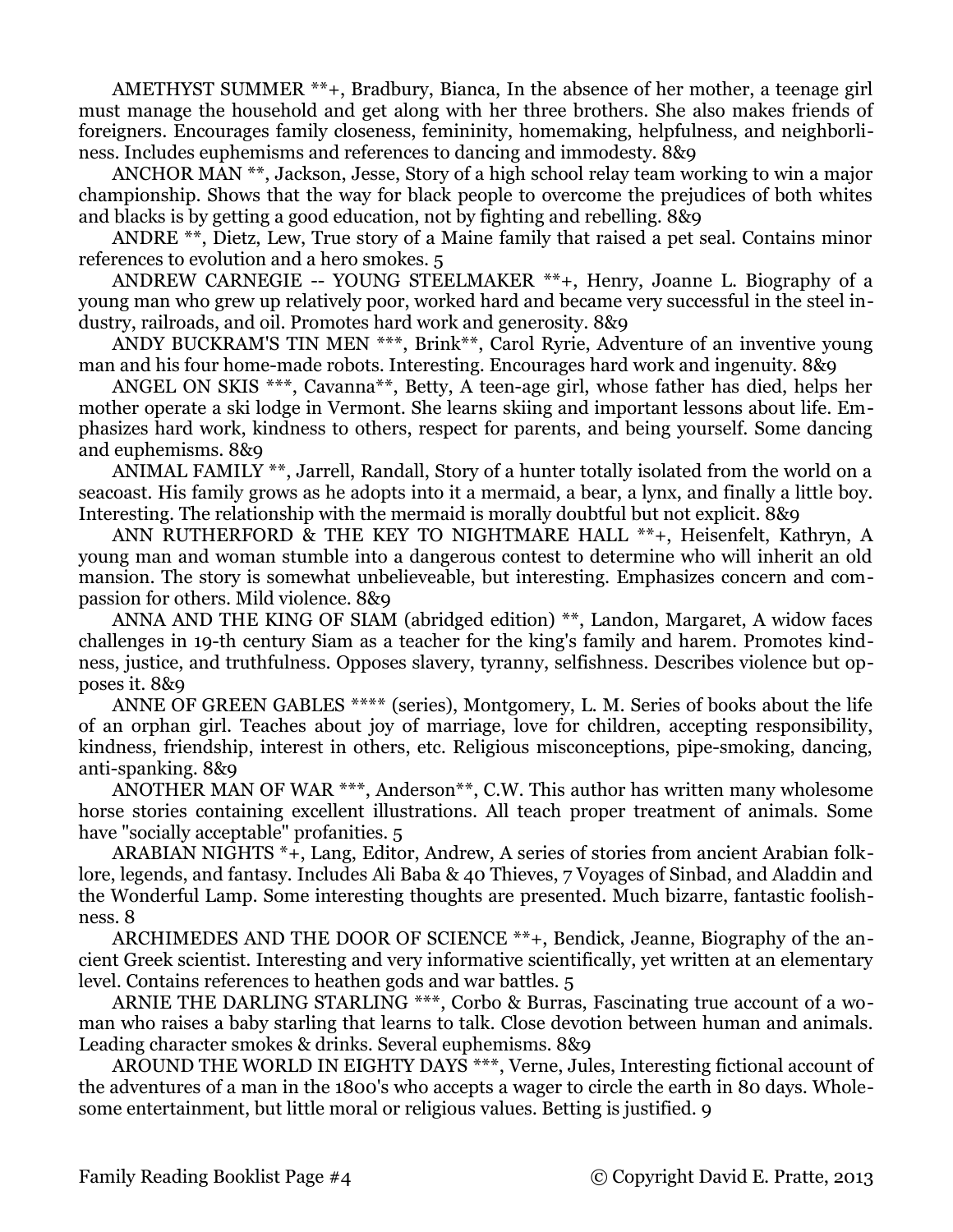AT SWORDS' POINTS \*\*\*, Norton, Andre, A young man, determined to investigate his brother's death, must confront a spy ring trying to find an ancient treasure. Exciting, informative, and well written. Courage and patriotism. Contains violence and smoking. For teens or adults. 9

AUSTIN-STONER FILES \*\*\*+ (series), Bly\*\*, Stephen, A book editor and a cowboy search for lost manuscripts in the west. Encourages moral uprightness and faith in God, but some violence, occasional mild suggestiveness, and some religious error. 9

BABE: THE GALLANT PIG \*\*\*, King-Smith, Dick, A pig grows up on a sheep farm and learns to work like a sheep dog. Humorous. Courage and politeness. 8

BAN-JOE AND GREY EAGLE \*\*+, McMeekin\*\*, Isabel M. An orphaned boy gets a job in a stable and dreams of riding a race horse. Encourages hard work, kindness to people, and love for animals. Mother leaves her child for months at a time for circus work. References to smoking, drinking, and euphemisms. 8&9

BARBARA'S TRIUMPHS \*\*\*, Denison, Mary A. A young woman living in poverty learns to excel in music and eventually finds her true father. Encourages hard work, humility, patience, and kindness. Highly critical of vanity, yet the heroine clearly desires and achieves wealth. 9

BAR-FACE \*\*\*, Person, Tom, A teenage boy, who loves wild animals, raises a pet raccoon. Together they face adventure with a wild dog, cruel neighbors, and an unaccepting friend. Encourages patience, love of animals, and discourages vengeance. 8&9

BARNEY HITS THE TRAIL \*\*, Machetanz, Sara & Fred, A boy spends the winter in Alaska at a trading post run by his uncle. He learns about the cold winter and Eskimo ways. Some euphemisms, smoking, and denominational practices. 8

BARRY, THE BRAVEST SAINT BERNARD \*\*\*, Hall, Lynn, Biography of a heroic St. Bernard dog that helped find people lost in the mountains. Praises courage and kindness between dogs and men. Catholicism. 5

BASEBALL BONUS KID \*\*+, Gelman, Steve, A rookie in the major leagues faces hostility from other players and high expectations from fans. 8&9

BAT -- THE STORY OF A BULL TERRIER \*\*, Meader\*\*, Stephen, A story of a dog's courage and devotion to his master. 8&9

BATTER UP \*\*\*, Scholz\*\*, Jackson, A young man, whose brother is a major league baseball player, determines to be one too. He struggles to control his temper, to exercise self-discipline, and to learn to listen to advice. 8&9

BEANY MALONE \*\*\* (series), Weber, Lenora Mattingly, A teenage girl tries to help her close-knit family deal with problems and challenges of growing up. Strong family values, importance of dealing with problems and helping others. References to dancing, smoking, "mild" profanities, denominational error. 9

BEATINEST BOY, THE \*\*, Stuart, Jesse, Experiences of an orphan boy raised by his grandmother. Shows love between relatives, duty to care for needy relatives, love for animals. Contains euphemisms. 8&9

BEAUTY FOR ASHES \*\*\*, Hill\*\*, Grace Livingston, A young woman faces the tragedy of her fiance's death shortly before their wedding. Encourages an honorable life rather than high society. Rebukes drinking and smoking. Encourages faith in God, but teaches denominational concepts. 9

BEN AND ME \*\*\*, Lawson, Robert, Fictional biography of Ben Franklin told from the imaginative view of a mouse who supposedly befriended Ben. Entertaining and historically informative. References to drinking, euphemisms. 8

BEN-HUR \*\*\*, Wallace, Lew, Lengthy novel about the life of a Jew in the time of Jesus. Has a few inaccuracies (long hair on Jesus, etc.), and much fiction about Jesus' life, but gives historical background on Jesus' times. Some violence. Records Jesus' death but not His resurrection. 9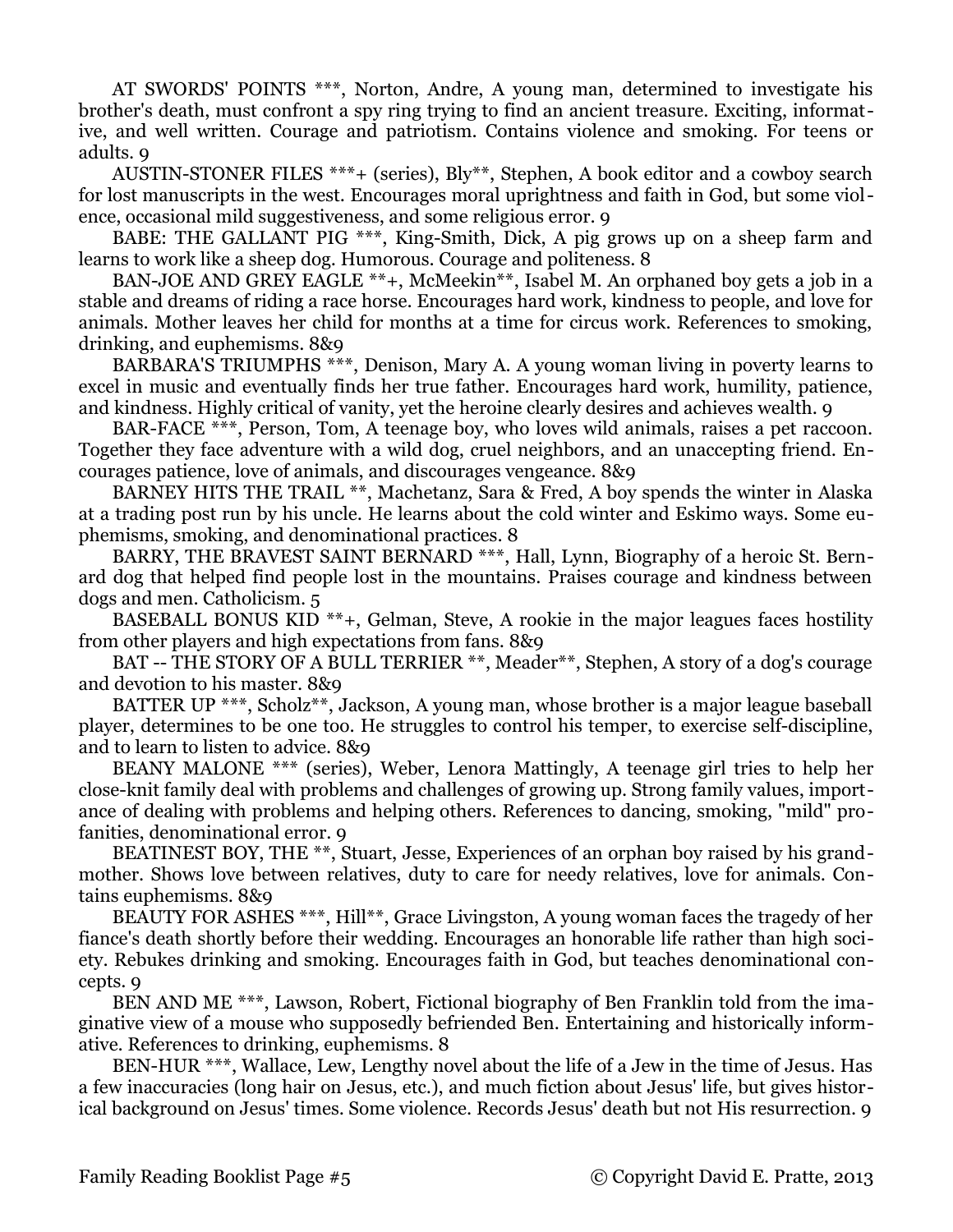BETSY \*\*\* (series), Haywood\*\*, Carolyn, Series of books for early elementary children about a girl and her school-aged friends. Wholesome books teach kindness, respect for authority, generosity, etc. 5&8

BETSY AND JOE \*\*\* (series), Lovelace, Maud Hart, A group of friends experience the joys and emotions of their senior year in high school. They learn honesty in dating and concern for others. Demonstrates strong family relations. Euphemisms and dancing. 8&9

BETSY IN SPITE OF HERSELF \*\*\* (series), Lovelace, Maud Hart, A high-school sophomore learns to improve herself without putting on a false front. Good family relations and good adjustment with friends. Boys and girls are encouraged to avoid improper conduct in dating. Euphemisms, dancing, and references to drinking and smoking. 8&9

BETTER KNOWN AS JOHNNY APPLESEED \*\*, Hunt, Mabel L. Biography of John Chapman told as various incidents from his life. An example of self-sacrifice and humility, generosity, and kindness, yet he was deeply devoted to a false religious belief. Tobacco. 8

BIG BREWSTER FAMILY \*\*+, Lucas, Janette May, Historical novel about a family living in the Plymouth Colony among the pilgrims. Shows deep religious conviction. 8

BIG LOG MOUNTAIN \*\*+, Justus, May, A girl and her doctor father move to the mountains of Kentucky to work. They learn to adjust, finding excitement and romance. Moonshining is opposed. Help, kindness and courage are encouraged. Smoking and euphemisms. A crusading "Christian" looks silly. 8&9

BIG MUTT \*\*+, Reese, John, A huge dog is released near the Badlands and must learn to survive the winter. A boy's devotion saves him from death. Encourages love of animals. 8&9

BIG RED<sup>\*\*\*</sup>, Kjelgaard<sup>\*\*</sup>, Jim, Adventures of a young man who cares for a valuable Irish Setter in a mountain wilderness. Teaches love of boy for father and for dogs. Generally wholesome. 8&9

BIG SEA \*\*+, Armstrong, Richard, Two young sailors and their crew try to survive on a sinking ship. Exciting and informative. Courage and self-sacrifice. 8&9

BILLY AND BLAZE \*\* (series), Anderson<sup>\*\*</sup>, C.W. Short stories for young readers about a boy and his horse. Teaches love for animals. Outstanding illustrations. 5

BINGO BROWN, GYPSY LOVER \*\*\* (series), Byars, Betsy, Boy undergoes the challenges of adolescence as his family has a new baby. Humorous treatment of problems of young people. Good family relations. 8

BIRD WATCHERS \*\*, Sanger, Marjorie B. A young girl and boy learn the characteristics of various birds. Highly informative, but the book gives so much information in a story without a plot that it does not hold interest well. 8&9

BIRDIE'S LIGHTHOUSE \*\*+, Hopkinson, Deborah, Child's story about a girl who helps her family run a lighthouse. When her father is sick, she must keep the lamp lit. Devotion to duty. 5&8

BLACK BEAR'S STORY \*\*+, Liers, Emil, Story follows the lives of a mother and father bear and their cubs. Informative about animal habits. Criticizes man's treatment of animals. 8

BLACK BEAUTY \*\*\*, Sewell, Anna, Story of a horse who is loved and then later mistreated. Teaches high morals, hard work, kindness for animals, fair treatment of others. 8&9

BLACK DEED MYSTERY \*\*, Thompson, Eileen, A family moves to New Mexico and must adjust to a new life style. Kids learn to make new friends, ride horses, and solve a mystery about the deed to their house. Promotes understanding and forgiveness. Euphemisms. 8&9

BLACK DOG MYSTERY \*\*+, Queen, Jr. Ellery, A boy and his dog track down a gang of bank robbers. Mild violence. Euphemisms. 8&9

BLACK STALLION \*\*\* (series), Farley\*\*, Walter, Series of books of adventure and love between a boy and his horse. Generally exciting, wholesome reading. Euphemisms. 8&9

BLIND COLT, THE \*\*, Rounds, Glen, Children's story about a wild colt born blind and how he survives. Interesting, wholesome story. A hero uses tobacco and another is deceptive. 8&9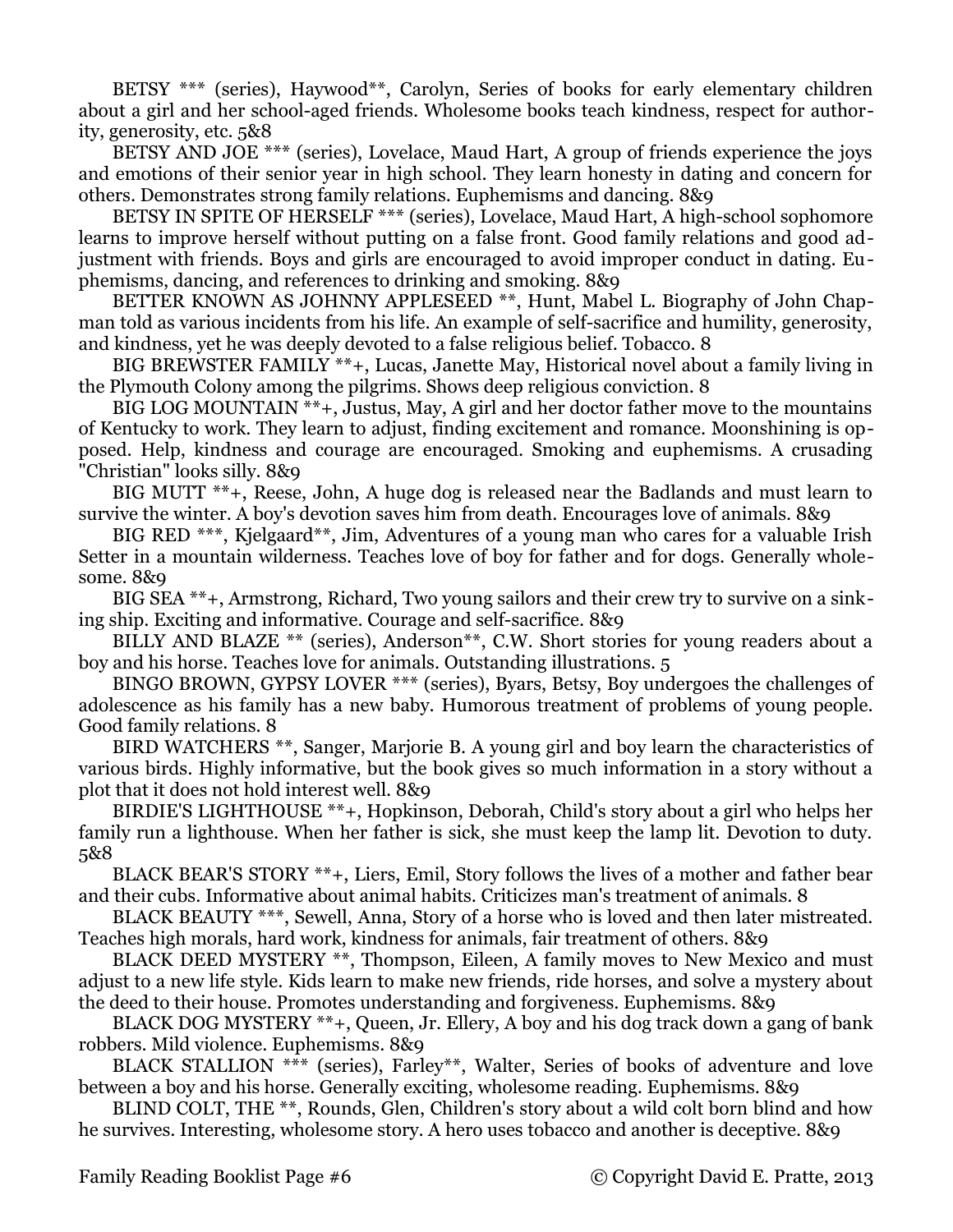BLOODHOUNDS, INC. \*\*\* (series), Myers, Bill, A young boy and girl solve mysteries. Basically wholesome stories. Respect for religion and family. Some Bible concepts taught but also some denominational concepts. Humorous to the point of absurdity and unrealistic. 8

BLUE BAY MYSTERY \*\*+, Warner, Gertrude Chandler, A grandfather and 4 grandchildren and their friends vacation on a "deserted" island, only to discover it is not deserted! Encourages respect and cooperation in a family. 8&9

BLUE RIDGE BILLY \*\*, Lenski\*\*, Lois, A mountain boy loves music but his father will not let him learn it. Moonshine liquor and cruelty to others are opposed. Father and son learn to understand one another. Euphemisms. 8&9

BLUE WILLOW \*\*\*, Gates, Doris, A family of itinerant workers moves to a valley to work, but would like to be able to stay permanently. Shows the need for kindness, hard work, courage, and self-sacrifice. Folk dancing. 8&9

BOBBSEY TWINS \*\* (series), Hope, Laura Lee, A family shares adventures together, often solving mysteries. Stories are repetitious, but basically wholesome. Children are adventuresome, but respectful to adults. 5&8

BOMBY THE BOMBARDIER BEATLE \*\*\*, Inst. for Creation Research, Teaches facts about science and nature in interesting and educational stories for school-age children. Presents facts to support creation. Good science supplements. 5&8

BONANZA GIRL \*\*\*, Beatty, Patricia, A young girl and her family move to a frontier goldmining town after her father's death. Strong moral and family values, though not always clear. Euphemisms, a "polite" profanity. Gambling and drinking are discouraged. 8

BONNY'S BIG DAY \*\*\*, Herriot, James, Story for young children about an old work horse that is entered in a local fair. Wholesome. Good illustrations. Author writes good stories for children, but adult books have profanities. 5&8

BOOK OF HOURS \*\*\*, Bunn, T. Davis, Grieving man inherits a castle in England but must solve riddles to obtain funds to pay back taxes to keep it. Romance and excitement follow. Value of friendship and trust in God. Some denominational concepts. 9

BOOK OF JONAH \*\*\*, Spier, Peter, A re-telling of the story of Jonah. The story is accurate and the pictures are good except that Jonah is often inadequately clothed. Interesting, but sometimes inaccurate, historical notes follow the story. 5&8

BORN FREE \*\*\*, Adamson, Joy, Story of woman and man who tame a wild lion cub, raise it, and then set it free to be wild again. Interesting study of animal nature and love between man and animal. Somewhat immodest pictures. 8&9

BORROWERS \*\* (series), Norton, Mary, Highly imaginative stories for young readers about tiny people who continually borrow things from regular people. Interesting but little moral emphasis. 8

BOUNDARY RIDERS \*\*+, Phipson, Joan, Three young people become lost in the wilderness of Australia as they are checking fences for their father. Promotes leadership and courage. Euphemisms. 8&9

BOXCAR CHILDREN \*\*\* (series), Warner, Gertrude, Four orphans learn to provide for themselves without their parents. Hard work, concern for others. First of a series. Later books are inferior to the earlier ones. 8

BOY RANCHERS \*\*+ (series), Baker, Willard F. Series about young men who work on a ranch in the early 1900's. They face mysteries and adventure. Evil is defeated. Euphemisms, smoking, and some violence. 8

BOY WHO HELD BACK THE SEA, THE \*\*\*, Hort, Lenny, Retelling of story of a naughty Dutch boy who discovered a hole in the dike and plugged it with his finger. His experience teaches him the folly of lying and exaggerating. Illustrations by Thomas Locker. 5&8

BOYS' LIFE BOOK OF BASKETBALL STORIES \*\*, Various authors, Short stories about basketball. Most are exciting and have a good moral. 8&9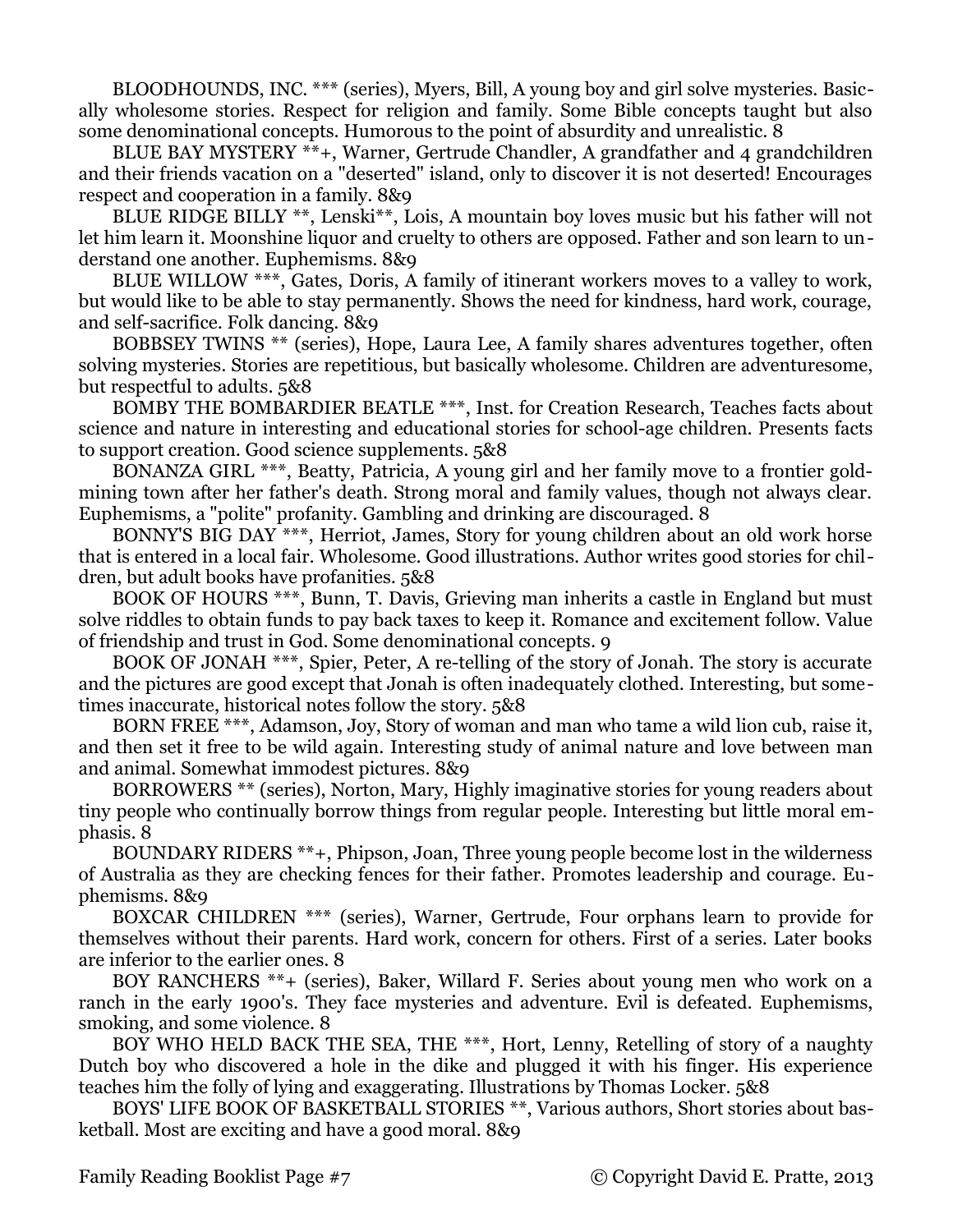BRAINS BENTON MYSTERIES \*\* (series), Wyatt, George, The Case of the Waltzing Mouse, and other stories about a young teen-age detective. Cleverly written and entertaining. Only moral values taught are courage, devotion to justice, and respect for authority. Contains mild violence and euphemisms. 8

BRAVE IRENE \*\*+, Steig, William, Story of a girl who braves a snowstorm to deliver a dress her mother made. Strong family ties. Courage. References to dancing. 5

BRENTWOOD \*\*\*, Hill\*\*, Grace Livingston, A young woman, adopted as a baby and raised in high society, is reunited with her natural parents who live in poverty. Promotes generosity, love for family, respect for God. Discourages partying and drinking. Denominational error regarding salvation, etc. 9

BRIDGE, THE \*\*, Massi\*\*, Jeri, A young princess learns to appreciate her subjects and to overcome her pride and selfishness as she works to defeat a plot against her kingdom. Teaches respect for others, obedience, unselfishness. Mild violence. 8&9

BRISTLE FACE \*\*\*, Ball, Zachary, Orphan boy finds a strange dog and finds people to love and care for him. Love of animals. References to drinking and smoking. Work ethic is questionable. Euphemisms. Ending is somewhat sad. 8

BRONZE BOW, THE \*\*\*, Speare, Elizabeth George, A young man in Galilee during Jesus' lifetime must learn to overcome his hatred and desire for vengeance. Also encourages strong family ties. However, it contains some errors about Jesus (He breaks the law, cannot heal people who lack faith, etc.). Violence. 8&9

BRUMBY COME HOME \*\*+, Patchett, Mary E. A teenage boy on the Australian frontier determines to lead a band of wild horses to his ranch. Encourages hard work, kindness to others, love of animals, and courage. Contains smoking and mild violence. 8&9

BULLDOZER \*\*\*, Meader\*\*, Stephen W. Surprisingly interesting, informative story of an enterprising young man who salvages a small bulldozer and goes into business. Describes heavy equipment along with some excitement. Promotes hard work and ingenuity. Euphemisms, references to smoking, mild violence. 8&9

BY THE GREAT HORN SPOON \*\*\*+, Fleischman, Sid, An orphaned boy and his butler travel west in the Gold Rush to make their fortune. Interesting, well written, and humorous. Mild violence, cigar smoking, euphemisms. 8

CABIN FACED WEST, THE \*\*\*, Fritz, Jean, A colonial girl learns to overcome her unhappiness that her family moved west. Euphemisms. 8

CADDIE WOODLAWN \*\*\*, Brink\*\*, Carol Ryrie, Stories about an early pioneer family. Teach devotion to family, friendship, unselfishness, appreciation for America, fairness to Indians. 8&9

CALEB'S STORY \*\*\*, Sequel, MacLachlan, Patricia, A sequel to Sarah, Plain and Tall. Family must help the father learn to forgive his father, who had deserted his wife and children. Forgiveness, family values. Some misconceptions regarding guilt. 8

CALICO BALL \*\*+, Crary, Margaret, A teenage girl, growing up in the west, wants to learn to be a lady, but helps overcome an Indian uprising. Courage, fairness to other races. Some violence, but violence is opposed. Dancing, smoking, euphemisms. 8&9

CALICO CAPTIVE \*\*\*, Speare, Elizabeth G. English girl and her relatives are taken as prisoners to Montreal during the French and Indian War. Historical novel. Courage and hard work during adversity. Shows vanity of emphasizing wealth and pleasure. But Catholicism is rationalized. 9

CALL OF THE CANYON \*\*\*, Grey, Zane, The values of an Eastern girl are completely changed by a Western man. Excellent story. Opposes drinking, idleness, selfishness, smoking, immodesty, and living for high society. Advocates man as bread winner and woman as home-maker. Profanities. Justifies fighting. Use care with author's other books. 9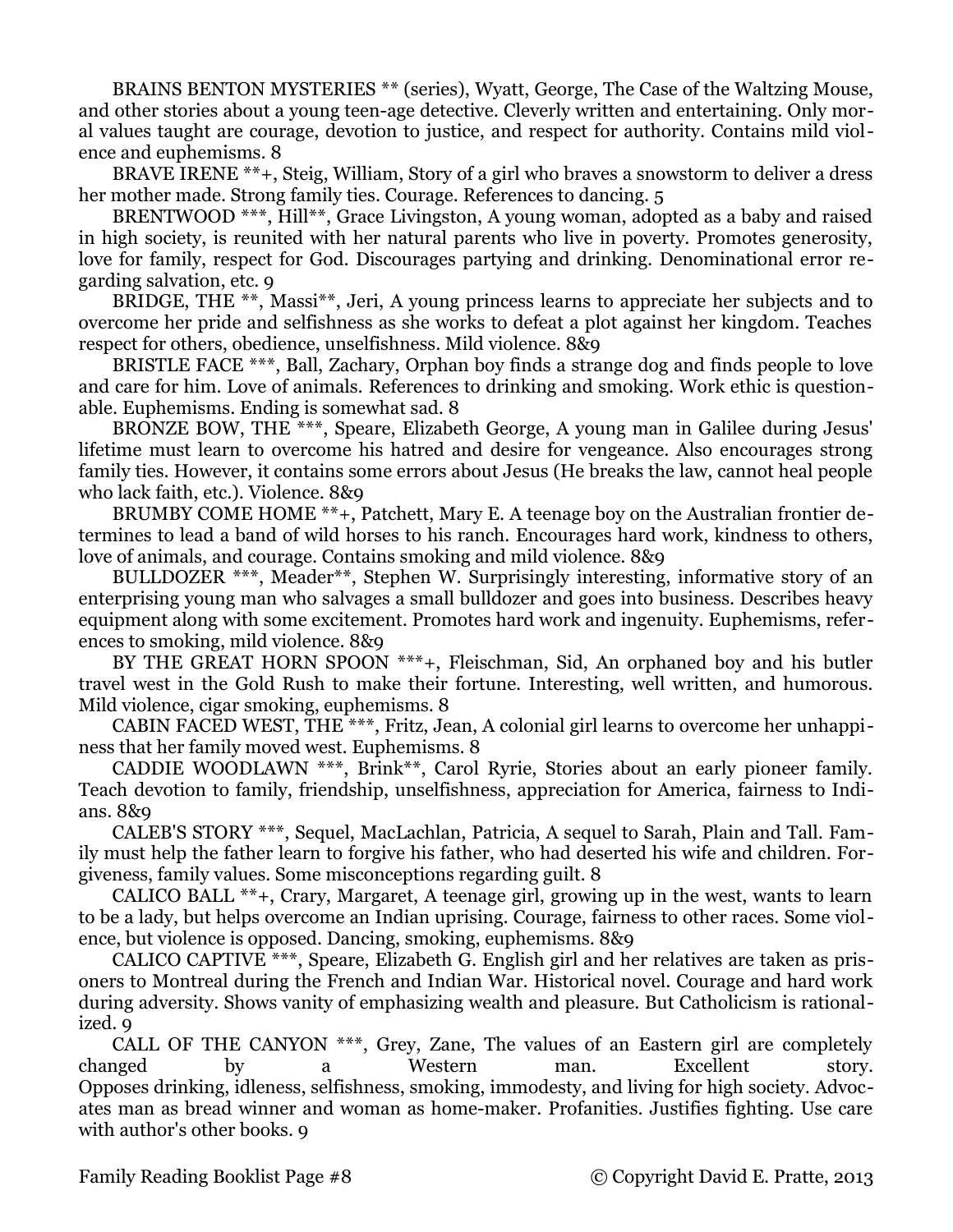CALL OF THE WHITE FOX \*\*, Lindquist, Willis, A teenager raises a white fox at a trading post in the Arctic. He helps overcome Eskimo superstitions that create problems between neighboring tribes. Courage, love for animals. 8&9

CALLENDER PAPERS, THE \*\*\*, Voigt, Cynthia, Exciting mystery about a young girl investigating history of a wealthy family. Some feminism. 8&9

CAMP AT WESTLANDS \*\*\*, Allee, Marjorie H. A group of young people participate in a summer work camp to help poor families of miners. Encourages unselfish concern for others and strong family ties. Euphemisms and dancing. 9

CAMPFIRE GIRLS' \*\* (series), Stewart, Jane, Girls, who are being pursued and misused by evil people, are helped by their Campfire Girl friends. The stories are somewhat unbelievable, but are basically wholesome and encourage concern and helpfulness for others. 8&9

CANOE BOYS AND CAMPFIRES \*\*+, Graydon, William Murray, Four teenage boys face adventure on a canoe trip. Control of temper, courage, compassion, mild violence. 9

CANVAS CASTLE, THE \*\*, Hager, Alice Rogers, A family moves to California, builds an unusual house, and makes friends. Encourages sharing, understanding, helpfulness, and patience, but implies people do wrong only because these are not done toward them. Euphemisms, smoking. 8

CAPTAINS COURAGEOUS \*\*\*, Kipling, Rudyard, Classic story of a young man, spoiled by his parents, who learns the value of hard work while forced to spend a summer on a fishing boat. Interesting story, but the dialect makes it hard to understand at points. Teaches value of hard work and justice,, Heroes smoke. 9

CAROLINA'S COURAGE \*\*\*, Yates, Elizabeth, A young girl moves west with her family, making many sacrifices along the way. Teaches the value of sharing unselfishly, respect for parents, courage, self-sacrifice, and faith in God. 8&9

CARRY ON, MR. BOWDITCH \*\*\*, Latham, Jean Lee, Biographical novel about the accomplishments of Nathaniel Bowditch. Bowditch was a self-educated American sailor who literally rewrote the book on navigation. Shows the value of math. 8&9

CARSON CITY CHRONICLES \*\*\* (series), Bly\*\*, Stephen and Janet, Stories about residents of Carson City, Nevada, in the 1800's. Adventure and humor. Faith in God and strong family ties. Some denominational concepts and violence. 9

CASE OF THE BAKER STREET IRREGULAR \*\*\* (series), Newman, Robert, A boy, deserted in London in the 1800's, becomes involved in the efforts of Sherlock Holmes to solve a mystery and find his family. Contains allusions to a child born illegitimately. A profanity, some smoking and drinking, deceit. 8&9

CASE OF THE FRIGHTENED FRIEND \*\*+ (series), Newman, Robert, Three young people work with a Scotland Yard inspector to catch aspy and a ring of pickpockets. Violence by the villain. 8&9

CASE OF THE THREATENED KING \*\*+ (series), Newman, Robert, A boy and girl help a police detective save a kidnapped girl and protect a young king from his enemies. One profanity and mild violence. 8&9

CASEBUSTERS \*\*+ (series), Nixon, Joan Lowery, Series of mysteries solved by two young brothers. Mild violence, but not graphic. Good relationship with parents. Euphemisms. Published by Disney. 8

CAT CALLED AMNESIA \*\*\*, Hildick, E.W. A family takes in a stray cat, then tries to find its owner. Innocent fun. Euphemisms. Slightly immodest illustrations. 8

CAT OF BUBASTES \*\*\*, Henty, G.A. Prince of a smaller nation and his servant are captured and taken to Egypt. They escape and attempt to return home. Interesting history of ancient Egypt. Religious error, some exposed and some excused. Fighting and violence. 9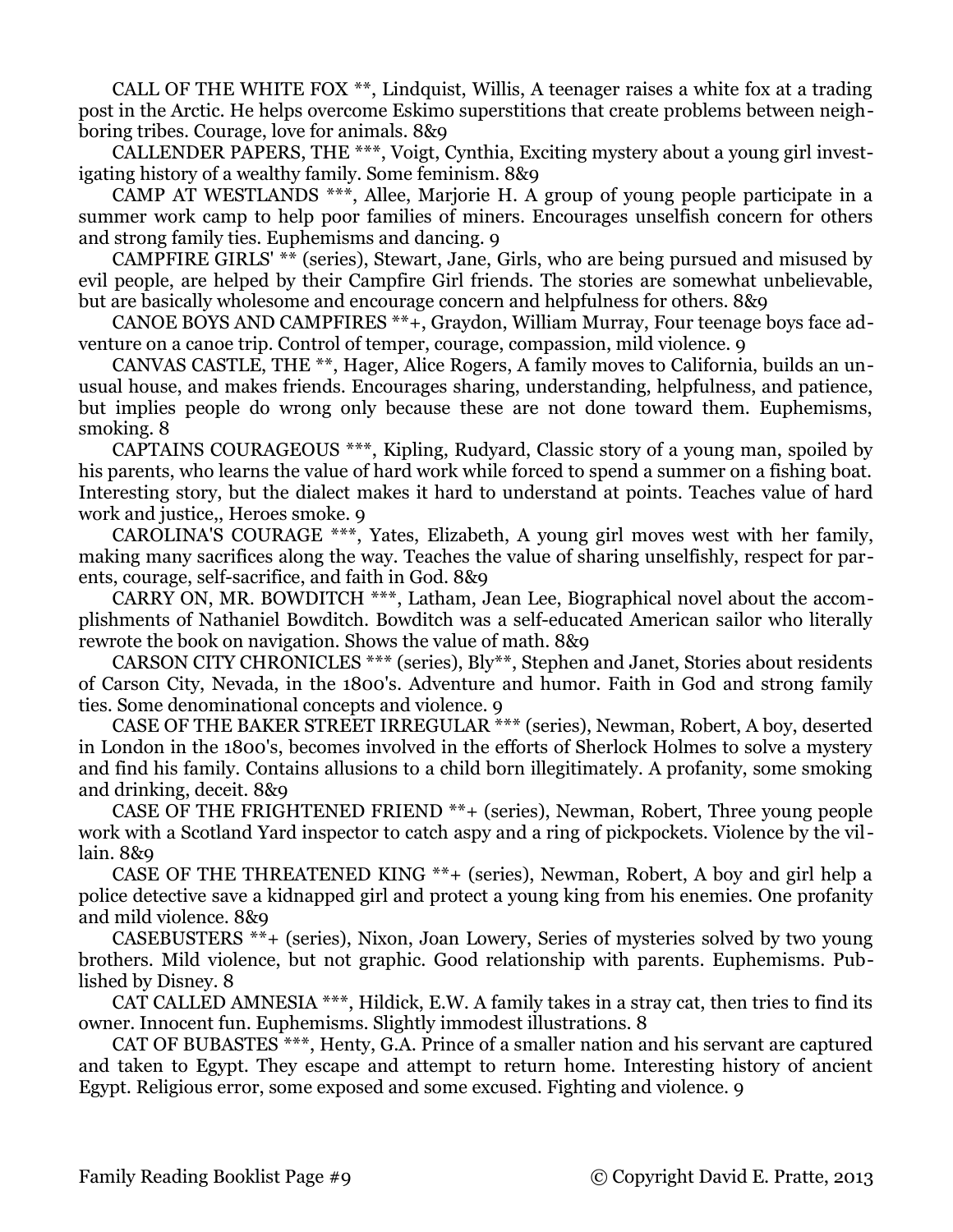CATRIN IN WALES \*\*\*, Allan, Mabel Esther, An English girl spends her summer as caretaker for an ancient Cathedral in Wales. Adventure and romance follow. Very interesting and educational. A few references to dancing, drinking, and smoking. 9

CEDAR'S BOY \*\*+, Meader\*\*, Stephen W. A high school boy helps care for horses at a fairgrounds and wants to drive in harness races. A Bible quoter looks silly. Promotes courage, hard work, and love for animals. 8&9

CEILING OF AMBER \*\*+, Ogilvie, Elisabeth, After the death of her father, a young woman helps support her family by lobster fishing. Hardships and conflicts result. Hard work and selfsacrifice are encouraged. Euphemisms, dancing, pipe smoking. 9

CENTERBURG TALES \*\*, McCloskey, Robert, Stories of events in a small town. Highly imaginative. Somewhat humorous. Good illustrations. Euphemisms. 8

CHARLIE AND THE CHOCOLATE FACTORY \*\*\*, Dahl, Roald, Extremely imaginative story of a group of children's adventures in a fantasy candy factory. Shows danger of gluttony, too much TV, and spoiling children by giving anything they want. This author has other similar books, but some are highly questionable. 8

CHARLOTTE'S WEB \*\*\*, White\*\*, E.B. Wholesome, enjoyable stories about imaginary lives of animals. Teaches value of true friendship. 5&8

CHENEY DUVALL, M.D. \*\*\* (series), Morris, Lynn & Gilbert, A young lady doctor in the late 1800's must overcome prejudice, use her abilities, and adjust to life. Some denominational error. Contains some fighting, violence, smoking, drinking, and gambling, but they are generally discouraged. Faith in God. 9

CHERRY AMES \*\*\* (series), Wells, Helen, Stories about a young nurse. Basically wholesome stories that promote the nursing career but somewhat idealize it. Encourages care for others, hard work, devotion to duty. 8&9

CHIP HILTON SPORT SERIES \*\*\*+ (series), Bee\*\*, Clair, Chip Hilton is a wholesome young man who excels in all sports. The series of books teaches fair play, honesty, hard work, team spirit, courage, truthfulness, good sportsmanship, and strict discipline. Opposes smoking, drinking, gambling, and profanity. Dancing, euphemisms, some fighting. 8&9

CHITTY CHITTY BANG BANG \*\*\*, Fleming, Ian, An English inventor restores a old car. Then his family enjoys its unusual powers and capture a gang of crooks. Imaginative, but interesting. Courage. Euphemisms. 8,9

CHOCOLATE SODA \*\*\*, Swift, Helen M. During her senior year in high school, a girl struggles with growing up and deciding what she wants to do in life. Teaches the value of setting goals, facing reality, appreciating family, hard work, self-sacrifice, appreciation for our blessings. Contains dancing and some denominational error. 8&9

CHOCOLATE TOUCH \*\*+, Catling, Patrick S. Like King Midas, a boy loves candy so much that everything he puts in his mouth turns to chocolate. Discourages greed and selfishness. Encourages good nutrition. 8

CHRISTMAS CUP \*\*+, Patterson, Nancy R. An 8-year-old girl buys a container at an auction, then she and her grandmother use it to save money for a special holiday gift. Encourages concern for others and family love. Mischief is punished. Some strange concepts of love & religion. 8&9

CHRISTMAS DAY KITTEN \*\*\*, Herriot, James, A story for young children about a cat that came to visit. Wholesome. Excellent illustrations. Children's books by this author are wholesome. His books for adults are entertaining but have profanities, smoking, etc. 5&8

CHRONICLES OF NARNIA \*\*\*\* (series), Lewis\*\*, C.S. Highly imaginative tales about children and talking animals in a make-believe world. Teaches excellent values and Bible concepts. Wars are symbolic of the struggle between good and evil. Some drinking of "wine" and smoking by heroes. Disguised profanities. 8&9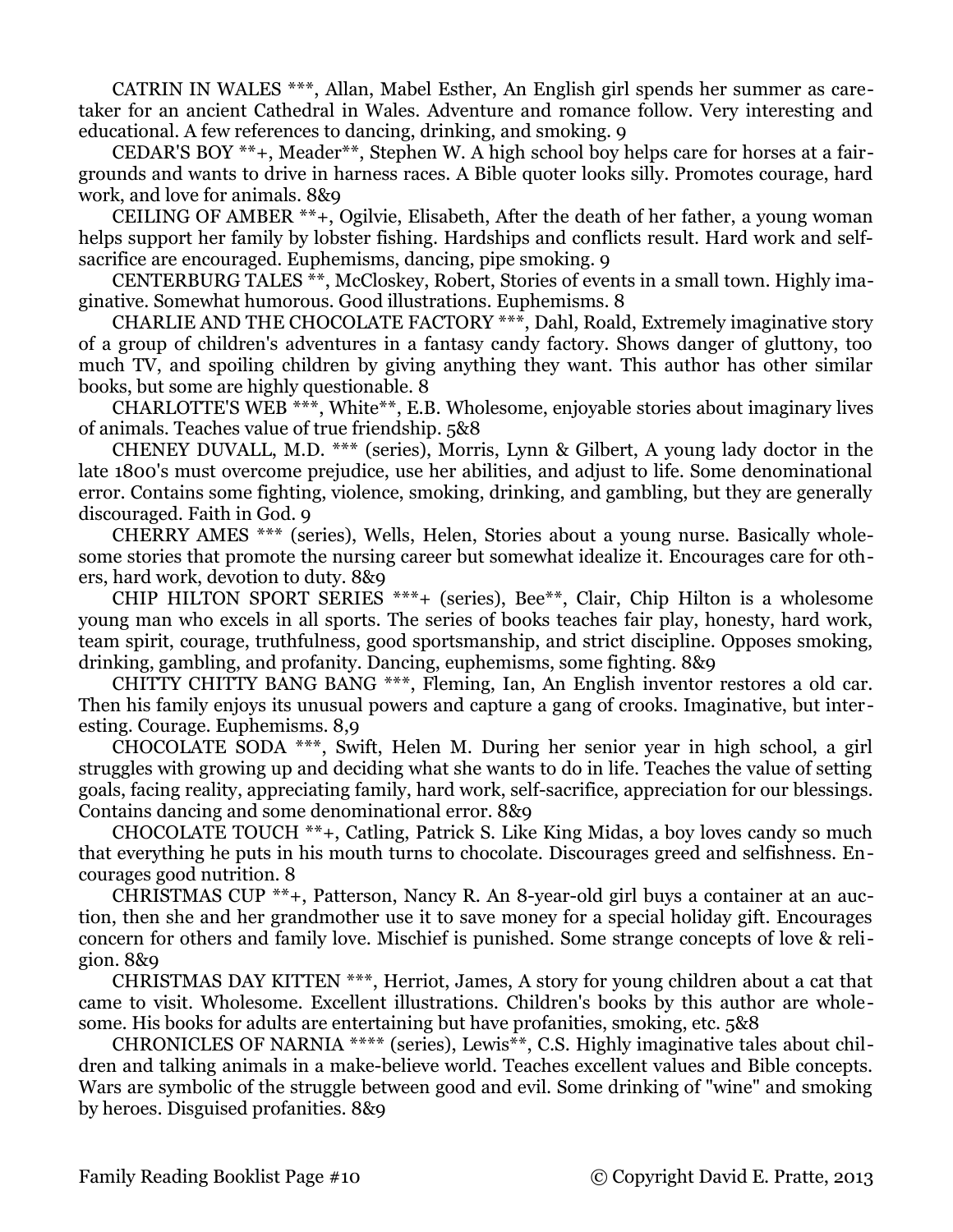CINDA \*\*\*, Lambert, Janet, A close-knit family helps a teenage girl adjust to her mother's remarriage. Teaches unselfishness and consideration of others, strong family ties. Contains euphemisms and references to dancing and immodesty. 8&9

CIRCUMSTANTIAL EVIDENCE \*\*\*, Bell, James Scott, Young woman lawyer must prosecute ring of political/economic crooks. Faith in God, justice, courage, concern for others. Violence & murder mentioned without gory details. Woman cares for children yet neglects them. 9

CITY HIGH FIVE \*\*+, Heuman, William, A new player on a high school basketball team helps a Puerto Rican boy overcome hardship and be accepted. Teaches concern for others, hard work, good sportsmanship. 8&9

CIVIL WAR SUB: THE MYSTERY OF THE HUNLEY \*\*+, Jerome, Kate Boehm, Brief account of a Confederate submarine during the Civil War. It was the first sub to sink an enemy ship, but then it disappeared. 8

CLAIM JUMPERS OF MARBLE CANYON \*\*, Montgomery\*\*, Rutherford, Adventures of two teen-age boys prospecting with their uncle. Encourages concern for others and courage. 8&9

CLAUDIA'S FIVE-DOLLAR HORSE \*\*\*, Kenoyer, Natlee, Two young people work hard to help their mother make money to payfor a ranch. Hard work, love of animals, family commitment (but the father is absent), honesty, concern for others, overcoming problems. A few euphemisms and pipe smoking. 8

CLORINDA OF CHERRY LANE FARM \*\*, Stone, Caroline R. A teenage girl and her family are migrant workers who move to Michigan. She wants to own a farm, so she diligently works for that goal. Shows the value of hard work, self-sacrifice, and education. Contains euphemisms, smoking, and some denominational teaching. 8&9

COACH NOBODY LIKED \*\*\*, Carson, John, A high school senior has conflict with his father about the new basketball coach and about the importance of winning vs. the importance of character. Emphasizes hard work, team spirit, good grades, cooperation, and standing up for what is right. Euphemisms. 9

CODE OF THE WEST \*\*\*+ (series), Bly\*\*, Stephen, Series about a western man and woman with immoral pasts who are "converted" and try to live right. Past problems haunt them. Violence is opposed yet often practiced for justice and self-defense. Many other evils are mentioned but not justified. 9

COLT FROM THE DARK FOREST \*\*, Lakes, Anna B. A Norwegian boy finds and raises a colt, but his father says he must sell it. Love for animals, hard work. Informative about Norway. Euphemisms. 8&9

COME ON, SEABISCUIT \*\*\*, Moody, Ralph, Story of one of the greatest racehorses in history. Shows all the difficulties overcome on the path to greatness. Courage, determination, hard work. Horse race betting and a few euphemisms. 8, H

COME, JACK \*\*+, McCulloch, Robert, A big, strong dog faces many adventures when he is stolen and escapes in 19th century Nebraska. Interesting. Euphemisms. Euphemisms. 8&9

CORN FOR THE PALACE \*\*\*, Crary & Voss, A young Indian boy on a reservation is challenged to raise corn to decorate the Corn Palace. Teaches hard work and commitment to a goal, despite opposition and discouragement from others. An enemy is befriended. 8

CORNHUSK DOLL \*\*\*, Wilcox, Eleanor R. A ten-year-old girl, in days before the American Revolution, moves west and is captured by Indians. Emphasizes love of family, courage, and understanding of others. Some smoking and drinking. 8&9

COTTON IN MY SACK \*\*+, Lenski\*\*, Lois, A family faces hardships picking cotton in Arkansas. Encourages hard work and wise spending to improve ones life. Euphemisms and drunkenness (but the latter seems to cease). 8&9

COUNT OF MONTE CRISTO \*\*\*, Dumas, Alexander, A man is unfairly condemned for a crime he did not commit. He later escapes prison to execute the vengeance he has vowed to take.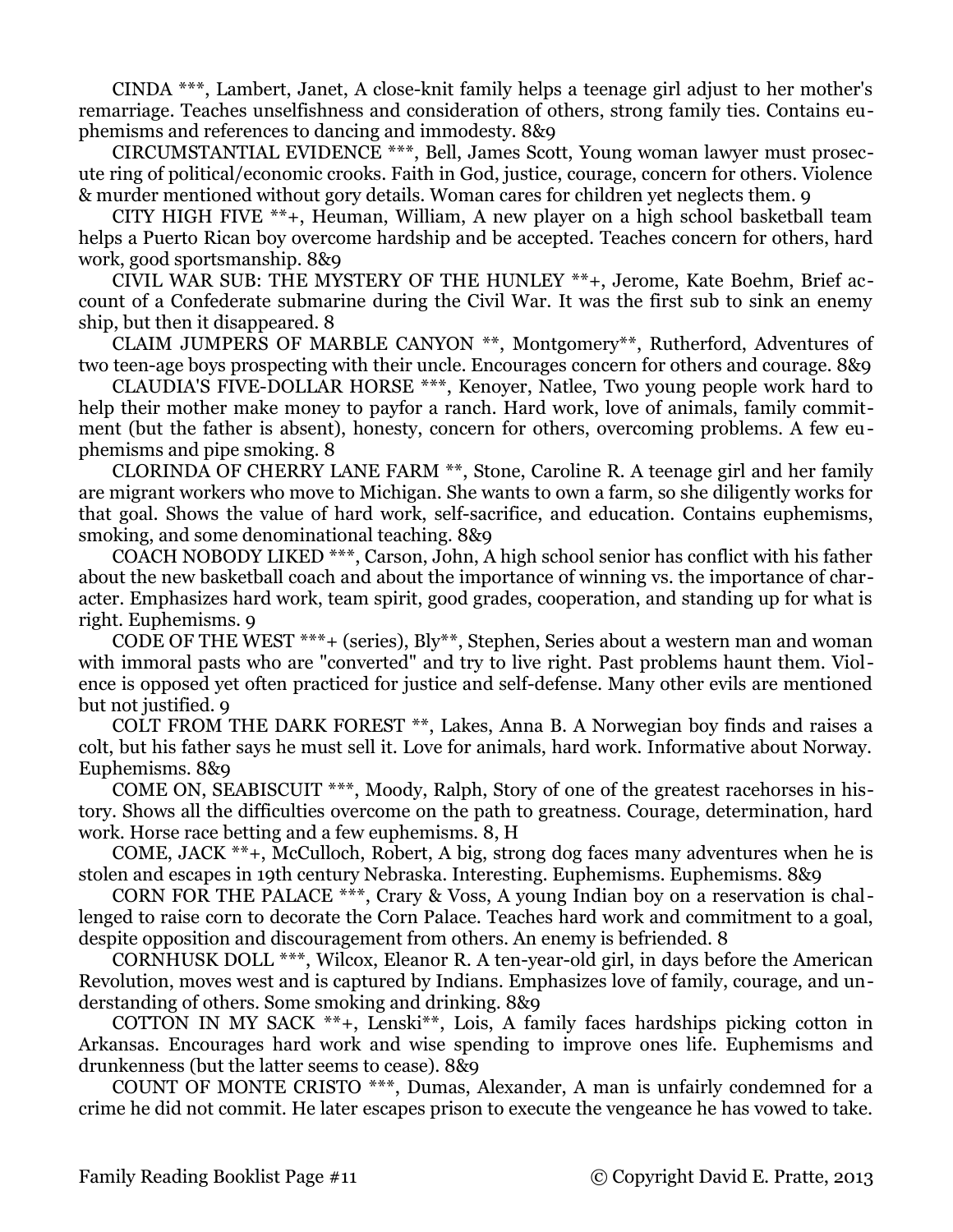Adventures follow in which he learns that vengeances hurts the innocent as well as the guilty. Contains suicides, poisonings, dancing, drinking, etc. 9

Courageous \*\*\*+, Alcorn, Kendrick, & Kendrick, Four policmen determine to become the kind of fathers God wants them to be. Bible principles of family responsibilities, courage, leadership, training children. Some denominational concepts. 9

COWBOY JOE OF THE CIRCLE S \*\*+, Rushmore, Helen, A young boy moves to a ranch and wants to be respected as a cowboy. He learns to look for ways to be helpful. Encourages patience and helpfulness. Euphemisms. 8

CRAZY KILL RANGE \*\*+, Montgomery, Rutherford, A colt grows up in the wild and becomes a wild stallion, facing many adventures on the way. 8&9

CREW OF THE MERMAID \*\*+, Nelson, Mary, A girl, whose mother has died and who has been raised in city social circles, learns to live with her father and brother on a fishing boat. Encourages strong family ties, hard work, and self-sacrifice. Hero smokes a pipe. References to dancing. 8&9

CRICKET IN TIMES SQUARE, THE \*\*\*, Selden, George, Humorous and interesting story of a country cricket who adjusts to life in New York City. Good character descriptions. Teaches honesty and loyalty to friends. 8&9

CROSS MY HEART \*\*\*, Sellers, Naomi John, A senior high-school girl learns by trial and error to distinguish romantic love from mature commitment. Promotes honesty, fairness, conviction, loyalty to family and friends. Discourages seeking popularity and wealth. DISCUSS it with your kids. Dancing, smoking, one profanity. Poor family communication. 9

CURSE OF THE KILLER WHALE \*\*\*, Hunt, Lawrence J. A college graduate becomes an undercover agent to protect a rocket site from enemy agents. Adventure follows with lots of action. Violence and death. Euphemisms. Smoking and drinking, not by the hero. 9

DADDY LONG LEGS \*\*+, Webster, Jean, A series of letters written from an orphan girl in college to the benefactor who paid for her college education. Interesting technique, good humor, interesting ending. Dancing. Disrespect toward God. Socialism. 8&9

DAN MORGAN: WILDERNESS BOY \*\*+, Bryant, Bernice, Biographical novel of the boyhood of an Early American hero. Some violence and fighting. Courage, kindness to animals. 8

DAN WEBSTER: UNION BOY \*\*\*, Smith, Bradford, Fictional biography about the boyhood of Daniel Webster, congressman and orator. Patriotism and generosity. References to smoking, 8

DANIEL BOONE \*\*, Daugherty, James, Biography of the explorer of Kentucky, an interesting man who faced many adventures. I did not care for the illustrations or vocabulary used in the book. Fighting and violence. 8

DANIEL BOONE, BOY HUNTER \*\*\*, Stevenson, Augusta, Stories from the life of Daniel Boone as he grew up. Written for children. Interesting. Strong family ties, obedience to parents. Euphemisms. References to war. 5&8

DANNY DUNN \*\*\* (series), Williams & Abrashkin, Young scientist and friends help invent and explore various scientific concepts. Somewhat scientifically informative. Euphemisms. 8

DAPHNE DEANE \*\*\*, Hill\*\*, Grace Livingston, A young man, whose parents have died, learns the importance of faith in God and a good family life instead of high society. Discourages drinking, smoking, and unfair business practices. Religious error including "once saved, always saved.", 9

DAREDEVIL \*\*+, Silliman, Leland, A high school senior wants to play professional baseball, but he is an irresponsible show-off. At a boys' summer camp he learns to care for others, work hard, and be responsible. Euphemisms. 8&9

DAVE WHITE AND THE ELECTRIC WONDER CAR \*\*+, Butterworth\*\*, L.E. A son of a stock car racing family goes to college and helps build an electric car to beat pollution. One profanity. Feminism is mentioned but not effectively defended. 9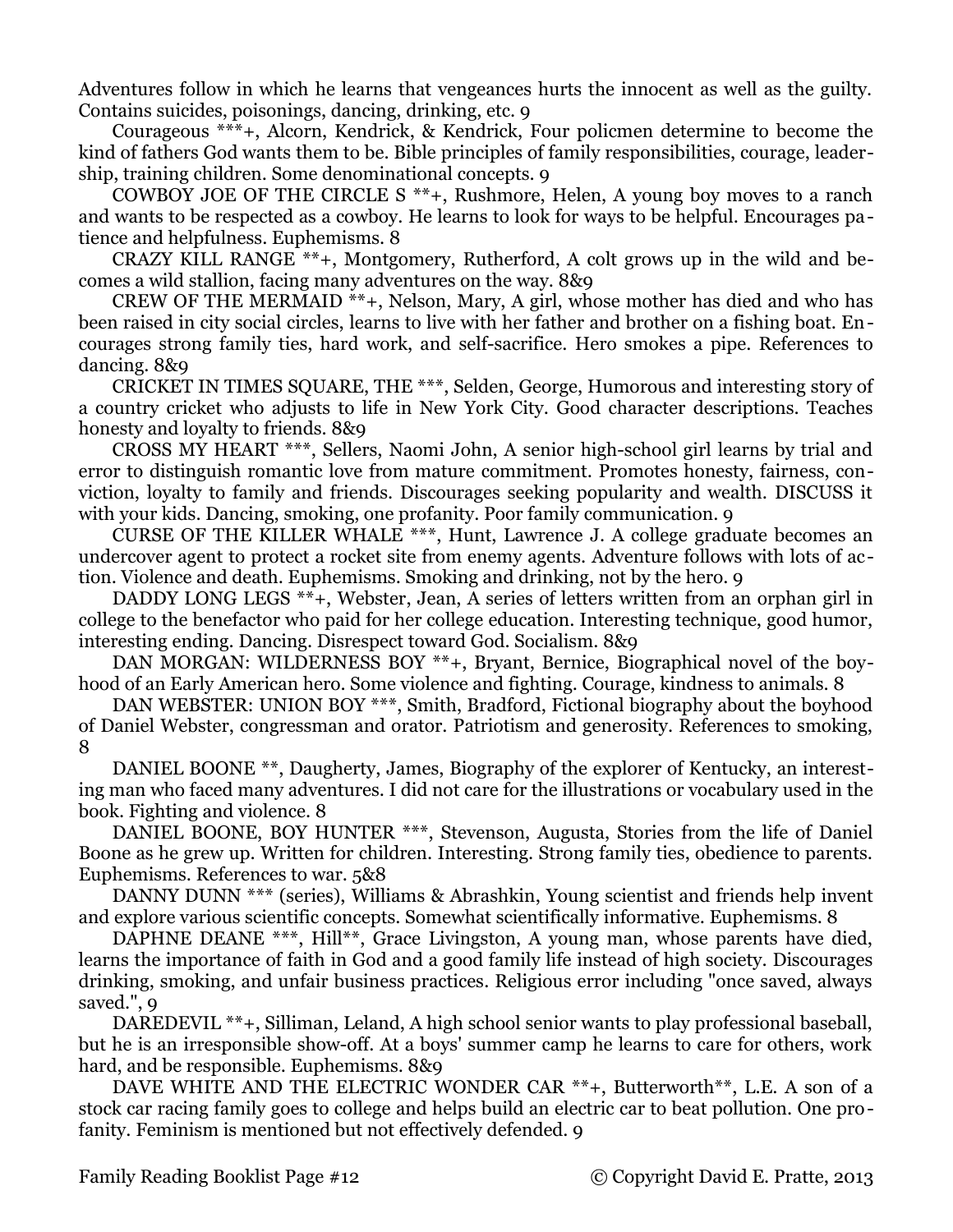DEAD END BLUFF \*\*\*, Witheridge, Elizabeth, A blind 14-year-old boy struggles to deal with his handicap. He faces danger, solves a mystery, learns to work at a job, and competes in a swimming meet. Encourages overcoming handicaps, working hard, and helping handicapped people without pity. Contains some immodesty, euphemisms. 8&9

DEBUTANTE HILL \*\*\*, Duncan, Lois, A family opposes efforts to develop a "high society" clique in their town. Encourages understanding for people of different backgrounds while standing for morality. Opposes stealing, speeding, drinking, smoking, and pride. Some euphemisms and dancing. Avoid later books by this author. 9

DEEP SHORT \*\*+, Scholz\*\*, Jackson, A shortstop wants to get to the big leagues, but he has no sense of team spirit. He learns to care for the well-being of his team. Euphemisms. 8&9

DESERT DOG \*\*+, Kjelgaard\*\*, Jim, A racing greyhound escapes to the desert where it learns to face dangers of weather, wild animals, and a pack of wild dogs. Violence toward animals. 8&9

DIAMOND CAVE MYSTERY \*\*, Folsom, Franklin, Two teen-age boys seek for hidden diamonds in New Mexico. Good story with excitement and mystery. Parents are respected. Euphemisms and mild violence. A little brother is viewed as a brat. 8&9

DIDDAKOI, THE \*\*\*, Godden, Rumer, An orphaned gypsy girl needs someone to raise her. Townspeople learn to respect those who are different. A rebellious child is taught to love and be respectful. References to drinking. 8&9

DIGGERS \*\*+ (series), Pratchett, Terry, Second book in the Bromeliad series. Miniature nomes, who have moved to an "abandoned" quarry, must survive when humans come to reopen it. Humorous. Mild violence and questionable religious views. 8&9

DIM THUNDER \*\*\*, Gault\*\*, William C. Historical novel about the early days of automobile racing. Two young men want to build and race cars, but must overcome parental opposition and lack of money. "Mild" profanity, mild violence, and poor relations with a parent. 8&9

DINOSAURS -- THOSE TERRIBLE LIZARDS \*\*\*, Inst. for Creation Research, Teaches facts about science and nature in interesting and educational stories for school-age children. Presents facts to support creation. Good science supplements. 5&8

DINOSAURS AND THE BIBLE \*\*\*, Unfred, David, Discusses dinosaurs from a scientific and Biblical view. Shows how dinosaurs confirm the Bible, rather than contradicting it. Some speculation; denonominational concept of salvation. 8

DIRT TRACK DANGER \*\*+, Bowen, Robert Sidney, A young man and his friend race their car on dirt tracks. Strange events lead them to accuse another driver of trying to hurt them. Teaches need for evidence in judgments. A fight occurs but is apologized for. 8&9

DISAPPEARING STRANGER \*\*\* (series), Johnson, Lois Walfrid, When her mother remarries, a young girl must adjust to a new family and new life in Wisconsin in the 1800's. Courage, family commitment, devotion to God. Adventures of the Northwoods series. 8

DOG AT HIS HEEL \*\*+, Finger, Charles J. An Australian man trains a sheep dog. Together they move to South America. Informative about dogs and shepherds. Love and loyalty to animals. Kindness. Smoking, some violence. 8&9

DOG NAMED CHIPS \*\*, Terhune\*\*, Albert P. Adventures of a mongrel pup that ends up being the special pet of a rich old lady. Humorous. Vocabulary may be hard for kids. 8&9

DOG NEXT DOOR \*\*+, Robertson<sup>\*\*</sup>, Keith, A teenage boy cares for a boxer owned by neighbors who do not understand the dog. When it is falsely accused of attacking a child, he defends it. Encourages love for animals. Mild deceit. 8&9

DOG OF FLANDERS and other stories \*\*, De La Ramee, Louise, A dog and his young master face poverty and rejection, yet the boy remains true to his desire to paint and the dog remains true to the boy. Courage and loyalty are encouraged, cruel bigotry is rebuked. Yet the story is sad and depressing. 8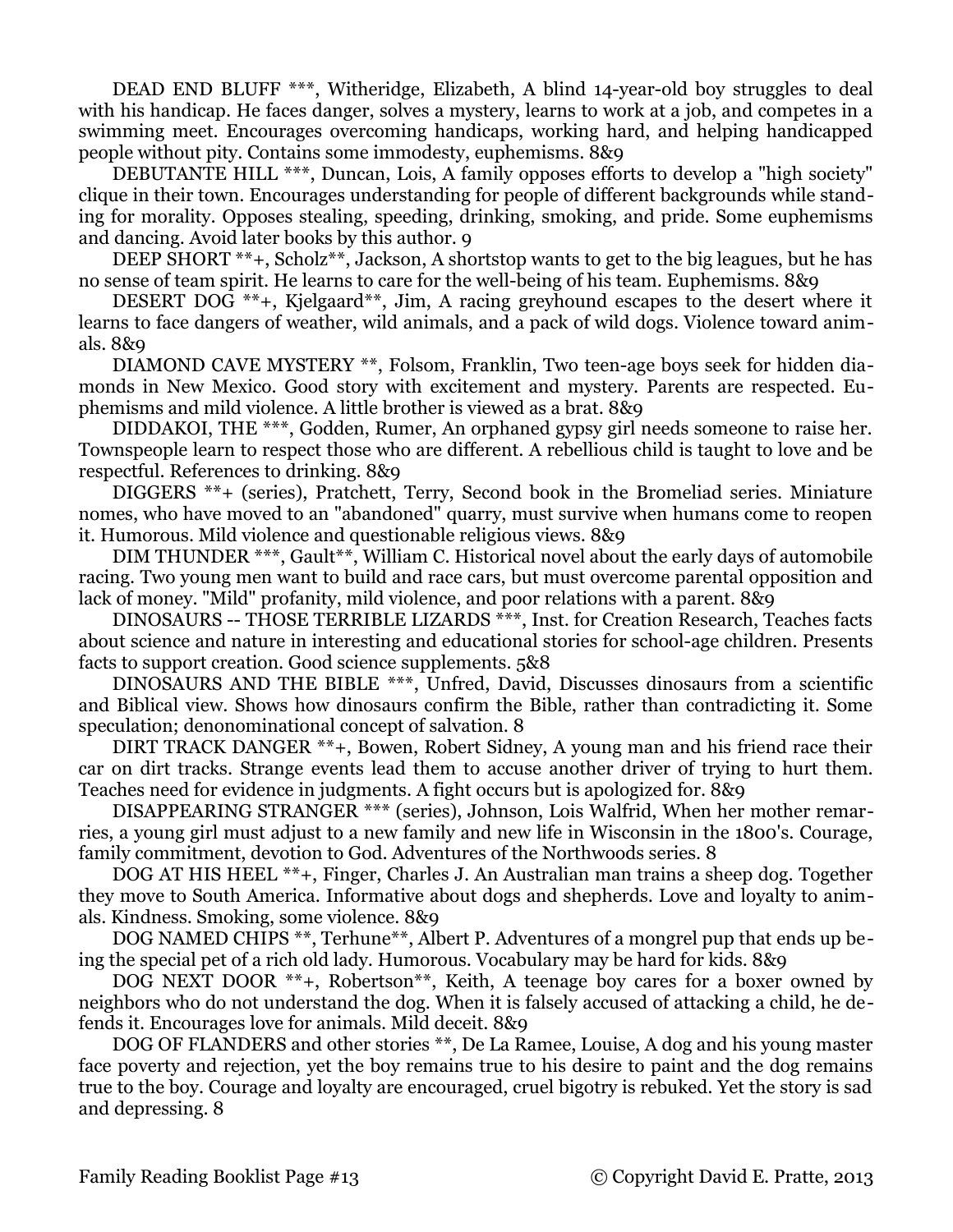DOG OF THE HIGH SIERRAS \*\*\*, Terhune\*\*, Albert Payson, A man, young lady, and dog face adventure and romance when attempting to discover gold left by ancient Indians in the Sierra mountains. Some violence and "mild" profanities. 8&9

DOOR IN THE WALL \*\*, De Angeli, Marguerite, A boy in Middle-Age England must overcome lameness. Shows his courageous struggles and how he learns to be useful despite handicaps. Drinking, denominational error, 8

DOUBLE WEDDING \*\*, duJardin, Rosamond, Encourages maturity before marriage. Marriage is for life, so choose someone you are compatible with (not for money or social standing). Finish college first, husband should support wife and lead the family. Euphemisms, drinking, mixed swimming, and kissing by engaged couples. 9

DOWN THE MISSISSIPPI \*\*\*, Bulla, Clyde Robert, A teenage boy finally fulfills his ambition to ride down the Mississippi River. Interesting adventures describe life on the river. Euphemisms, references to dancing and smoking. 8

DR. DOLITTLE \* (series), Lofting, Hugh, Highly imaginative stories about an animal-loving scientist. Teach little of moral value. Not very interesting to me, but kids might like it. Hero smokes and uses eumphemisms. 5&8

DR. JEKYLL & MR. HYDE \*\*+, Stevenson, Robert L. An imaginative story in which a man discovers a drink that causes his conduct to be dominated either by the good side of his character or by his bad side. Shows the danger of giving in to evil. Violence, including murder, is later regretted. A few profanities. 9

DRAG STRIP \*\*\*, Gault, William C. Young man determines to start a drag racing club to keep boys from racing on the streets. Emphasizes safety, strict rules, and learning to be peaceable with people of other backgrounds. Euphemisms. 9

DRUMBEAT ON THE SHORE \*\*+, Hall, Marjorie, A young lady faces romance and adventure with her family at a New England lighthouse during the 1812 war with England. Courage. Mild violence. 9

DRUMMER BOY'S BATTLE, THE \*\*+ (series), Jackson, Dave & Neta, Historical novel about a young boy who joins the English army in the Crimean War and aids Florence Nightingale improve hospital conditions. Concern for the sick. War suffering is described. Some denominational concepts. Trailblazer Series. 8

DUNE BOY \*\*, Teale, Edwin Way, True account of the life of a boy growing up in Indiana's dune country near Lake Michigan. Contains interesting historical information. A hero smokes. 8&9

DYNAMITE AT INDIAN GAP \*\*\*, Hunt, Lawrence, A young man returns from college to find his forest has been destroyed by fire and his girlfriend and his forestry job have been taken away. He decides to fight for what he thinks is right. Informative about forestry. Euphemisms, mild violence, dancing. 8&9

EAGLE'S QUEST \*\*+, Lederer, Charlotte, An Hungarian prince, who has been raised from childhood by his enemies, is freed by friends to lead his nation to freedom in the 1700's. Inter esting, but the end is inadequate. Mild violence. 8&9

EARLY DAYS OF AUTOMOBILES, THE \*\*+, Janeway, Elizabeth, History of automobiles, describes the struggles of early developers and the changes that have occurred to cars and to society since (good and bad). 8

EDDIE THE DOG HOLDER \*\*\*, Haywood\*\*, Carolyn, Wholesome story for young schoolaged children about a boy and girl who try to make money by a summer job. 5&8

EDWARD, HOPPY, & JOE \*\*\*, Lawson, Robert, A young rabbit learns important lessons from his father and his experiences with two good friends. Teaches respect for parents, choosing good friends, good manners, value of a practical education. Justifies "white lies," and has a few euphemisms. Heroes smoke. 5&8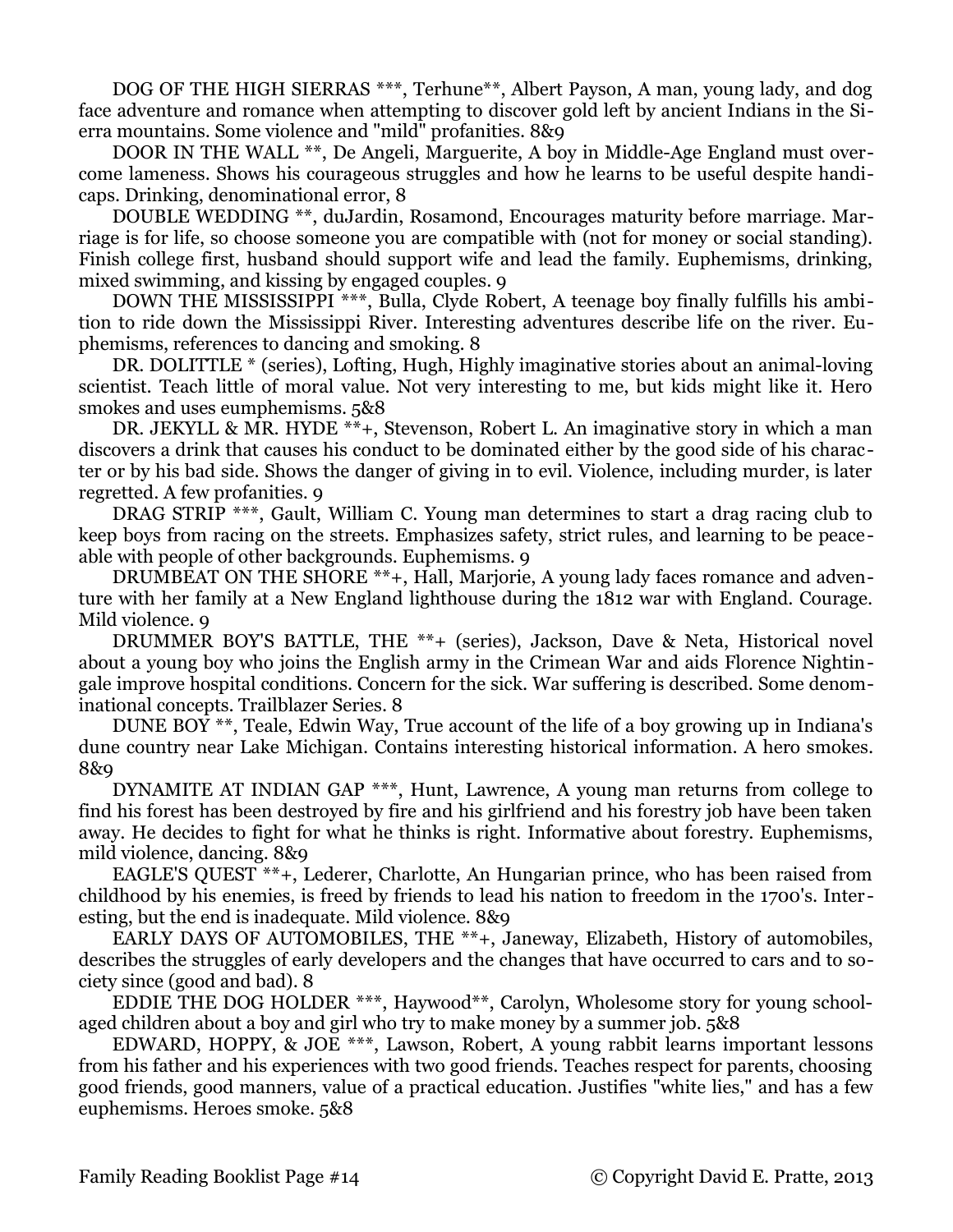EIGHT COUSINS & ROSE IN BLOOM \*\*\*, Alcott\*\*, Louisa M. An orphan girl is raised by her uncle and aunts. Encourages family loyalty, care for unfortunate people, keeping promises, self-sacrifice, hard work. Opposes smoking, bad crowds, immoral novels, drinking, blind following of fashion, and partying. Justifies dancing. 8&9

ELSIE DINSMORE \*\*\* (series), Finley, Martha, Stories about a young lady and her family. Highly moral, strong family ties, faith in God. Promotes morality, honesty, helpfulness, wise choice of friends and marriage companion. Opposes worldliness, materialism, Catholicism, dancing, and euphemisms. Many Bible quotations. Denominational errors. 9

EMILY OF DEEP VALLEY  $**$ +, Lovelace, Maud H. A young lady struggles to mature after high school graduation. An orphan living with her grandfather, she has not dated boys and cannot go to college. She learns to accept life, improve herself,and help unfortunate people. Euphemisms, dancing, smoking. 8&9

EMMA \*\*\*, Austen\*\*, Jane, A wealthy young woman in Victorian England makes many mistakes trying to determine other people's lives for them. She learns humility. Language is not easily understood. Contains dancing and socially accepted profanities. 8&9

EMPORER'S NEW CLOTHES \*\*\*, Andersen, Hans Christian, Vain emporer and his servants are cheated by crooks who claim to make clothes that can be seen only by those who are honest and do their job well. No one wants to admit he cannot see them. Criticizes pride and dishonesty. 5&8

EMPTY POT, THE \*\*\*, Demi, A Chinese emporer decides who will be the next emporer by a flower-growing contest. Teaches honesty. 5

ENCHANTED CASTLE, THE \*\*+, Nesbit, E. Interesting story of four children who find a magic ring that leads to adventures in and around a castle . Euphemisms, occasional disrespect. Most readers will see the "magic" as imaginary, but the story treats it so seriously that it could be misleading. Statues of "gods" come to life, etc. 8,9

ENCYCLOPEDIA BROWN \*\*\* (series), Sobol\*\*, Donald, Stories of mysteries solved by an observant 10-year-old boy. Interesting and wholesome. Several books in the series. 8

Eragon \*\*\*+ (series), Paolini, Christopher, Fantasy about a young man chosen to be a dragon rider and fight for freedom from the empire. Exciting and interesting. Magic and violence must be taken as imaginary. Two profanities. References to drinking, smoking, and cursing, even by heroes. 9

ERIE CANAL \*\*+, Spier, Peter, Illustrations of the Erie Canal set to the words of the folk song "Erie Canal." Includes a brief historical overview. 5

ERNIE BANKS: MR. CUB \*\*\*, Libby, Bill, Biography of one of the greatest baseball players ever, yet he played for a team that never won the pennant. Encourages an optimistic attitude, hard work, and concern for others. Has a few profanities. 8&9

EVERGLADE GOLD \*\*+, Sackett, Bert, A young man helps his father's oil company drill for oil in the Everglades, despite opposition from Indians and other oil companies. Encourages honesty and fair treatment of Indians and the environment. Good family relations. Euphemisms and a little violence. 8&9

EVIDENCE OF MERCY \*\*\* (series), Blackstock, Terri, Woman lawyer's life is endangered, leading her and those around her to consider the purpose of life and their need for God. Sexual immorality, cursing are mentioned but opposed. Faith in God is encouraged. Violence is not gory. Denominational concepts. 9

FABULOUS \*\*, Benedict, Dorothy Potter, Story of a teen-age girl who loves horses and works to promote a new breed. Teaches love and care for animals, strong family ties. 8&9

FABULOUS YEAR, THE \*\*\*, Ogilvie, Elisabeth, A young lady matures through her senior year in high school. Teaches compassion and importance of doing right even when it makes you unpopular. Yet contains too much emphasis on belonging to a group. Euphemisms, dancing. 9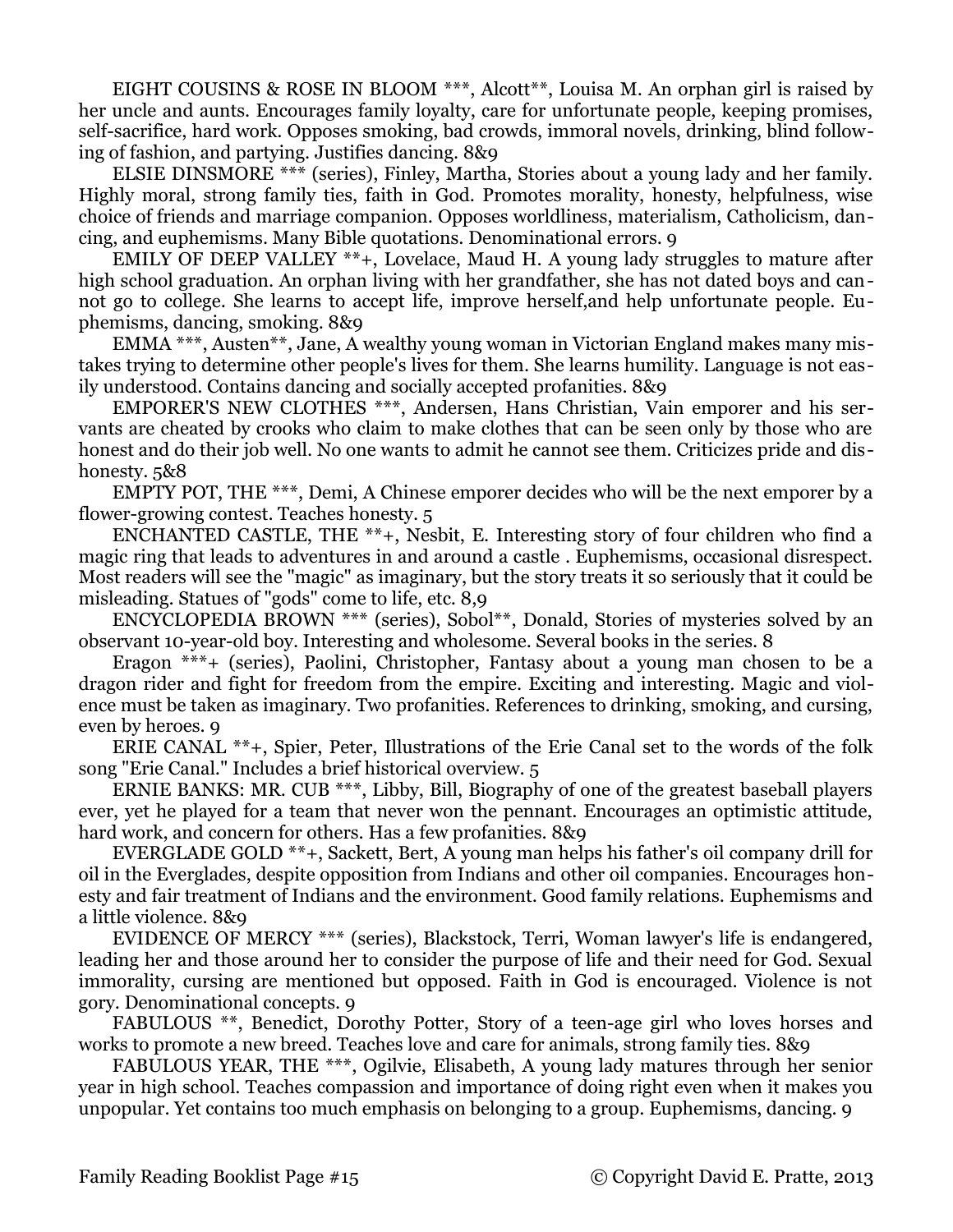FAIR IS THE MORNING \*\*\*, Erdman, Loula Grace, Adventures of a young woman who agrees to teach school in a depressed rural community. Teaches value of hard work, cleanliness, proper nutrition, care for others. Manipulation of parents, school consolidation, denominational error. 9

FAMILY CONSPIRACY \*\*\*, Phipson, Joan, Four Australian kids decide to secretly raise money to pay for an operation their mother needs. Adventures and family conflict result and must be resolved. Shows family devotion. Euphemisms and smoking. Gambling occurs but is discouraged. 8&9

FARAWAY TRAIL \*\*, Simon, Charlie M. A pioneer family moved to Arkansas territory. Various different desires separate the family. Strong family devotion and concern for neighbors. Hard work. Many superstitions. Dancing. 8&9

FAST CIRCUIT \*\*+, Carter, Bruce, A young driver competes on the Grand Prix circuit and must deal with competitors who use illegal methods. Danger. Fighting. 8&9

FAST MAN ON A PIVOT \*\*+, Decker, Duane, A good defensive second baseman tries to make the big leagues but must fight for his job against a hot shot rookie. Hard work, hustle, and persistence. Euphemisms, fighting, references to smoking. 8&9

FAVORITE TALES FROM SHAKESPEARE \*\*\*, Lamb, Charles & Mary, Famous works of Shakespeare are retold in simple language so children can understand them. Helps familiarize kids with good literature. Includes Hamlet, Macbeth, Romeo & Juliet, Taming of the Shrew, and others. Good is good, even when not victorious. References to witches and ghosts. Some violence. 8

FIGHTING SOUTHPAW, THE \*\*+, Ford, Whitey, A pitcher tries to make the major leagues, but must overcome his temper and learn to appreciate his team. Teaches teamwork and selfcontrol. Euphemisms, smoking. 8&9

FILLY FOR JOAN, A \*\*\*, Anderson\*\*, C.W. An older horseman helps a teenage girl raise and race a horse. Love for animals. Great illustrations. Some dishonesty. 8

FIRST AND TEN \*\*\*, McCormick\*\*, Wilfred, A college football player learns to overcome the reputation he gets by a bad mistake early in his career. Wholesome story. Teaches self-control. 8&9

FIRST TRANSCONTINENTAL RAILROAD \*\*+, Nathan, Adele, Story of the building of the first transcontinental railroad, a great historical and technical achievement. Interesting record, but also describes (without gory details) the corruption of the people involved: gambling, drinking, violence, etc. 8&9

FIVE LITTLE PEPPERS AND HOW THEY GREW \*\*\*+ (series), Sidney, Margaret, Story of a family that suffers many misfortunes, and how they handle them. Strong emphasis on family love & unity, respect for parents, reliance on God, value of hard work, kindness toward those in need, unselfishness, etc. Watch for sequels. 8&9

FLAMING ARROWS \*\*+, Steele, William O. Pioneers in a fort must survive an Indian attack and lack of water. Shows people should not be judged by what their relatives do. Courage. Violent fighting with Indians. 8&9

FLETCHERS END \*\*\*, Stevenson, D.E. A young woman marries and settles into an old house that needs serious repairs. Emphasizes hard work and marital cooperation. Criticizes laziness and selfishness. One silly profanity. References to some drinking and smoking. 9

FLYING TACKLE \*\*\*, McCormick\*\*, Wilfred, Bronc Burnett tries to learn to be a football lineman. Coach must deal with interfering fans. Informative. Euphemisms. 8

FOR THE LOVE OF BENJI \*\*\*, Love, I. F. Adventure story about a lovable dog and his courage and devotion to his family. Watch for other Benji stories. 5&8

FORTUNES OF THE BLACK HILLS \*\*\* (series), Bly\*\*, Stephen, Story of a frontier family that moves to the Black Hills of Dakota. Adventure and danger follow. Morals are generally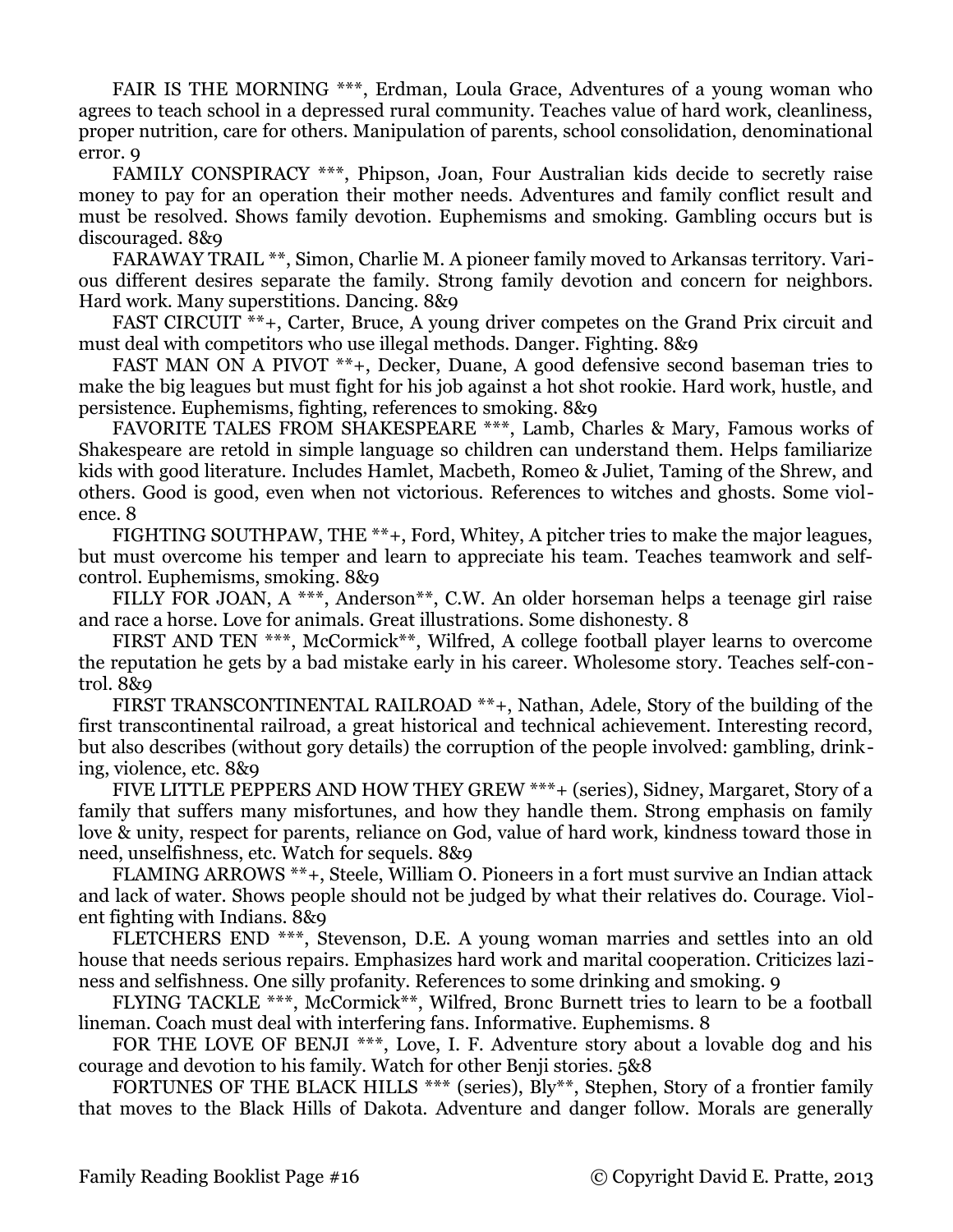good, but violence is justified for justice, etc. Strong family ties and faith. References to evil are generally disapproving. 9

FOUR-WHEEL DRIFT \*\*+, Carter, Bruce, A young race driver joins a mechanic and a photographer to build a race car. Contains a fight, but reconciliation follows later. Troubled people are helped. Some violation of laws. 8&9

FREDDY THE PIG \*\*+ (series), Brooks, Walter, Silly but funny stories about a pig and other talking animals that try to prevent crimes. Euphemisms. Crime is treated flippantly. References to smoking. 8

FRIENDLY PERSUASION \*\*, West, Jessamyn, Series of anecdotes about a Quaker family. Interesting but lacks a plot. The mother is a preacher, and the father, though very religious, manipulates religion to please himself. Three profanities. 9

FUR PERSON \*\*+, Sarton, May, A stray tom cat adopts two ladies to live with. Expresses life from a cat's viewpoint. Smoking. 8&9

GAMMAGE CUP, THE \*\*\*, Kendall, Carol, A colony in an imaginary world casts out several people for being harmlessly different. The "outlaws" discover an attempted invasion by enemies and must convince others of the danger. Promotes understanding, cooperation, and forgiveness. Violence of war is described but not emphasized. 8&9

GATHERING OF DAYS \*\*\*, Blos, Joan W. Historical novel in the form of a journal written by a teenage girl in New Hampshire in the 1800's. She must learn to cope with the death of her mother and of her friend, then getting a step-mother. Generally wholesome family values. References to drinking. 9

GENERAL'S NOTORIOUS WIDOW, THE \*\*\* (series), Bly\*\*, Stephen, Widow moves to frontier New Mexico to live down the notorious death of her husband and learn to find meaning in life. Faith in God, helpfulness to others, courage. Some violence, not graphic. Adultery is rebuked. 9

GENTLE BEN \*\*\*, Morey, Walt, Story of devotion between a boy and a "killer" brown bear. Teaches love for animals, close family ties, value of hard work and honesty. Contains a few "socially accepted" profanities. 8&9

GEORGE CARVER, BOY SCIENTIST \*\*+, Stevenson, Augusta, Biography of Carver's early years. Shows the value of benefiting mankind, and the importance of honesty, hard work, selfsacrifice, and a good education. Shows it is evil to mistreat other races, but the way to overcome mistreatment is to persist in good. 5&8

GHOST HOLLOW MYSTERY \*\*+, Carter, Page, Four kids, visiting in the country, try to solve some thefts and some ghost-like appearances in a mysterious hollow. Euphemisms, references to tobacco and immodesty. 8

GHOST OF BALLYHOOLY \*\*\*, Cavanna\*\*, Betty, Young girl and her family vacation in a Scottish castle. Mystery results when the gardener is murdered. Some violence. 9

GHOST OF BLACKHAWK ISLAND \*\*\*, Derleth, August, Two teenage boys camp on an island in the Wisconsin Dells. A "ghost" tries to scare them away, leading to mystery and excitement. Good story, geographically interesting. Euphemisms, minor violence. 8&9

GHOST OF FOLLONSBEE'S FOLLY \*\*\*+, Hightower, Florence, A family buys an old house in the country, then learns it may be haunted. Encourages helpfulness and disapproves of cheating. A character respects God but has some strange views. Advocates patience over bossiness. Euphemisms, denominational practices. 8&9

GHOST TOWN COWBOY \*\*\*, Eames, Genevieve Torrey, A boy lives in a ghost town with an uncle who is a prospector, but the boy wants to be a rancher. Concern for others, kindness, love for animals. Euphemisms, tobacco, very mild violence. The boy lies at first but learns honesty. 8

GHOSTS OF LEE HOUSE \*\*, Priddy, Frances, Three teenagers investigate a reportedly haunted house. Promotes understanding and forgiveness toward others. 8&9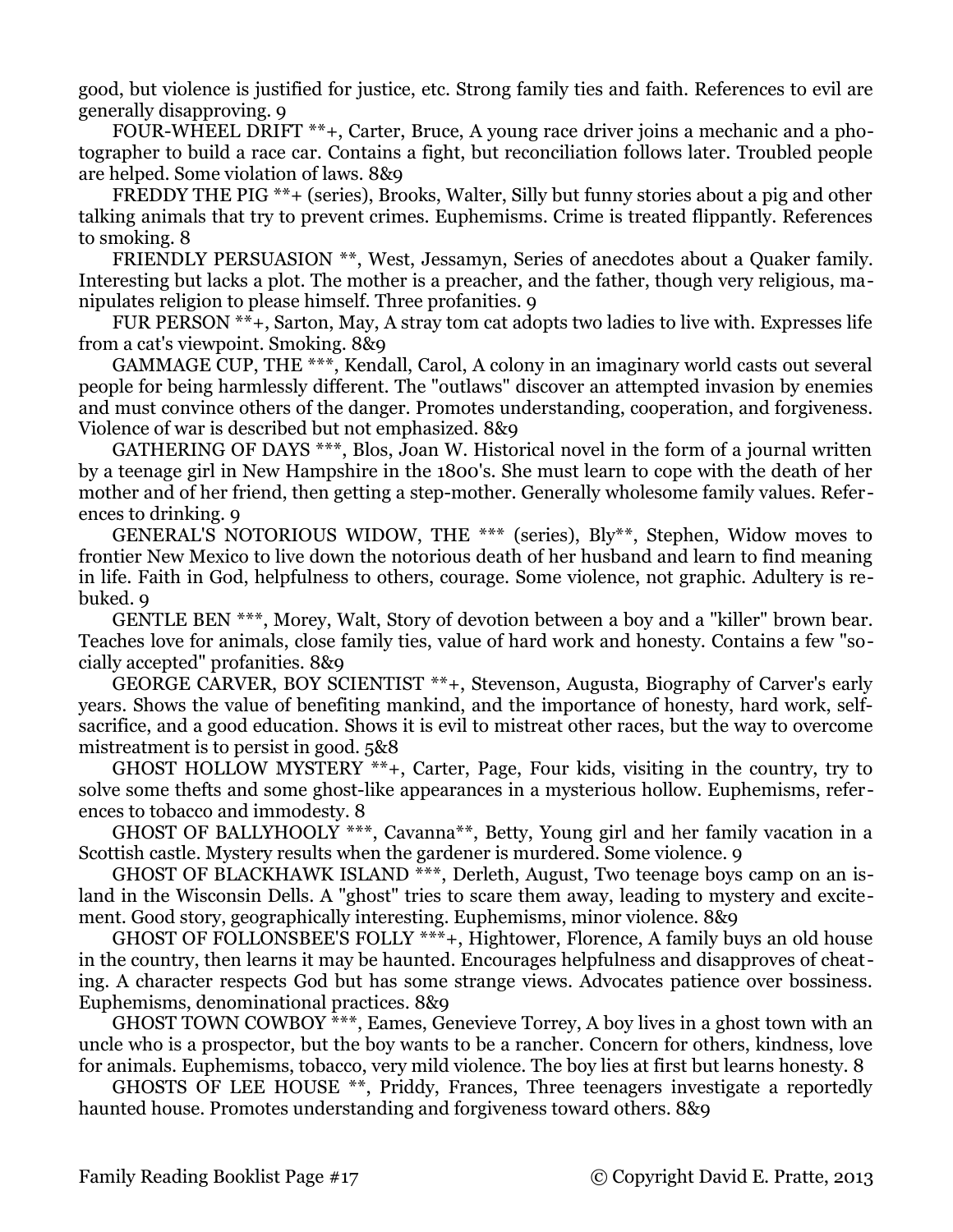GINNY AND THE MYSTERY HOUSE \*\*, Woolley, Catherine, A grade-school girl and her chums investigate strange events at a neighbor's house. Pleasant story with good family relations. 8

GIRL OF THE LIMBERLOST, A \*\*\*\*, Porter\*\*, Gene Stratton, Story of a young lady in hard circumstances who learns to adjust to life and her mother. Teaches family love, respect, hard work, love for nature, self control, concern for others, woman as homemaker. Author has excellent books but some profanity. Some dancing. 9

GIVE ME YOUR HAND \*\*\*, DeLeeuw, Cateau, A young woman, whose mother dies, is left to raise her brothers and sisters on a farm. As she matures, she must choose between a life of hard work or a life of idleness in high society. Good ideals. Justifies dancing. 8&9

GO, TEAM, GO! \*\*\*, Tunis, John, A high school team tries to repeat winning a state championship. Bad attitudes cause problems. Encourages strict discipline. Opposes gambling, vandalism, selfishness. Some smoking and euphemisms. 8&9

GOAL TO GO \*\*+, Bishop, Curtis, A high school quarterback is afraid to play football because his brother was injured. Friends help him overcome his fear. Euphemisms and references to dancing and smoking. 8&9

GOAL TO GO \*\*, Neigoff\*\*, Mike, A high-school football player, who has a history of being a lazy quitter, is challenged by his coach to work hard and become the team quarterback. Encourages hard work and finishing what we start. 8,9

GOING, GOING, GONE \*\*+, Russell, Patrick, A high school baseball player learns the value of good fielding to go with his good hitting. Good family relations. 8&9

GOLDEN GLORY  $**+$ , McMeekin<sup>\*\*</sup>, Isabel M. Story of a white boy, a black boy, and an Indian boy who are friends in colonial Virginia. Describes plantation life. Encourages respect between races. Euphemisms, tobacco, and dancing. 8&9

GOLDEN NAME DAY \*\*\*, Lindquist, Jennie D. A young girl visits her grandparents while her mother is in the hospital. Relatives try to make it a pleasant stay. Wholesome. Concern for others. 5&8

GOLDEN ROAD, THE \*\*\*, Montgomery, L.M. Delightful and often humorous story of young people growing up in close friendship & companionship. Some religious error and E.S.P. Conclusion of the story was personally dissatisfying. 8&9

GOLDEN STALLION \*\* (series), Montgomery\*\*, Rutherford, A young rancher struggles to keep his family's ranch despite great difficulties. Demonstrates courage, love for animals, hard work, etc. 8&9

GONE-AWAY LAKE \*\*\*+, Enright, Elizabeth, A group of kids discover some deserted houses in a swamp, along with some interesting people living in them. Good family relations, helpfulness. Euphemisms, pipe smoking. 8&9

GOOD MASTER, THE  $**$ +, Seredy, Kate, A spoiled, rebellious city girl goes to live with her uncle's family in the country. She learns to work, cooperate, and help others. Describes Hungarian customs. Parents are respected. Denominational concepts and folk dances. 8&9

GOODBYE, MY LADY \*\*\*, Street, James, A boy, raised by a poor uncle in a Mississippi swamp, finds an unusual dog and trains it to hunt. Interesting story with good character description. Strong sense of property rights. Sad ending. Lying is justified. A profanity. 8&9

GRAND PRIX MONACO \*\*\* (series), Ashford, Jeffrey, A young man, who wants to be a professional race car driver, lacks financial backing and is opposed by a wealthy, arrogant driver. Exciting story encourages concern for others above winning. Discourages pride and egotism. References to dancing and drinking. 8&9

GRAPER GIRLS \*\*\*+ (series), Corbett, Elizabeth, Interesting stories about a family with three teenage girls. Each learns to deal with her own strengths and weakness. Encourages hard work, good education, helping others, dealing with problems. Conclusion was strange. References to mixed swimming, dancing, and euphemisms. 8&9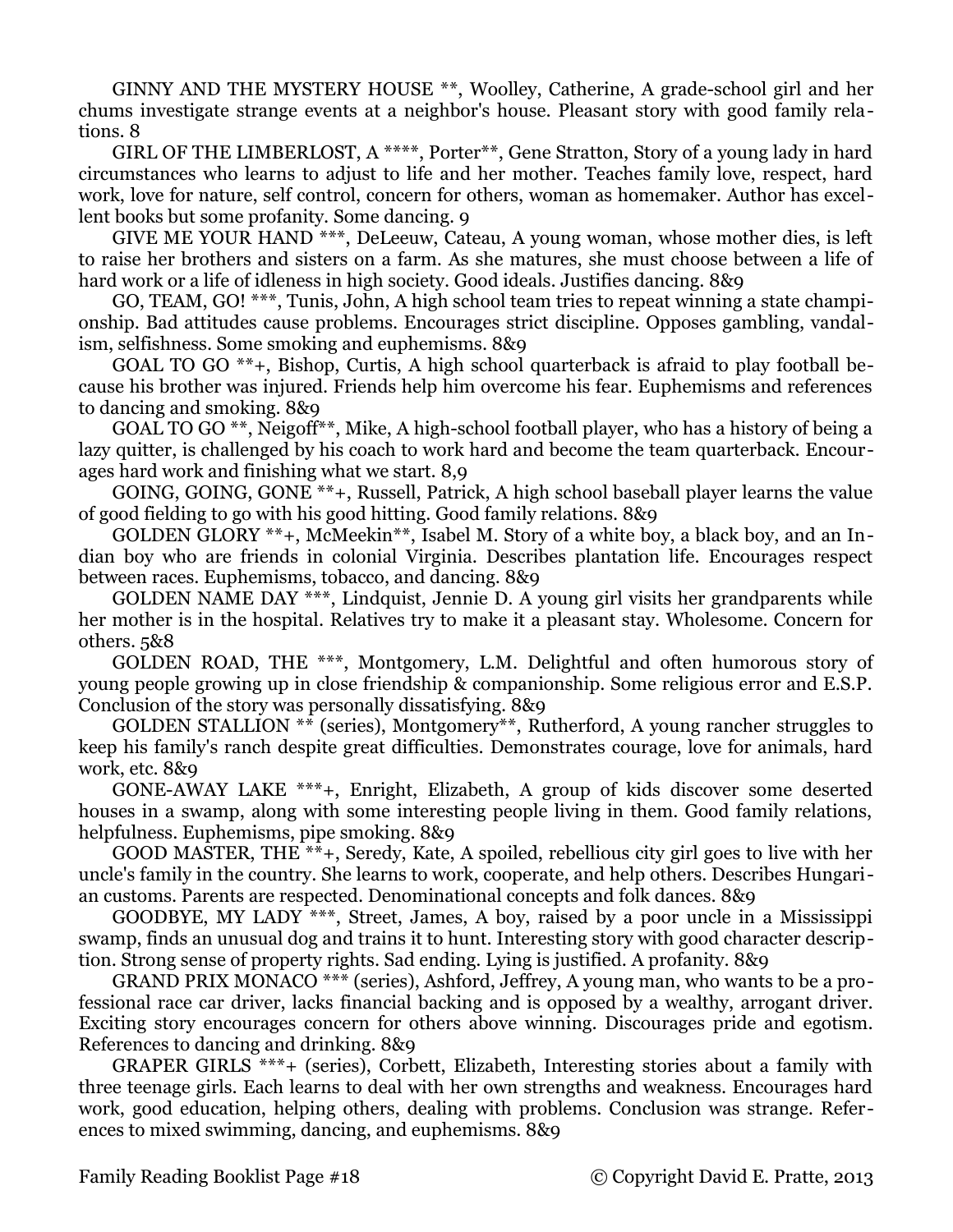GREAT BRAIN, THE \*\*\* (series), Fitzgerald, John D. Various events in which a boy uses his "great brain" to solve problems, as told by his admiring brother. Humorous and interesting. Vengeful harm to others is discouraged. Doing good from compassion, instead of greed, is encouraged. Euphemisms and references to drinking. Fighting is encouraged. 8&9

GREAT HUSKY \*\*, Tracy, Edward B. An Alaskan sled dog must choose between freedom and the boy who loves him. Euphemisms, smoking. 8&9

GREEN GROWS THE PRAIRIE \*\*, Simon, Charlie M. A young family seeks to make a living on the Arkansas prairie when everyone else is failing and leaving. Somewhat immodest illustrations. 8&9

GREEN MANSIONS \*\*, Hudson, W.H. A man, staying in South American jungles, falls in love with an enchanting girl who lives in the wild. The story is fascinating until it ends in extreme tragedy. Contains smoking, drinking, and significant violence. 9

GREEN TURTLE MYSTERY \*\*+, Queen, Jr. Ellery, Two boys investigate a "haunted house" and break up a gang of counterfeiters. Euphemisms and mild violence. 8&9

GRESHAM CHRONICLES \*\*\* (series), Blackwell, Lawana, After her husband dies, a young woman and her children must support themselves by running an inn. Faith in God, concern for others, strong family values, opposition to gambling. Denominational concepts of conversion, worship, and seeking "signs.", 9

GRIZZLY, THE \*\*, Johnson, Annabel & Edgar, A father, separated from his wife, decides to "rough it" in the wild in order to establish a relationship with his son. A bear upsets their plans but helps unite the family. Family bonds are encouraged. Euphemisms and smoking. 8&9

GRIZZLY KING, THE \*\*, Curwood, James Oliver, Interesting & informative nature story about a huge, wild grizzly bear. Teaches respect for wild animals. Condemns hunting for the thrill of killing. 8&9

GULLIVER'S TRAVELS \*\*+, Swift, Jonathan, Imaginative classic stories about a sailor who accidentally visits numerous make-believe lands such as Lilliput and others. Interesting, but you need an active imagination! Preaches against greed, deceit, cruelty, and injustice. Some smoking and euphemisms. 8&9

GUNPOWDER GIRL \*\*\*, Savage, Josephine, A girl and her family work to provide gunpowder so American soldiers can prepare for the Revolutionary War. Informative and exciting. References to war, but nothing graphic. Courage and patriotism. Euphemisms and dancing. 8&9

HALF MAGIC \*\*\*, Eager, Edward, Four children find a charm that magically fills wishes, but gives only half of what is wished for. Interesting adventures follow. Good family values. 8

HANK THE COWDOG \*\*\* (series), Erickson, John R. Humorous stories written from the view of a western cowdog, who views himself as the protector of the ranch. Humorous incidents show his mistakes, but all ends well. Euphemisms and occasional brief references to drinking or smoking. 8

HANS BRINKER OR THE SILVER SKATES \*\*\*, Dodge, Mary Mapes, Story of family love, respect for parents, honesty and hard work despite poverty & sickness, kindness toward people in misfortune, good sportsmanship, etc. Some denominational error and smoking. 8&9

HANS CHRISTIAN ANDERSEN -- IMMORTAL STORYTELLER \*\*, Montgomery, Elizabeth Rider, Biography of Andersen's hardships and successes. Teaches value of using your abilities, overcoming mistreatment, and opposition, and getting a good education. 8&9

HAPPY HOLLISTERS \*\* (series), West, Jerry, A family solves all kinds of mysteries. Basically wholesome stories, but they all seem similar. Kids are respectful to adults, close family ties. Very mild violence. 5&8

HARALD AND THE GIANT KNIGHT \*\*, Carrick, Donald, In the days of knighthood, a boy and his family try to scare away a group of knights. Fun little story. "White lie.", 5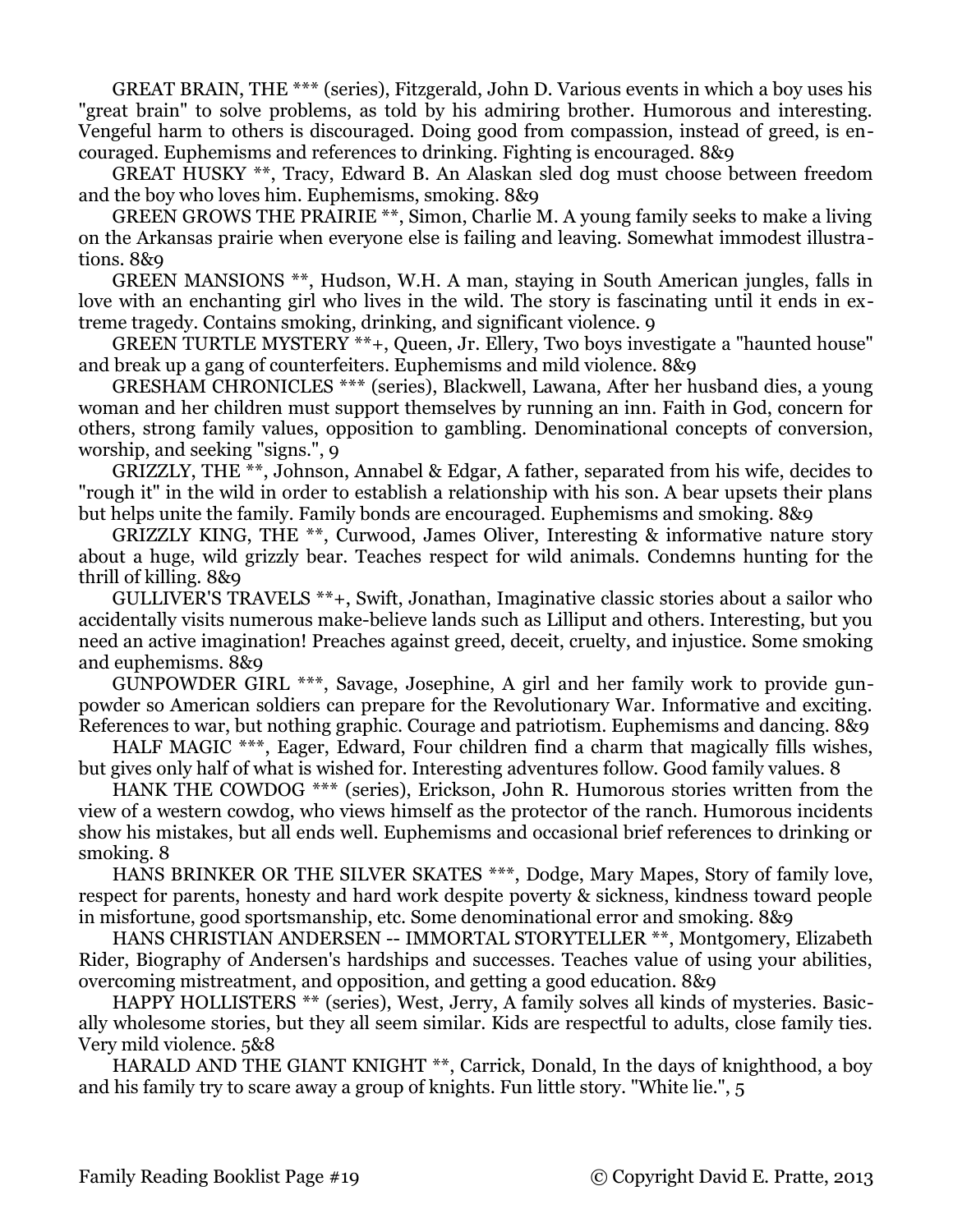HARDY BOYS \*\* (series), Dixon, Franklin, Two brothers solve mysteries of all kinds. Heros are basically wholesome, respectful to adults. Stories seem repetitious and not very challenging. Teach few moral values, but seem harmless. Mild violence. Newer stories are questionable. 8

HARVESTER, THE \*\*\*\*, Porter\*\*, Gene Stratton, A man who grows medicinal herbs finds and woos the girl of his dreams. Urges high moral standards, honesty, integrity, right treatment of others, and a high standard of marital love. Some perverted concepts of God. One muted profanity. 9

HAUNTED HOUSE \*\*, Parish, Peggy, A family with three children move to a new house which is said to be haunted. Adventure follows. Euphemisms. 8

HAWK THAT DARE NOT HUNT BY DAY \*\*+, O'Dell, Scott, Historical novel about the work of William Tyndale in translating the Bible into English, told from the view of the man who smuggled Bibles into England. Interesting. Contains drinking, smoking, and illegal activity. 8&9

HEEDLESS SUSAN \*\*, Brock, Emma L. A school-age girl spends the summer with her grandparents and learns the value of remembering what she is told. Wholesome story. Contains dancing. 8

HEIDI & HEIDI GROWS UP \*\*\*\*, Spyri & Tritten, Story of a young girl who grows up with her grandfather. Teaches family love, respect for elderly people, prayer & trust in God, unselfishness, concern for others, patience in hardship. A hero smokes tobacco occasionally. 8&9

HELEN KELLER \*\*+, Davidson, Margaret, Biography, written for young readers, tells how Helen Keller grew up blind and deaf, and how her teacher struggled to help her learn to speak. Encourages doing our best despite hardship, and helping handicapped people. Promotes discipline of bad conduct. Euphemisms. 5&8

HELEN KELLER'S TEACHER \*\*, Davidson, Margaret, Life story of Annie Sullivan, her struggles to learn and adjust to life despite disadvantages and problems. Teaches need to overcome hardship, pursue worthwhile goals, learn self- discipline, and care for others. 8&9

HENRY FORD \*\*, Paradis, Adrian, Biography of the car manufacturer written for younger school-agedchildren. Well written. Shows the value of hard work and ingenuity. 5&8

HENRY HUGGINS \*\*+, Cleary\*\*, Beverly, A boy adopts a stray dog resulting in unusual, sometimes humorous adventures. Boy is not always respectful to parents, but the family relationship is generally good. Euphemisms. 8

HENRY REED, INC. \*\*\*, Robertson\*\*, Keith, A 13-year-old boy starts his own research company, resulting in very humorous antics. 8&9

HENRY REED'S BIG SHOW \*\*\* (series), Robertson<sup>\*\*</sup>, Keith, Young teenager wants to put on a summer theatrical production. Humorous. Euphemisms, references to hippies. 8

HEROINES OF THE GOLDEN WEST \*\*\*+ (series), Bly\*\*, Stephen, Stories of challenges faced by women in frontier Montana. Adventure and romance. Women are independent and strong-willed, but value marriage and family life. Respect for God. Drinking, gambling, etc. are mentioned unfavorably. Some denominational error. 9

HIGH HARVEST \*\*+, Low, Elizabeth, A teenage girl struggles to help her family earn a living in rural New England, facing obstacles in nature, people, and government. Shows love of nature, animals, and hard work. Euphemisms and dancing. 9

HIGH HURDLES \*\*\*, Lambert, Janet, A high school senior is sent by her grandmother to the national horse jumping championship in New York. She learns self-sacrifice and her grandmother learns the value of honesty and the need to discipline children. Euphemisms and references to smoking, immodesty, and dancing. 8&9

HIGH KING'S DAUGHTER \*\*, DuBois, Theodore, A king's daughter in ancient Ireland grows up in a time of danger from enemy invaders. Includes strong family ties and courage. Some disobedience to parents, violence, and religious superstition. 8&9

HISTORY OF MEDICINE \*\*\*, Tiner, John Hudson, Describes major breakthroughs in the history of medicine. Written for young people. Informative. Respect for God, creation. 8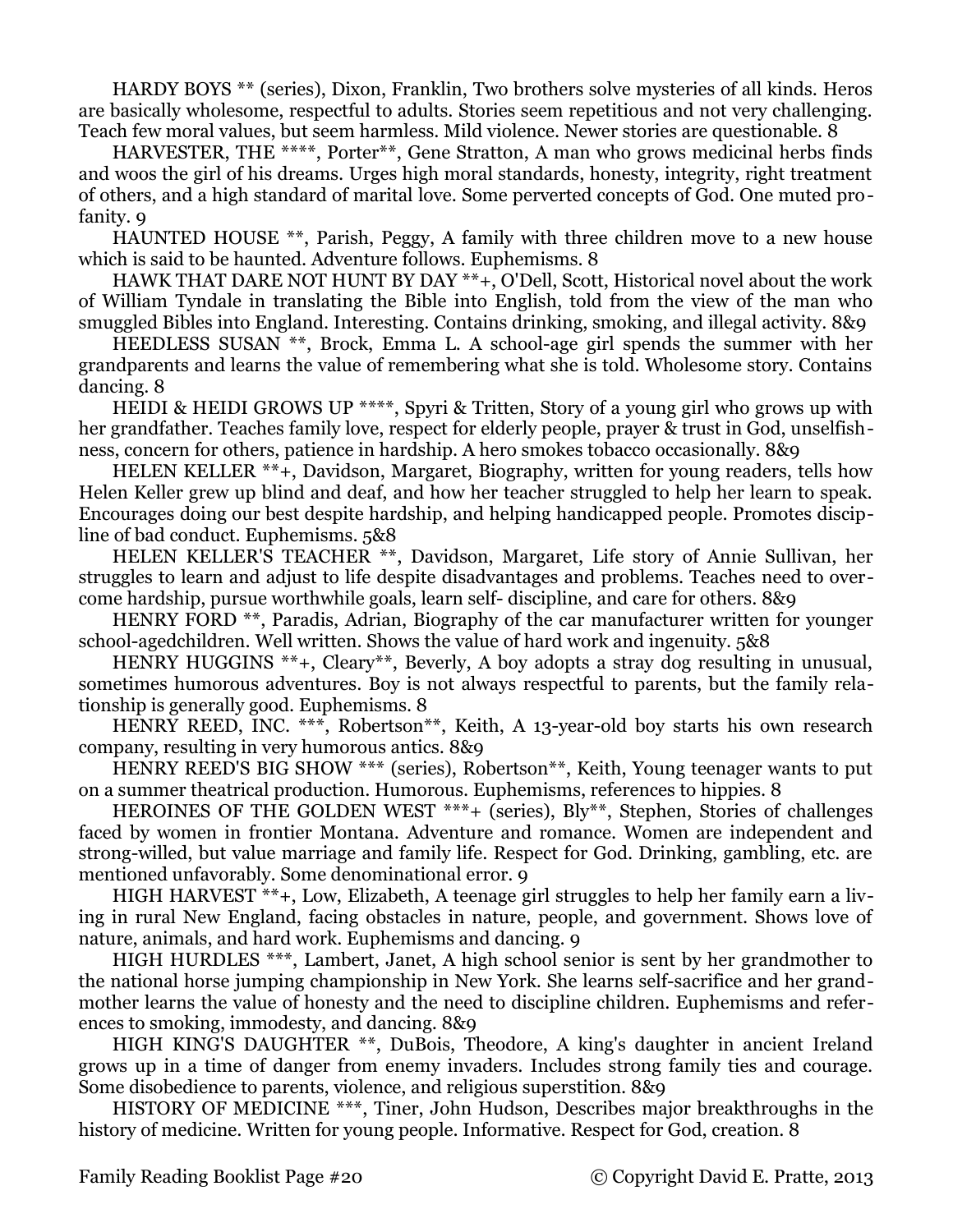HITTY -- HER FIRST HUNDRED YEARS \*\*, Field, Rachel, Unusual imaginative tale about the experiences of a little wooden doll, told as if she were able to see and hear. Basically a wholesome book, but teaches few morally uplifting values. 8&9

HOBBIT, THE \*\*\*, Tolkien, J. R. R. Adventure story in a make-believe land of magic. Amazing drama and excitement. Discourages greed and lust for power. Promotes serving others, loyalty to a good cause, courage. Smoking, drinking. Two profanities by villains. Much fighting. Magic. 9

HOME FROM FAR \*\*\*+, Little, Jean, A family, still grieving from the death of a son, becomes a foster home for a boy and his sister. Describes the adjustments all must make. Good family relationships, wise parents, respect for parents. Children learn to get along well. Euphemisms. 8&9

HOME IN THE VALLEY \*\*+, Crawford, Dianna, Young woman works as servant for widower and his family to escape an arranged marriage. Romance follows. Denominational error. Very mild violence. 9

HOME IS WHERE THE HEART IS \*\*+, Pace, Mildred, After her mother dies, a teenage girl in the Kentucky mountains is taken in by people she does not know. She learns to adjust to a new family as the family learns to overcome its prejudice against "outsiders.", Euphemisms and "little white lies.", 8&9

HOME RANCH, THE \*\*\*+ (series), Moody, Ralph, Part of the "Little Britches" series. A family tries to survive in Colorado in the 1800's. The son takes over when father dies. Strong family ties, honesty, hard work. Family character is good, but some books in the series have questionable heroes. Fighting, drinking, euphemisms. Some books have profanity, gambling. 8&9

HOME TO THE ISLAND \*\*+, Allan, Mabel Esther, Against her will, a teenage girl returns home to an island near Scotland to care for her family. She learns self-sacrifice, love of family, and understanding of others. Dancing and a reference to cigarettes. 9

HOMER PRICE \*\*, McCloskey, Robert, Several stories about a boy with an inventive mind. Interesting, especially for kids in early elementary grades. Euphemisms. 5&8

HOMSTEAD \*\*\* (series), Bly\*\*, Stephen, An unusual family attempts to homestead in frontier Nebraska. Strong family ties, faith in God. Mild violence. Immorality generally discouraged. 9

HONEST DOLLAR \*\*, Simpson, Dorothy, A girl who resents her family's poverty, works hard to make money but has to sacrifice because another baby is coming. Honesty and family devotion are emphasized. Much rebellious attitude is shown, some smoking. 8&9

HONEY BUNCH \*\* (series), Thorndyke, Helen Louise, Books for girls in early elementary grades. Encourage obedience and kindness. Rebuke selfishness and cruelty. But parents give kids almost any material thing they want. Promotes dancing at very young ages. 8

HORSE CALLED BONNIE, A \*\*\*, Johnson & VanTuyl, A teen-age girl wants to race her thoroughbred in a major race. Teaches love for animals, honesty, forgiveness, and understanding. Euphemisms. 8&9

HORSE CALLED MYSTERY \*\*+, Reynolds, Marjorie, A boy who limps and wears thick glasses is shunned by other kids. He learns to ride a horse and treats others with compassion. Encourages understanding for handicapped people, love of animals, and helping people who mistreat you. Good family relations. 8&9

HORSE CAME RUNNING, A \*\*+, DeJong, Meindert, When a tornado strikes the countryside, a boy must face the emergency with the help of an older neighbor, an old horse, and a strange, new horse. Courage, helpfulness, love for animals. Euphemisms. 8

HORSE FOR CLAUDIA AND DENNIS \*\*\*, Kenoyer & Montgomery, Two kids work hard to buy a horse and care for it. They learn to ride and compete in contests. Shows the value of hard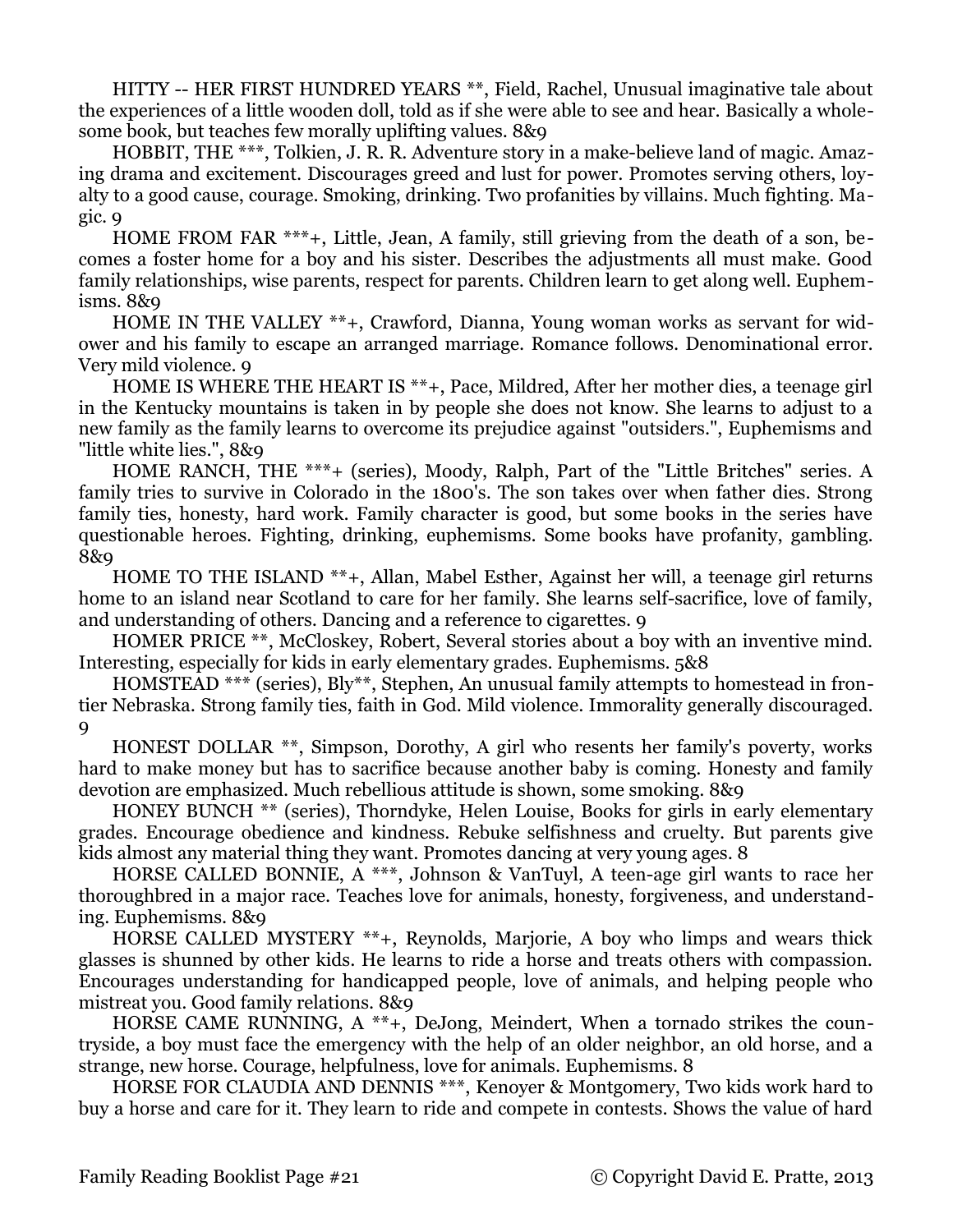work, concern for animals, and compassion on others. Euphemisms and references to smoking. 8

HORSEPOWER \*\*+, Gray, Patsy, A teenage girl loves horses and wants to ride in a jumping competition. She learns to value work above a life of ease and high society. Euphemisms, dancing, mixed swimming. 9

HOT CORNER, THE \*\*\*, McCormick\*\*, Wilfred, Excellent story in which a baseball coach teaches his players the value of honesty, hard work, fair play, sportsmanship, and concern for others. 8&9

HOUSE BY THE SEA \*\*+, Boden, Hilda, Two sisters spend a summer by the sea in Wales. They must adjust to growing up and being away from their parents. Teaches understanding of others and self-sacrifice. References to immodesty. 8&9

HOUSE IN NO-END HOLLOW \*\*\*, Justus, Mary, An orphaned teenager struggles to raise her brother and sister with the help of an aging grandmother. Hard work, commitment to family and education, care for others. Swearing and drinking are opposed. Euphemisms. 8&9

HOUSE OF THE SEVEN GABLES \*\*, Hawthorne, Nathaniel, Novel about a family with a history of selfishness and greed. Shows how parents' conduct affects children, yet children can change the pattern. Contains some strange philosophy and writing style. A "classic" that did not impress me. Drinking. 9

HOWLIDAY INN \*\*\*, Howe, James, Story of a dog and cat who spend a week in a boarding kennel and unravel a mystery of disappearing animals. Told from the dog's view. Humorous and well written. Euphemisms. Reference to TM. 8&9

HUMMY AND THE WAX CASTLE \*\*\*, Inst. for Creation Research, Teaches facts about science and nature in interesting and educational stories for school-age children. Presents facts to support creation. Good science supplements. 5&8

HUNDRED AND ONE DALMATIANS \*\*\*, Smith, Dodie, Humorous and entertaining story of a pair of Dalmatians who go toseek their stolen puppies. Basically clean and wholesome. 8&9

HURRY HOME, CANDY  $^{**}$ +, DeJong, Meindert, A little dog grows up fearful due to mistreatment. He learns to live on his own facing adventures. Encourages humane treatment of animals. 8

I AM A HOME SCHOOLER \*\*+, Voetberg, Julie, True story of the education of a young girl at home. Describes her daily activities showing the advantages of home schooling. Strong family ties, hard work, religious commitment. Written at children's level. Includes a denominational reference, 8&9

IDEAS FOR A WINDY DAY \*\*, Newman, Marjorie, Describes activities for children involving use of air and wind (kites, weather vane, etc.). Some are useful, but not all seem practical. 8

IDEAS WITH WATER \*\*+, Newman, Marjorie, Inexpensive activities for children involving fun with water. Some scientific value. 8

IMPOSSIBLES \*\*+, McCarthy, Agnes, Four boys form a detective club and become involved in silly, humorous antics. Competition shows unwholesome attitudes. Some "fibs.", 8

INCIDENT AT HAWK'S HILL \*\*\*, Eckert, Allan, Unusual Canadian boy, who relates well to animals but not people, is cared for by a badger when he becomes lost. Family commitment. Euphemisms, animal violence, threats of human violence, references to gambling by villain. 8

INCREDIBLE JOURNEY, THE \*\*, Burnford, Sheila, Adventures of 3 pets travelling to return to their masters. Emphasizes devotion of animals to one another and to their masters. 8&9

INDIAN IN THE CUPBOARD \*\*\*, Banks, Lynne Reid, Plastic toy people come to life for a boy. But they are real people, whom he must learn to care for. Interesting lessons of helping and caring. Warning: two profanities and drinking by a toy person. Lying appears justified at times. 9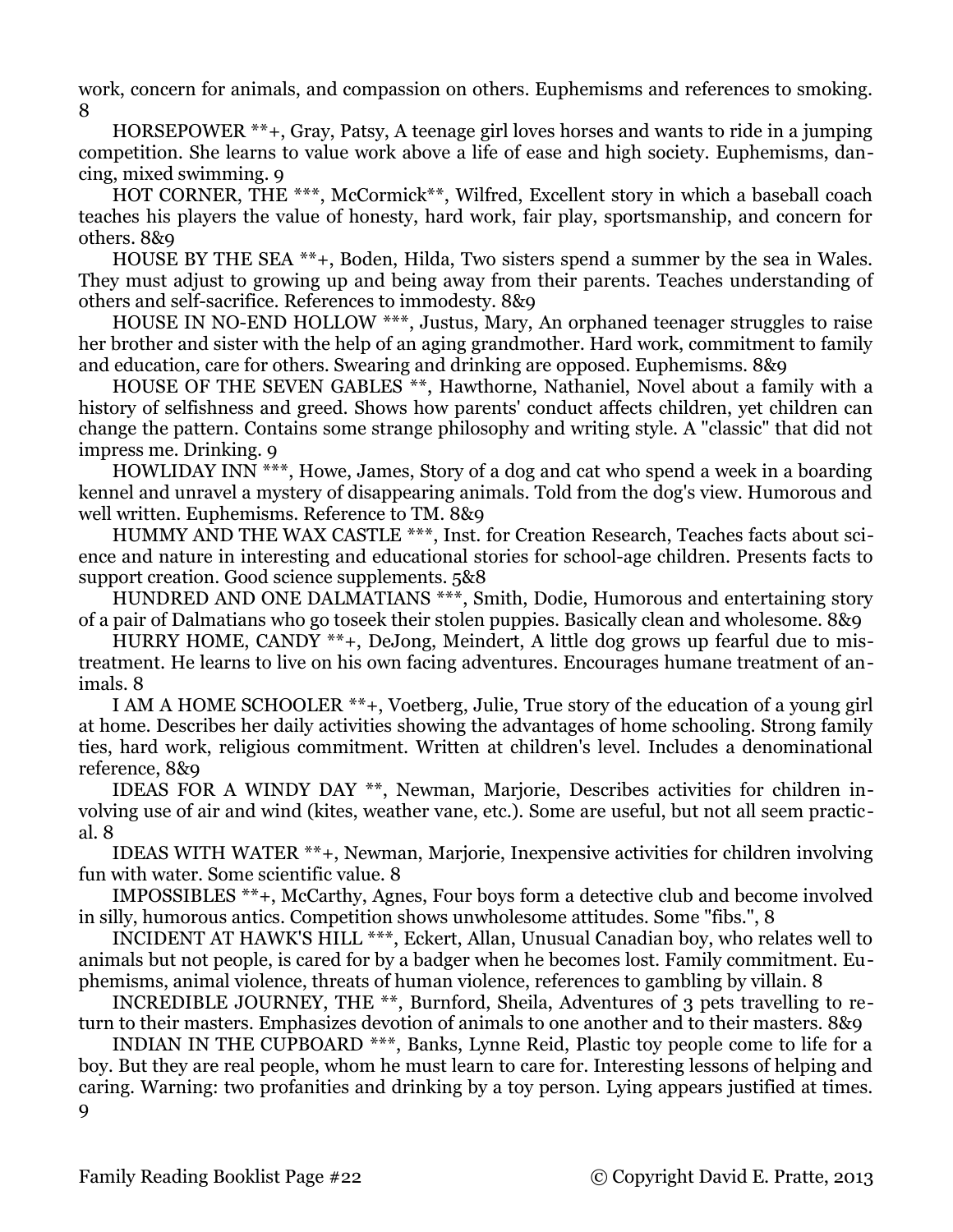INDIAN ISLAND MYSTERY \*\*, Jane, Mary C. Kids help their parents run an antique store in Maine and learn to get along with Indians. Shows that being different is not always bad. Drinking and bullying are condemned. Euphemisms, smoking. 8

INVISIBLE ISLAND \*\*\*, Marshall, Dean, Four children move to the country and pretend to be marooned on an island. Innocent fun and adventures. Good relationships with parents. Euphemisms. 8

IRISH RED \*\*+, Kjelgaard\*\*, Jim, Sequel to Big Red. A boy and his father raise a self-willed Irish Setter despite opposition. Encourages understanding of animals. Euphemisms and one profanity. 8&9

IRON DUKE \*\*\*, Tunis, John R. A young man goes to Harvard to play football but ends up running track. He learns to study hard and do his best. Smoking, a few profanities, immodesty, some college demonstrations. 8&9

ISLAND OF HORSES \*\*, Dillon, Eilis, Two teenage boys discover a herd of horses living on an otherwise deserted island off the coast of Ireland. Adventure follows as they try to protect the horses from thieves. Euphemisms, smoking, and a profanity. Euphemisms, smoking, and a profanity. 8&9

ISLAND OF THE BLUE DOLPHINS \*\*, O'Dell, Scott, Interesting story of the survival of a native girl "Robinson Crusoe" stranded on an island. 8&9

ISLAND STALLION \*\*\* (series), Farley\*\*, Walter, Adventures of a boy who finds a wild stallion in a lost canyon on a deserted island. Wholesome stories. 8

JADE JAGUAR MYSTERY \*\*+, Fuller, Lois Hamilton, A young man grows up during the ancient Mayan civilization. Mystery leads to heroism. Informative about the Mayans. Pagan superstition and religious error. Indecent clothing is described. 8

JAMES BOND, JUNIOR, 003 1/2 \*\*+, Mascott, R.D. The nephew of James Bond (007) investigates suspicious neighbors whom he suspects of a major robbery. Some violence, deceit, smoking, euphemisms, profanities, disrespect. 8&9

JANE EYRE \*\*\*, Bronte, Charlotte, An orphan girl overcomes mistreatment to grow up a decent moral woman. She loves a man but must refuse to marry him to do what is right. Encour ages moral strength, trust in God. Two profanities and some religious misconceptions. 9

JANITOR'S GIRL \*\*+, Friedman, Frieda, Family adjusts to living in New York, where the father superintends an apartment building. Encourages acceptance of people of different nationalities and backgrounds. Dancing, euphemisms. 8

JEAN AND JOHNNY \*\*, Cleary\*\*, Beverly, A high school girl pursues an older boy because he is handsome and popular. She learns popularity and belonging to a group are not as important as good character. Strong commitments to boys at young ages are discouraged. Family conflicts are resolved. Dancing occurs, but is not viewed as fun. 8&9

JESSICA'S FIRST PRAYER \*\*\*, Stretten, Hesba, A deserted girl on the streets of London finds love and teaches people to be concerned for God and others. Respect for God, kindness to the needy. Opposes drunkenness, greed. 8

JOHNNY TEXAS ON THE SAN ANTONIO ROAD \*\*+, Hoff, Carol, Boy faces adventure when he must drive a wagon on a long trip alone in frontier Texas. Courage, family loyalty. Some violence, but hero tries to avoid it. Euphemism, dancing. 8

JOSIE AND JOE \*\*, Plowhead, Ruth Gipson, Two twins do everything together, but the girl feels left out when the boy joins a baseball team and scouts. Finally she joins 4-H. Good family relationships. Emphasizes role distinctions between boys and girls. Mild references to immodest apparel. 8

JOURNALS OF CORRIE BELL HOLLISTER \*\*\* (series), Phillips, Michael, and Pella, Judith, Orphaned children seek to survive in frontier California. Emphasizes family ties, faith in God. Disapproves drinking and gambling. Some religious error. 9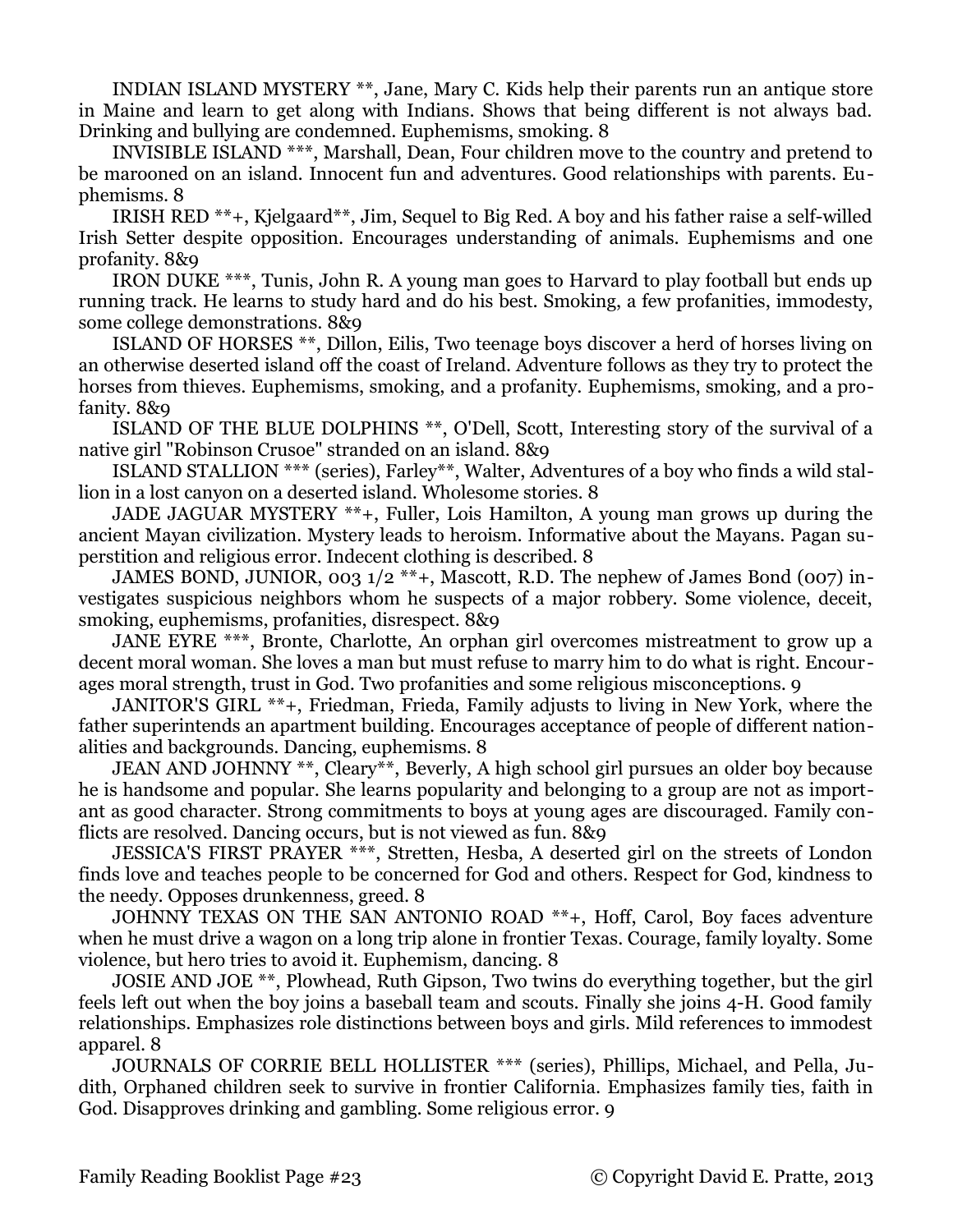JUDY AND THE GOLDEN HORSE \*\*, King, Faye, A girl moves with her family to Kentucky and learns horseback riding to compete in a county fair. Describes interesting country activities for young girls. An enemy becomes a friend. Some deceit. 8

JUDY BOLTON MYSTERIES \*\* (series), Sutton, Margaret, A young girl detective solves many mysteries. Interesting and harmless, but not particularly upbuilding. Teaches value of truth, justice, right over wrong. 8&9

JUNGLE BOOK STORIES \*\*, Kipling, Rudyard, Stories of a boy raised by wolves in the jungle. High adventure but little moral value. May be confusing or frightening to young children. Fighting and vengeance. 9

JUNIOR INTERN \*\*\*, Nourse, Alan E. A young man must choose whether to take a football scholarship or study medicine. He spends a summer in a hospital learning what doctors do. Informative and well written. Euphemisms & dancing. 8&9

JUSTIN MORGAN HAD A HORSE \*\*\*, Henry\*\*, Marguerite, Informative historical novel about the origin of the Morgan horse. Emphasizes love for animals and for friends. Generally wholesome but refers to horserace betting and war. 8

KATHARINE WENTWORTH \*\*\*, Stevenson, D.E. A widow with three children overcomes the problems of raising her children and eventually learns to love again. Encourages strong family ties. Discourages vandalism and unreasonable dictatorial ruling over children. A profanity, pipe-smoking. 9

KATY STEELE ADVENTURES \*\*\* (series), Morris, Alan & Gilbert, Adventures of a Young woman who becomes a detective in the 1800's. Faith in God, concern for others, courage, family concerns. Smoking, drinking, gambling, cursing are mentioned negatively. Contains violence, which is sometimes justified. 9

KEEPER OF THE BEES \*\*\*+, Porter\*\*, Gene Stratton, Soldier returns to try to heal his wound, while keeping bees for a dying man. Excellent emphasis on honesty, helpfulness, faith in God, truth, hard work, and appreciation of mothers and homemakers. Strongly condemns premarital promiscuity & familiarity. But justifies a fundamental deceit. Contains 3 profanities. 9

KENTUCKY DERBY WINNER \*\*+, McMeekin\*\*, Isabel M. Historical novel about the first winner of the Kentucky Derby and the people who raised him. Euphemisms, magic, dancing, and smoking are mentioned. 8&9

KILDEE HOUSE \*\*\*, Montgomery\*\*, Rutherford, A retired man builds a house in the woods and welcomes wild animals to share it with him. He also helps a girl and boy quit feuding. Somewhat sad. Encourages love of animals and peace between people. Smoking, euphemisms. 8&9

KING OF THE GOLDEN RIVER \*\*, Ruskin, John, A fairy tale showing the danger of greed. 8

KING: THE STORY OF A SHEEP DOG \*\*\*, Hinkle, Thomas C. A collie becomes a superior sheep dog in the West, and grows to love a boy who saves his life. But thieves steal the dog, who then escapes and must return home. Devotion between boy and dog. Stealing is disapproved. Euphemisms. 8&9

KITE MYSTERY \*\*+, Adrian, Mary, Four kids, living on an animal preserve in Oregon, suspect that a poacher is killing rare birds. Educational information about birds is presented but does not enter the story smoothly. Euphemisms. Euphemisms. 8

LACY MAKES A MATCH \*\*+, Beatty, Patricia, A girl tries to get her brothers married so she will not have to do housework for them. Entertaining. Includes euphemisms, "polite" profanities, and "fibs.", 8&9

LAD OF SUNNYBANK \*\*\*, Terhune<sup>\*\*</sup>, Albert Payson, Adventures of a beautiful, courageous collie. Teaches love for animals, courage. Difficult vocabulary for kids. A hero smokes & uses a few profanities, though this is not condoned. 9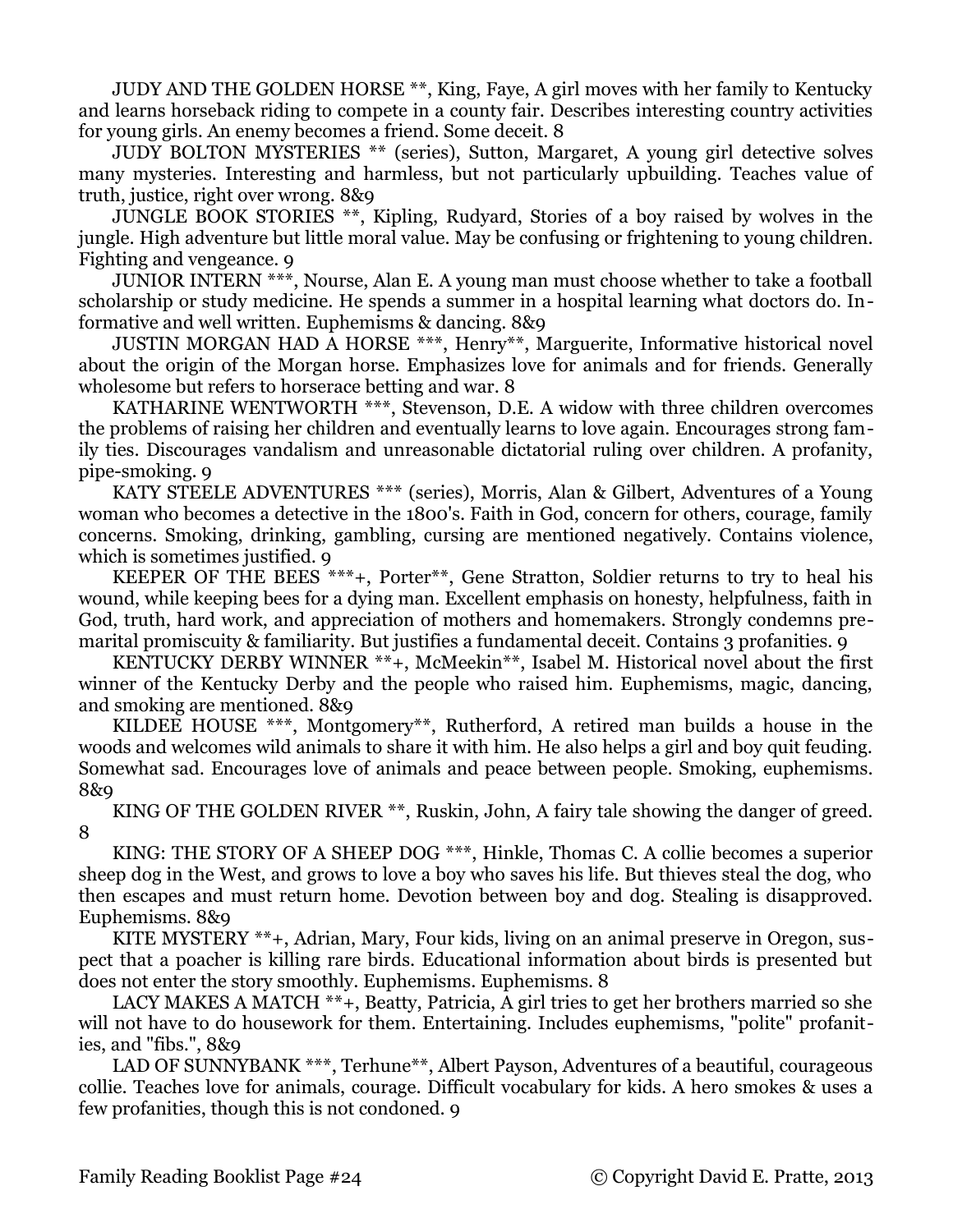LAMPLIGHTER, THE \*\*\*, Cummins, Maria S. An orphaned girl, adopted by a lamplighter in old Boston, grows to be caring and spiritual. Faith in God, concern for others, loyalty to loved ones, hard work. Opposes pride and materialism. God's name is abused in a muted manner. Archaic language. 9

LANTERN IN HER HAND \*\*\*, Aldrich, Bess S. Story of a woman who settles in frontier Nebraska with her family and they mature. Bittersweet description of life. Shows the joys and sorrows of raising children, and glorifies sacrificial motherhood. Hard work, care for others, family devotion. 3 profanities. 8&9

LASSIE COME HOME \*\*\*, Knight, Eric, Classic story of devotion between dog and boy. Teaches value of love & faithfulness, but in the end, heroes practice deception in the name of honesty. Two disguised curse words. 8&9

LASSIE, SECRET OF THE SMELTER'S CAVE \*\*\*, Frazee, Steve, Lassie helps her forest ranger master and some boys find treasure and convince people to allow others to access a national forest. Helpfulness and concern for others. 8

LAST OF THE REALLY GREAT WHANGDOODLES, THE \*\*+, Edwards, Julie Andrews, Three children and a professor visit the imaginary land where the last of the Whangdoodles lives. Encourages imagination. Euphemisms, references to pipe smoking. Genetic manipulation is discussed. 8

LEGACY OF LILLIAN PARKER \*\*\*, Holden, Leslie, A romance spy drama in which a young woman develops faith in God and learns proper goals in life. Teaches faith in God, not in money and high society. A few euphemisms. 9

LEGEND OF BILLY BLUESAGE \*\*+, Lauritzen, Jonreed, A Spanish caravan moving to the American frontier is attacked by Indians but a wild youth aids them. Courage and kindness. Violence between Indians and Whites. Euphemisms and Spanish profanity. 8&9

LEGEND OF SLEEPY HOLLOW \*\*+, Irving, Washington, Eccentric teacher in early America competes for the favor of a local beauty. Interesting story and characters. References to smoking, witchcraft, and superstition. 8&9

LEWIS AND CLARK SQUAD \*\*\*+ (series), Bly\*\*, Stephen, Several young teens become friends on a basketball team and try to solve "mysteries." Each friend is unique. One "prays" to God regularly and holds denominational ideas. Others have wrong priorities or feminist views, but change as the series progresses. 8

LIGHTHOUSE MYSTERY \*\* (series), Warner, Gertrude C. Four children and their grandfather investigate unusual happenings at a lighthouse. Basically wholesome. Boxcar Children Series. Recent books in this series are inferior. References to immodesty. 8

LIGHTING THE TORCH \*\*, Lownbery, Eloise, Historical novel about a young man involved with reformers in the early days of the Protestant Reformation. Interesing and informative, but sometimes unrealistic. Mild violence and much denominational error. 9

LINCOLN \*\*\*, Donald, David H. Biography of Lincoln written at adult level. Describes his struggles and hardships, his character, and the difficulties of the Civil War. A few references to bad words, drinking (not by Lincoln), and questionable political tactics. 9

LION TO GUARD US, A \*\*+, Bulla, Clyde Robert, When their mother dies, three children in London sail to America to join their father in colonial Jamestown, Virginia. Strong family ties. P,H

LITTLE CLEARING IN THE WOODS \*\*\*+ (series), Wilkes, Maria D. Stories about Caroline Quiner, mother of Laura Ingalls Wilder, written in the style of the Little House series. Wholesome family attitudes, hard work, patience in hardship, concern for others, faith in God, obedience to parents, respect for elders. Euphemisms, smoking, denominational concepts. 8&9

LITTLE COLONEL, THE \*\*\*\* (series), Johnston, Annie Fellows, A young southern girl learns important lessons as she grows up. High moral standards, self-control, handling hard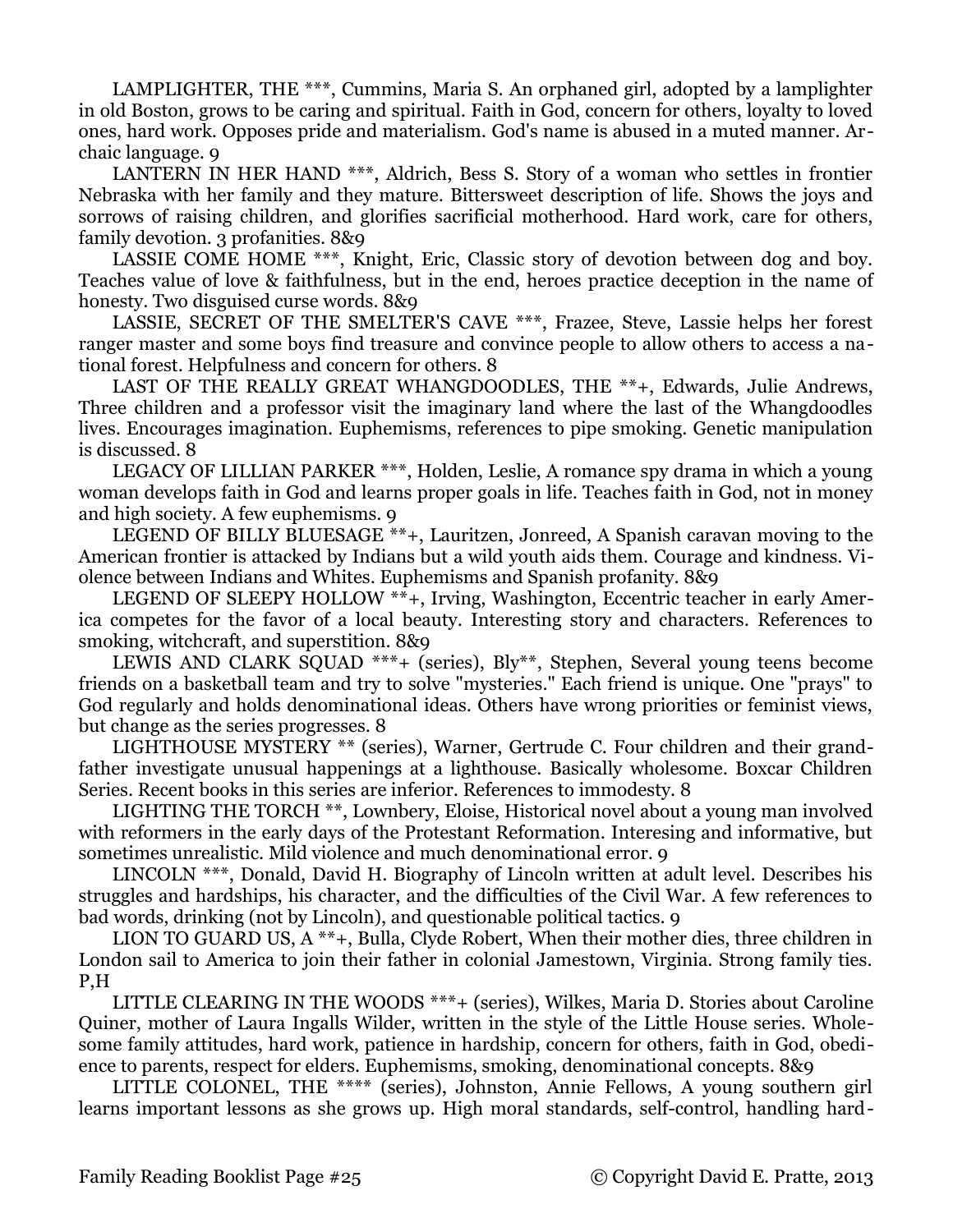ship, concern for others, respect for authority, kindness, and many specific moral issues. Some of the most beneficial stories I have seen. 8&9

LITTLE HOUSE BY BOSTON BAY (The Charlotte Years) \*\*\* (series), Wiley, Melissa, Stories about the childhood of Laura Ingalls Wilder's grandmother Charlotte Tucker. Tell about America in the early 1800's, in the style of the Little House books. Strong family values. Euphemisms and "mild" profanity. 8

LITTLE HOUSE IN BROOKFIELD (The Caroline Years) \*\*\* (series), Wilkes, Maria, The "Little House" stories tell about the childhood of Laura Ingalls Wilder's mother Caroline Quiner. The family struggles with poverty after the death of Caroline's father. Mother is firm but kind while teaching children to work hard and endure hardship. A few euphemisms and references to smoking, dancing. 8&9

LITTLE HOUSE IN THE HIGHLANDS (The Martha Years) \*\*\* (series), Wiley, Melissa, Story of the childhood of Martha Morse, great grandmother of Laura Ingalls Wilder, written in the style of the "Little House" books. Describes life in Scotland in the late 1700's. Family values, repentance, forgiveness. Superstitions, denominational error, references to alcohol. 8,9

LITTLE HOUSE ON ROCKY RIDGE (The Rose series) \*\*\* (series), MacBride, Roger L. A descendant of Laura Ingalls Wilder wrote these stories about the early life of Laura's Daughter Rose. The books take up at the end of the "Little House" stories, and are written in their style. Well done. Encourages hard work and understanding. Euphemisms, pipe smoking, some religious error. 5&8

LITTLE HOUSE ON THE PRAIRIE \*\*\*\* (series), Wilder, Laura Ingalls, Stories about frontier life & true experiences of a frontier family. Excellent family values, love for family, truth, honesty, hard work, etc. Some smoking by a hero. 5,8,9

LITTLE LAME PRINCE \*\*, Craik, Dinah M. M. Fairy tale adventures of a handicapped prince who explores the world by flying on a magic cloak. Encourages overcoming handicaps. 8

LITTLE LORD FAUNTLEROY \*\*\*\*, Burnett\*\*, Frances Hodgson, Idealistic but uplifting story of a boy whose father was the disinherited son of an English Lord. The grandson is reconciled to the grandfather and helps him become a kind, caring person. Teaches kindness, interest in others, charitableness in hardship. Boy is somewhat effeminate. 8

LITTLE MAID OF MARYLAND \*\*\* (series), Curtis, Alice Turner, Historical novel about a young girl who helps American patriots in their stuggle against English mistreatment. Courage and patriotism are encouraged. References to dancing. Patience and thankfulness during hardship. 8

LITTLE MAID OF VALLEY FORGE \*\* (series), Curtis, Alice T. Historical novel about a young girl living near Valley Forge during the Revolutionary War. Provides historical information, teaches courage and concern for others. Justifies the war, but shows that it was sad and unpleasant. 8

LITTLE MAID OF VERMONT \*\*\* (series), Curtis, Alice Turner, A girl helps the Green Mountain Boys of Vertmont during the American Revolution by getting information about the enemy. Courage and patriotism. References to war violence. 8

LITTLE MINISTER \*\*\*, Barrie, James M. A young preacher begins working in a Scottish (?) church. Strange events follow after he meets an attractive gypsy girl. Drinking is condemned. Strong family ties. Euphemisms and two profanities. Religious misconceptions and deceit. 9

LITTLE PRINCESS, A \*\*\*\*, Burnett<sup>\*\*</sup>, Frances Hodgson, Story of a little rich girl whose father dies leaving her penniless. Teaches proper attitudes for wealth, kindness to those less fortunate, patience during hardship, control of tongue, honesty, etc. 8

LITTLE WOMEN \*\*\*\*, Alcott<sup>\*\*</sup>, Louisa M. Excellent story of a family of girls who learn to mature. Emphasizes devotion to family, respect for parents, hard work in poverty, joy of motherhood, proper use of wealth, self-control, humility, unselfishness, trust in God. Questions spanking. Justifies dancing. 8&9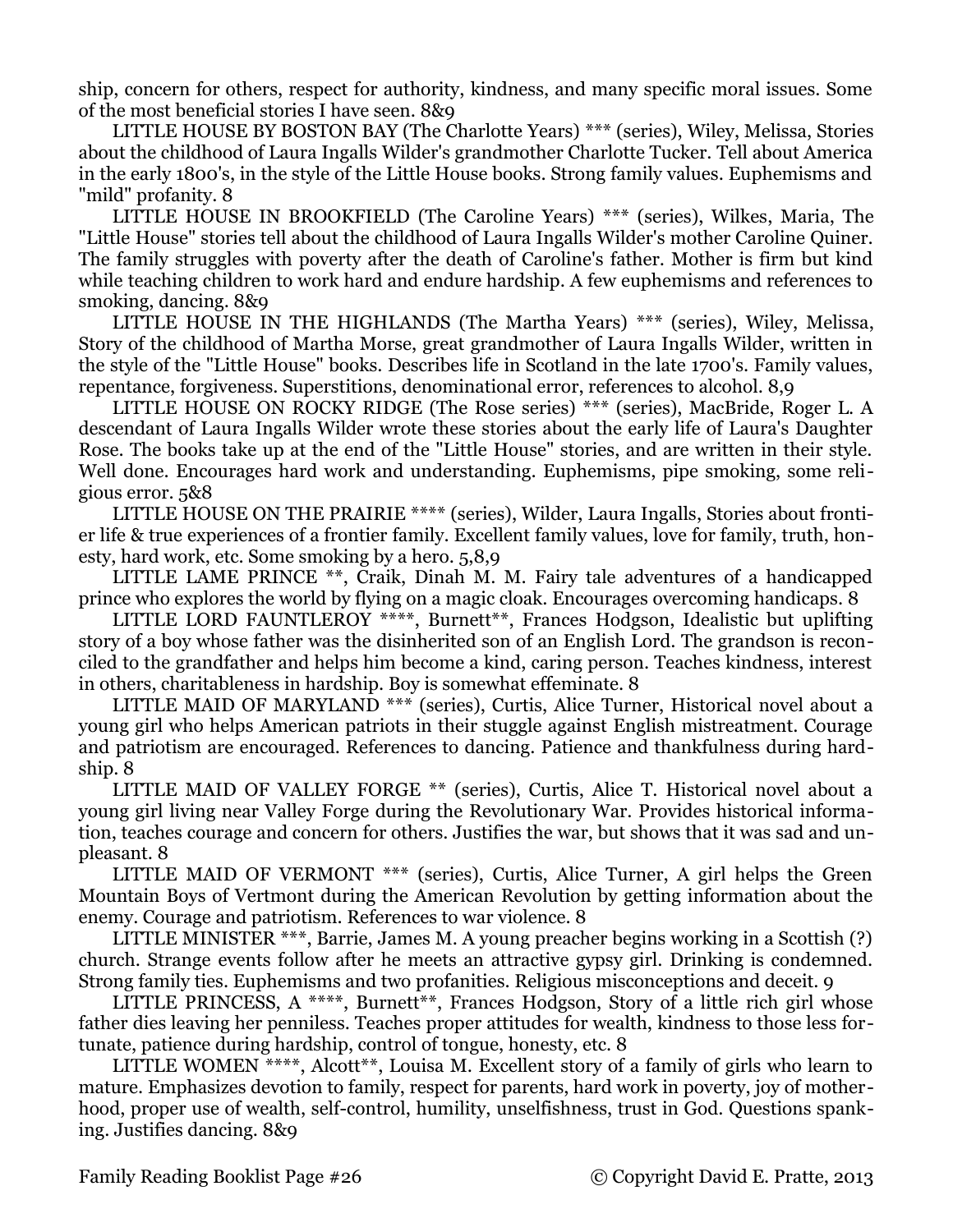LOCKED CROWNS \*\*+, Garthwaite, Marion, Legendary story of a crown prince and princess who must overcome villains who try to take their thrones. War, superstition, religious error. 8&9

Lone Star Legacy \*\*+ (series), Pella, Judith, Series about the family of a woman who moves to frontier Texas and is accused of murdering an abusive husband. Encourages faith in God, kindness, and family values. Violence. Drinking, etc. is discussed but generally discouraged. Denominational concepts. 9

LONG HORN -- LEADER OF THE DEER \*\*, Lippincott, Joseph W. Story of the adventures faced by a young buck that becomes leader of a herd of wild deer. 8

LORD OF THE RINGS (a trilogy) \*\*\*, Tolkien, J. R. R. Adventure story in a make-believe land of magic. Amazing drama and excitement. Classic struggle between forces of good and evil. Discourages greed and lust for power. Promotes serving others, loyalty, courage. Heroes smoke and drink. Fighting. Magic. 9

LOST CARAVAN \*\*+, Fleming, Waldo, A young French soldier joins with youth of a Sahara tribe to find a caravan of camels lost in the desert. Adventure follows. Some violence, references to smoking, disguised profanities. 9

LOST CITY \*\*+ (series), Blaine, John, A young man and his scientist partners discover a lost city in Tibet where Ghengis Khan is buried. Interesting adventure with scientific information. Mild violence, euphemisms. 8&9

LOST DOG JERRY \*\*+, Robinson, Tom, A big, lovable St. Bernard becomes separated from his family and travels across country to return home. Many interesting and humorous adventures. Euphemisms and smoking. 8&9

LOST IN THE BARRENS  $\overline{**}$ +, Mowat, Farley, Two teenage boys become stranded in the wilds of northern Canada and must survive the winter alone. Interesting and informative, but a little unrealistic. Euphemisms and smoking. 8&9

LOST ISLAND  $*\ast\ast$ , Dillon, Eilis, Teenage boys face adventure at sea searching for a mysterious treasure island where the father of one has been stranded. Courage. Some violence. 9

LOST OFF THE GRAND BANKS \*\*\*, Catherall, Arthur, Exciting adventures of two teenage boys who are lost in a fog on the ocean and must rescue sailors from a trapped submarine. Lying is punished and authority is respected. Encourages bravery and good judgment. Slightly unrealistic. A few euphemisms and references to smoking. 8&9

LOST WORLD, THE \*\*\*, Doyle, Sir Arthur Conan, An expedition is stranded in an imaginary world of "prehistoric" dinosaurs and cave men. Interesting. Some evolution, a few profanities, smoking, drinking, and war with ape-men. 9

LOVE COMES SOFTLY \*\*\* (series), Oke\*\*, Janette, Stories of family love and devotion set in pioneer times. Teaches family loyalty, trust in God, care for others, courage in face of trouble, importance of hard work, & generally high morals. Some religious error about holydays, work & titles of preachers, etc. 9

LUCK OF THE IRISH \*\*\*, Knight, Ruth Adams, A teenage boy trains Irish Setters. He shows them and then takes one to South America to search for his father who is lost in the jungle. Courage, responsibility, hard work, love for animals, good family relations. Euphemisms. Natives get drunk. 8&9

MAGIC FOR MARIGOLD \*\*, Montgomery, L.M. A young girl faces many humorous situations as she grows up with her mother and grandmother. Far short of Ann of Green Gables. Contains several profanities and is often religiously questionable. 8&9

MAGICAL MELONS \*\*\*, Brink\*\*, Carol Ryrie, Stories about an early pioneer family. Teach devotion to family, friendship, unselfishness, appreciation for America, fairness to Indians. 8&9

MALTESE CAT, THE  $**$ +, Kipling, Rudyard, Story of a polo championship game in India told from the viewpoint of the horses. 8&9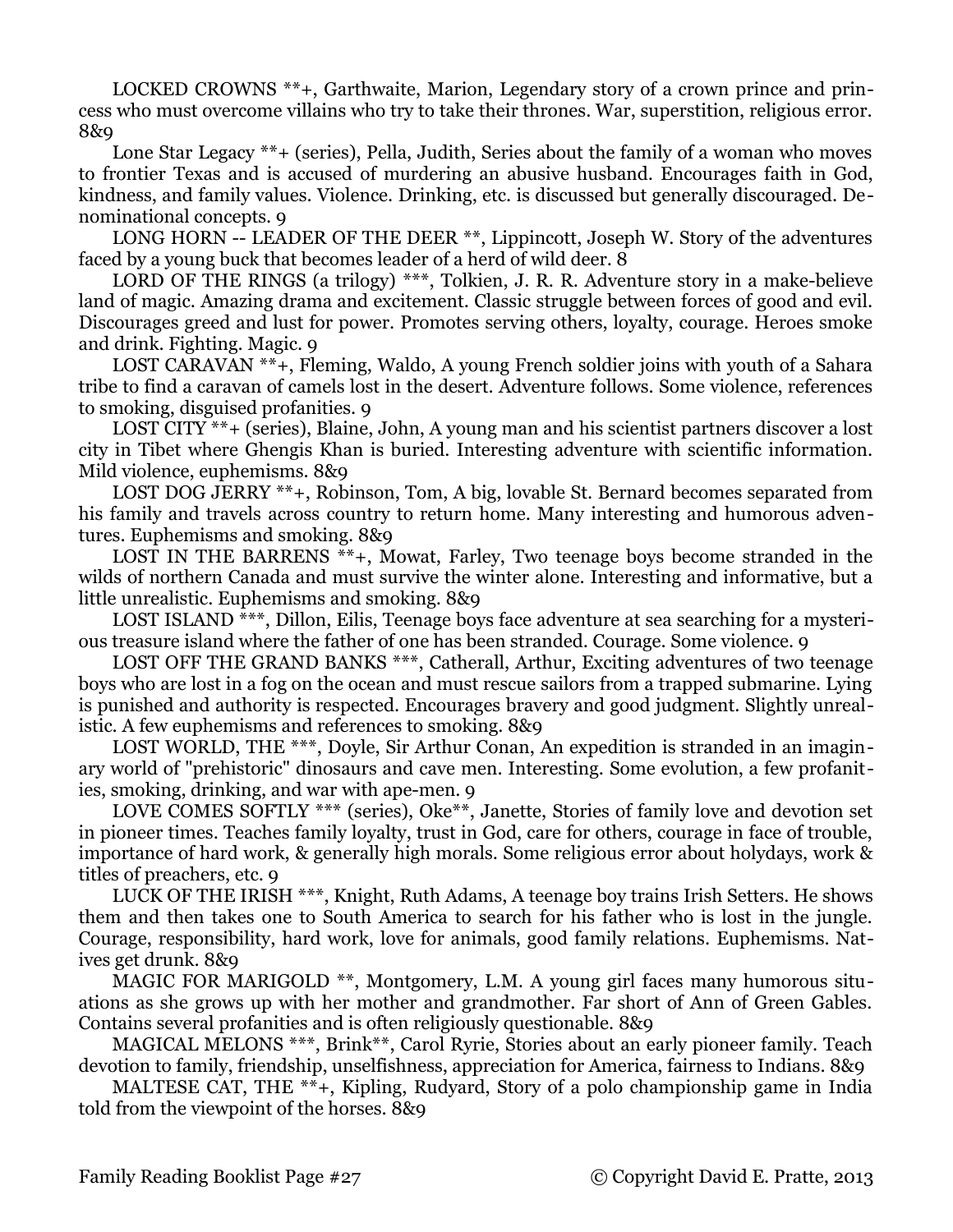MAMA'S BANK ACCOUNT \*\*\*, Forbes, Kathryn, Story of a Norwegian family learning to live in America. Enjoyable. Teaches family unity, sacrifice in time of poverty, concern for others. A profanity. Heroine is deceitful and manipulative. 8&9

MAN IN A CAGE \*\*+, Scholz\*\*, Jackson, A young man must decide between a career as a baseball catcher or a career as a lion tamer. 8,9

MAN O' WAR \*\*\*, Farley\*\*, Walter, Historical novel about the life and victories of the racehorse generally thought to be the greatest ever. 8&9

MANDIE \*\*+ (series), Leppard, Lois Gladys, Series about a girl whose father dies but then she finds wealthy relatives to live with. Family values, respect for God, concern for others. Simple stories. 8

MANSFIELD PARK \*\*\*, Austen\*\*, Jane, A young woman, born to poverty, is raised by a wealthy aunt and uncle. She and her cousins face challenges deciding who to marry. Shows the danger of over-indulging children. Dancing. Profanity and adultery are condemned. 9

MAPLE SUGAR FOR WINDY FOOT \*\*+, Frost, Frances, A farm family enjoys Maple sugaring but then endures a flood. Idealistically good family bonds. Care for neighbors. Euphemisms, pipe smoking, denominational concepts, etc. 8

MARCO AND THE SLEUTH HOUND<sup>\*\*</sup>, Foster, John, Exciting story in which an 11-yearold boy and girl solve a mystery in an old fort. Children are respectful to authority and seek justice to be done according to the law. 8

MARS DIARIES \*\*\*, Brouwer, Sigmund, Science fiction adventures of a handicapped boy who lives in a colony on Mars. He can be connected to a robot so it acts like the boy's own body. Faith in God, respect for life, family values, courage, concern for others. 8

MARTHA WASHINGTON \*\*+, Marsh, Joan F. Biography of Martha Washington written for elementary students. Tells of her early life, marriage, war years, and life as president's wife. Shows her religious devotion and commitment to her family. Dancing, some immodesty, tobacco. 5&8

MARVELOUS INVENTIONS OF ALVIN FERNALD \*\*\*, Hicks, Clifford, A boy, who loves to invent things, joins his friends to free an elderly lady from two crooks who are trying to find and steal her treasure. Interesting and humorous. Courage. Sibling conflict is resolved. Mild violence. Euphemisms, disobedience to parents is somewhat justified. 8&9

MARY OF PLYMOUTH \*\*+, Otis, James, Description of the life of the Mayflower Pilgrims who settled in Plymouth, told from the view of a child. Shows their hardships, sacrifices, and religious convictions. Referneces to smoking, war, and denominational error. 8&9

MARY POPPINS \* (series), Travers, P.L. Extremely imaginative stories about an English "nanny." Little moral teaching. Heroine is conceited, but good-hearted. I did not care for it, but kids might. Uses numerous euphemisms. 8

MASQUERADE AT SEA HOUSE \*\*+, Ogilvie, Elisabeth, Two teens move to an island home, pretending to be children of owners. Complications and mystery follow. Lying and deceit do not pay. Euphemisms, dancing. 8&9

MASTER DETECTIVE: ALLAN PINKERTON \*\*\*, Orrmont, Arthur, Biography of the founder of Pinkerton's Detective Agency. Interesting account of true-life detective stories. Courage and justice. Crime of all kinds is discouraged. Some violence, but not graphic. Smoking. 8&9

McGee and Me \*\*\* (series), Myers and Johnson, Humorous stories about a boy artist who invents an imaginary cartoon character. Together they learn important moral principles. Occasional denominational concepts. Good family relationships and role models. 8

MCGUFFEY READERS, Revised Edition \*\*\*, McGuffey (Ed.), William, Readers designed for school use. Contain wholesome stories with good morals. Illustrations are quite old-fashioned, and print in two most advanced books is very small. 5,8,9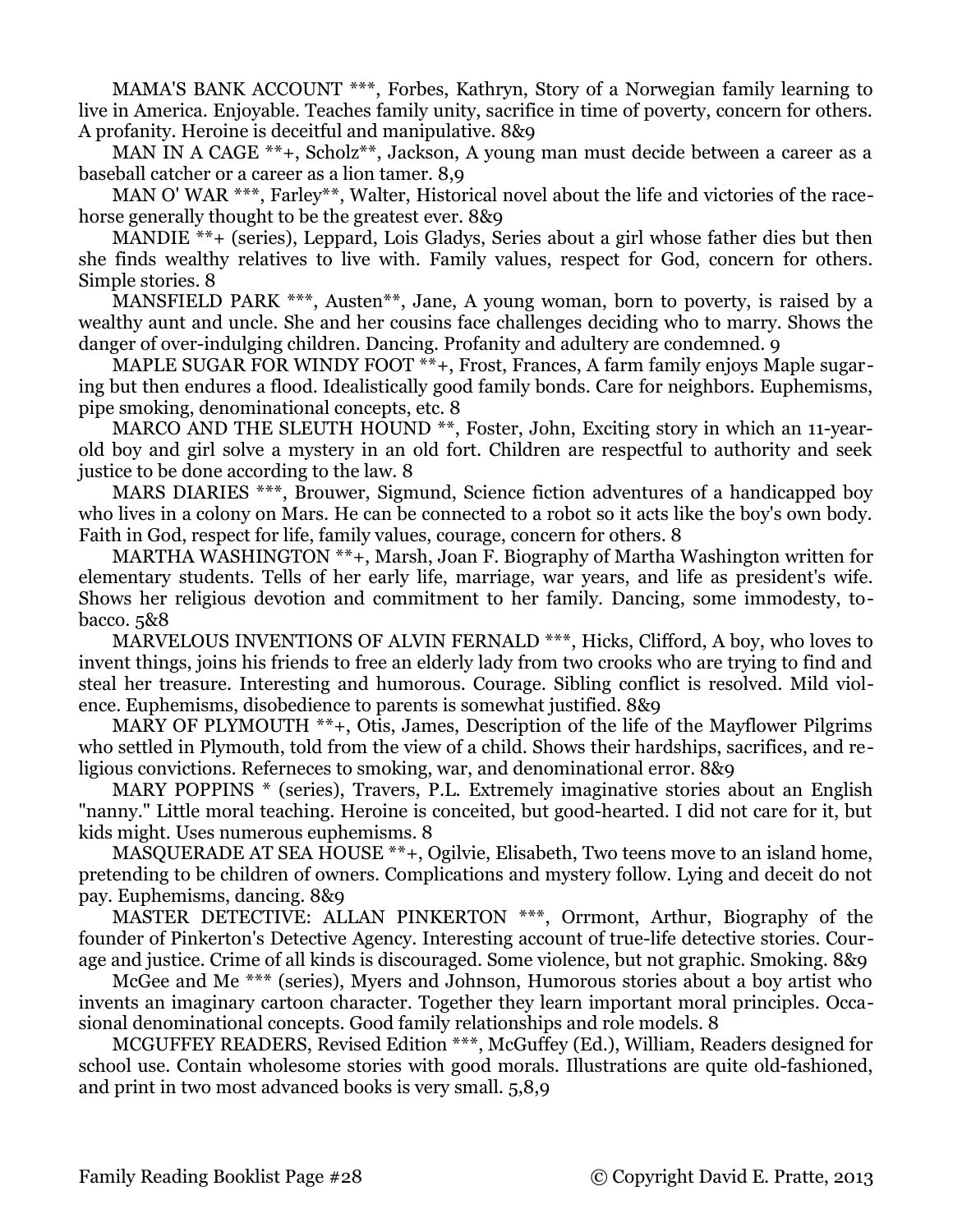MEET THE AUSTINS \*\*\*, L'Engle, Madeleine, A happy family struggles to adjust to the new responsibility of caring for a spoiled orphan. Encourages patience, discipline (including spanking), loving parents (including a firm father), and obedient children. 8&9

MEETING PLACE, THE \*\*\* (series), Bunn, Janette Oke & T. D. Novel based on English and French families that find friendship despite conflict in the French and Indian War in Acadia. Faith in God, concern for others, self-sacrifice. Some denominational concepts. 9

MEN OF SCIENCE; MEN OF GOD \*\*\*, Morris, Henry M. Brief descriptions of many scientists of history who believed in the Bible as God's word, especially in creation. Shows that believers can be good scientists, contrary to many modern claims. 8

MESSAGE TO HADRIAN \*\*\*, Trease, Geoffrey, Novel about a young man who seeks to gain a pardon from the Romanemporer Hadrian for a Roman poet. He faces danger from the poet's enemies. Historically informative. References to gambling and drinking. 8&9

MIDNIGHT: WILD STALLION OF THE WEST \*\*+, Montgomery, Rutherford, Story of a colt that grows up wild in the west, facing many dangers. Fighting and death among wild animals is described somewhat graphically. 9

MIKE MARONEY, RAIDER \*\*\*, Lavender, David, Historical novel about Union soldiers who stole a Confederate train during the Civil War and received Congressional Medal of Honor. Informative and exciting. Encourages understanding instead of hate. Euphemisms. Some violence but not graphic. 8&9

MILL CREEK IRREGULARS \*\*\*, Derleth, August, Two boys try to help a young woman who is being held against her will. Euphemisms, smoking, some violence. 8&9

MILL PICKEREL GOES TO MARS \*\*+ (series), MacGregor, Ellen, An eccentric old lady accidentally ends up on a spaceship to Mars. Humorous and educational. 5&8

MISS BIANCA \*\*\*, Sharp, Margery, Sequel to The Rescuers. Two mice try to save a little girl from a cruel woman. Courage and concern for others. 8

MISSION OF JANICE DAY, THE \*\*\*, Long, Helen Beecher, A young woman seeks to find her father during a Mexican war. Teaches love for family, courage, concern for others. A few euphemisms and some violence (not explicit). 8&9

MISTER SHORTSTOP \*\*\*, Decker, Duane, A major leaguer, who has always been used as a utility infielder for losing teams, gets a chance to play for a top team, but must work for a starting position. Hard work, good sportsmanship, winning attitude. Euphemisms. 8&9

MISTY OF CHINCOTEAGUE \*\*\* (series), Henry\*\*, Marguerite, Wholesome & interesting story of children who care for a horse at the seaside. Morals generally good (though one hero is irreligious), but morals are not emphasized. 8

MITCH & AMY \*\*, Cleary\*\*, Beverly, Twins face the typical problems of 9-year-olds. They argue but learn to appreciate one another as well as math and reading. Shows different people have different talents, and bullies can sometimes be helped. 8

MITCHELLS SERIES, THE \*\* (series), van Stockum, Hilda, Series of stories about the daily activities and challenges faced by a large family. Strong family ties. Children learn to appreciate people they at first do not like. Religion is important; quite Catholic. Dancing. Pipe smoking. 8

MOFFATS, THE \*\*+, Estes, Eleanor, Pleasant little stories about the lives of a mother, her four children, and their daily experiences. A few euphemisms, dancing. 8

MOLLY'S COTTAGE \*\*+, Simon, Shirley, When her family moves to a new house, a young girl has her own play house. But a selfish relative wants it instead. Encourages understanding, unselfishness, and family devotion. Selfish people are resented rather than helped. Euphemisms. 8&9

MOSES THE KITTEN \*\*, Herriot, James, Children's story about a kitten found almost frozen, and how it survived. Very good illustrations. Author has good children's books. Books for adults are very entertaining but have many profanities, smoking, etc. 5&8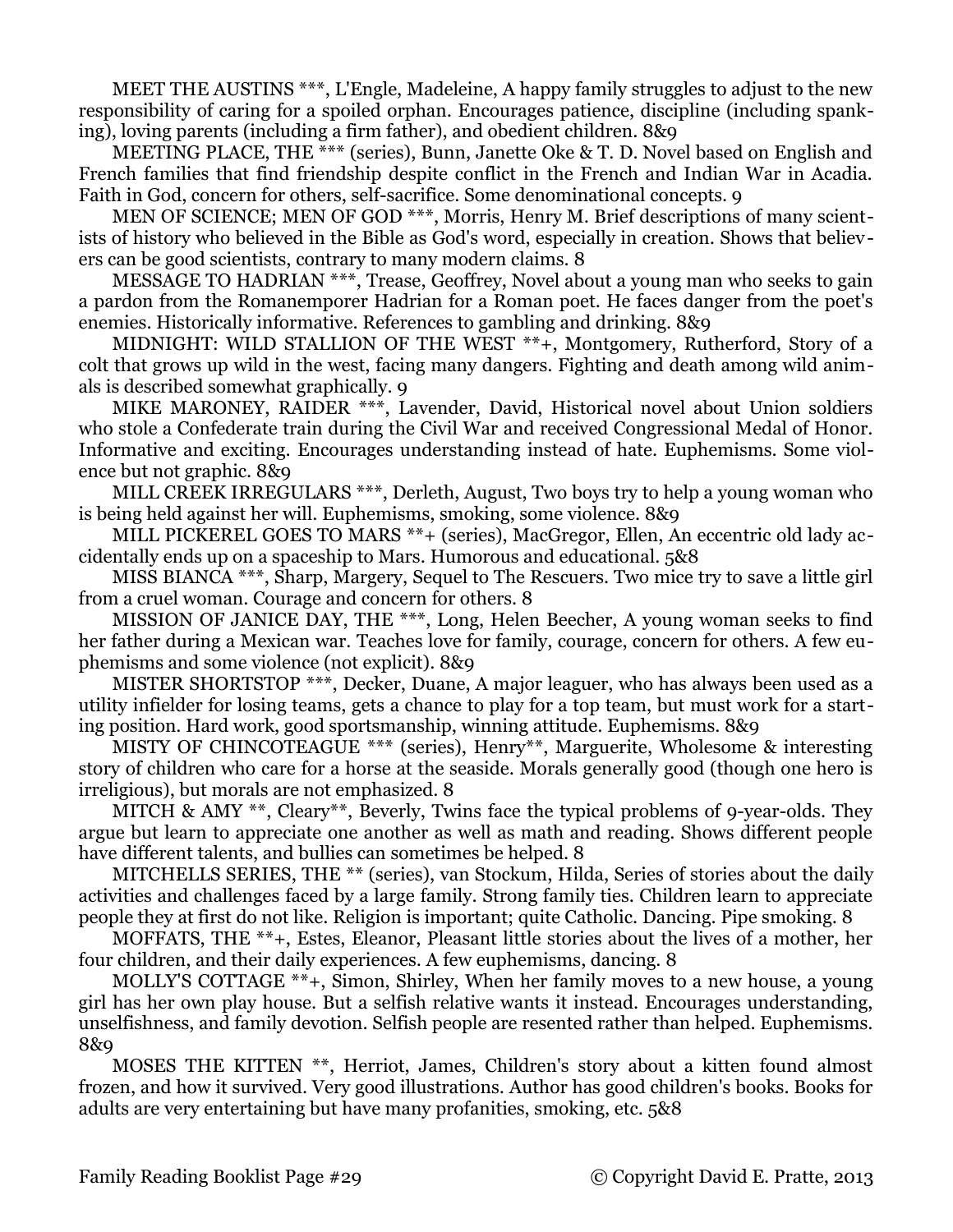MOTOR BOYS \*\*+ (series), Young, Clarence, Three young men face adventures and solve mysteries in motorized vehicles in the early 1900's. Generally clean but with mild violence. A few euphemisms. 8

MOUNTAIN PONY \*\*\* (series), Larom, Henry, Adventures of a young cowboy and his girlfriend in the modern west. Teaches courage, justice, love for animals. A number of euphemisms. 8&9

MOUNTAIN STALLION \*\*, Forster, Logan, Young Indian and friends train a wild stallion. Euphemisms and Indian superstition. 8&9

MOUNTIE IN A JEEP  $*+$ , Longsteth, T. Morris, A Canadian Mountie moves to an isolated area to confront a man who is cheating the residents. Justice and kindness, concern for young people. Mild violence. 9

MR. POPPER'S PENGUINS \*\*\*, Atwater, Richard & Florence, An unusual man and his family raise pet penguins. Interesting, wholesome story for elementary-age children. Few moral lessons. Hero smokes a pipe. 5

MR. REVERE AND I \*\*\*, Lawson, Robert, Historical novel about Paul Revere and events leading up to the Revolutionary War, as told by the horse he rode on his famous ride. Informative and somewhat humorous. Emphasizes patriotism and strong family ties. Euphemisms and references to dancing and smoking. 8

MR. YOWDER AND THE TRAIN ROBBERS \*\*+, Rounds, Glen, Story for young children about a man who captures a gang of train robbers with the help of a bunch of snakes. Highly imaginative. 8

MRS. FRISBY & THE RATS OF NIMH \*\*\*, O'Brien, Robert C. A mother mouse and some unusually intelligent rats help one another avoid danger. Interesting story. Shows concern for children and discourages stealing. Brief references to evolution and a little violence. Brief references to evolution and a little violence. 8&9

MRS. WIGGS OF THE CABBAGE PATCH \*\*\*, Hegan, Alice Caldwell, Humorous and uplifting account of a family facing extreme poverty and hardship, yet maintaining their integrity and optimism. 8&9

MUDDY PAWS \*\*, Smith, Dorothy, A brother and sister must train their dogs in order to get their mother to agree they can keep them. In the process they solve a mystery. Euphemisms, smoking. Kids manipulate mother sometimes successfully. 8&9

MUSIC IN THE HILLS \*\*\*, Stevenson, D.E. A young man adjusts to life learning to farm in the hills of Scotland. Encourages honesty and family life, discourages high society, drugs, and gambling. Heroes smoke and occasionally drink and use euphemisms. 9

MY SIDE OF THE MOUNTAIN \*\*\*, George, Jean, Interesting and educational story of a teen-age boy who goes to the woods to live off the land by himself. Emphasizes love of animals and nature. A few euphemisms. 8&9

MYSTERIOUS BENDER BONES \*\*, Meyers, Susan, Two boys help find some ancient archaeological remains and attempt to protect them from a suspected thief. Euphemisms. 8&9

MYSTERIOUS SHRINKING HOUSE \*\*, Curry, Jane Louise, A girl and older friends are trapped when a villainous professor shrinks their house. Euphemisms. 8

MYSTERY AT BEAR PAW GAP \*\*\*, Wellman, Manly W. Story of a family that moved west to settle soon after the American Revolution. Accidents require sons to provide for the family, and protect them, assisted by an Indian. Wholesome story promotes family values and hard work. Mild violence. 8&9

MYSTERY AT BOULDER POINT \*\*, Jewwett, Eleanore M. A girl and her dog befriend strangers who have moved into a house near a seashore where ships have wrecked. Care for handicapped people, kindness, courage. Euphemisms and smoking. 9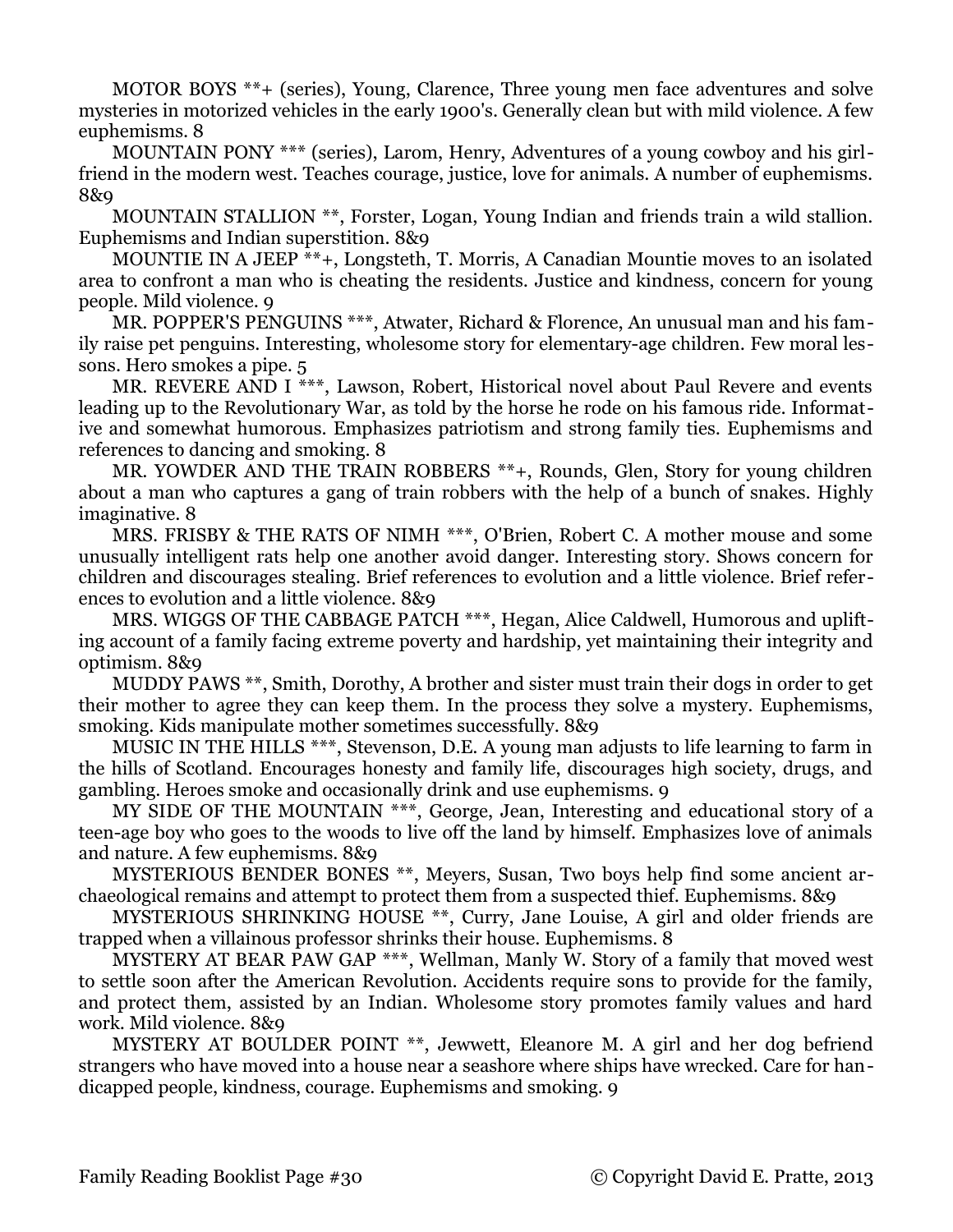MYSTERY AT CRANES' LANDING \*\*+, Thum, Marcella, Two young women face danger from people claiming right to an inheritance. Encourages being yourself and not seeking "high society.", Euphemisms and dancing. 8&9

MYSTERY AT LONESOME END \*\*+, Lockwood, Myna, Two teenage girls and friends uncover a German spy ring on a deserted area of Cape Code before WWII. Smoking, euphemisms, a few "mild" profanities. Murder, 9

MYSTERY AT PEMAQUID POINT \*\*, Jane, Mary C. A girl visits Pemaquid Point, Maine, while her father works there temporarily. She learns some history of the area and helps solve mysterious thefts and fires. Encourages understanding of others and not judging without proof. 8

MYSTERY AT REDTOP HILL \*\*, Schwalje, Marjory, Three kids discover a plan that would ruin their summer homes. Interesting. Teaches good relations between children and elderly people. 8&9

MYSTERY AT THE LITTLE RED SCHOOLHOUSE \*\*, Orton, Helen Foster, Several children enjoy their school days together at a one-room country school until a gold coin is missing. Encourages confession of wrongs and care for others. Euphemisms. 8

MYSTERY BY MOONLIGHT \*\*\*, Jane, Mary C. A teen-age girl and her friends help a sheriff unravel a mystery in a deserted mansion and catch neighborhood thieves. Courage. Euphemisms. 8&9

MYSTERY IN THE SQUARE TOWER \*\*\*, Honness, Elizabeth, Four kids decide to help a spinster living in poverty in an old mansion. They search for her lost treasure and help reconcile her to an old lover. Wholesome, interesting fun. Euphemisms. 8

MYSTERY OF BURNT HILL \*\*\*, Robertson\*\*, Keith, Two teenage boys attempt to prevent a man from stealing a valuable antique. A little disrespect is shown and one crook is violent. 8&9

MYSTERY OF CASTLE GROOME \*\*\*, Boden, Hilda, An American young lady inherits a castle in Scotland. She and friends find strange conflicts when they take possession. Very mild violence. 8

MYSTERY OF HIDDEN VILLAGE \*\*, Turngren, Annette, Two teenagers help their family find the ruins of an ancient Indian village despite dangers. Dancing. Mild violence. 8&9

MYSTERY OF LOST VALLEY \*\*\*, Wellman, Manley W. Two teenage boys are stranded for the winter in a mountain valley with an old-time mountain man. They must survive and also avoid a band of outlaw Indians. Informative about survival methods. Mild violence and desire for vengeance. 8&9

MYSTERY OF MUMMY'S MASK \*\* (series), Heide, Florence & Roxanne, Three young people foil a plot to steal archaeological treasures. (Spotlight Club Series), Mild violence. 8

MYSTERY OF SECRET TOWN \*\*, Nielsen, Virginia, Two kids and their family face a series of strange events which imply that swindlers are after them. Adults drink and smoke. 8&9

MYSTERY OF SUPERSTITION MOUNTAIN \*\*\*, Arnold, Oren, A young man joins a group of friends to seek for the Lost Dutchman Mine on Superstition Mountain in Arizona. Interesting and informative adventures follow. Greed for gold is tempered by concern for others. Violence against Indians. Euphemisms. 8&9

MYSTERY OF THE FALSE FINGERTIPS \*\*+, Holding, James, High school student and his friends try to discover why two men stole cheap imitations of artifacts from King Tut's tomb. Excitement, some history value. Euphemisms, villain smokes, references to immodesty and dancing. 8&9

MYSTERY OF THE GREAT SWAMP, THE \*\*\*, Zapf, Marjorie, Adventures of a young man who discovers a lost Indian tribe in Okefenokee swamp. Teaches courage and friendship to people of different backgrounds. 8&9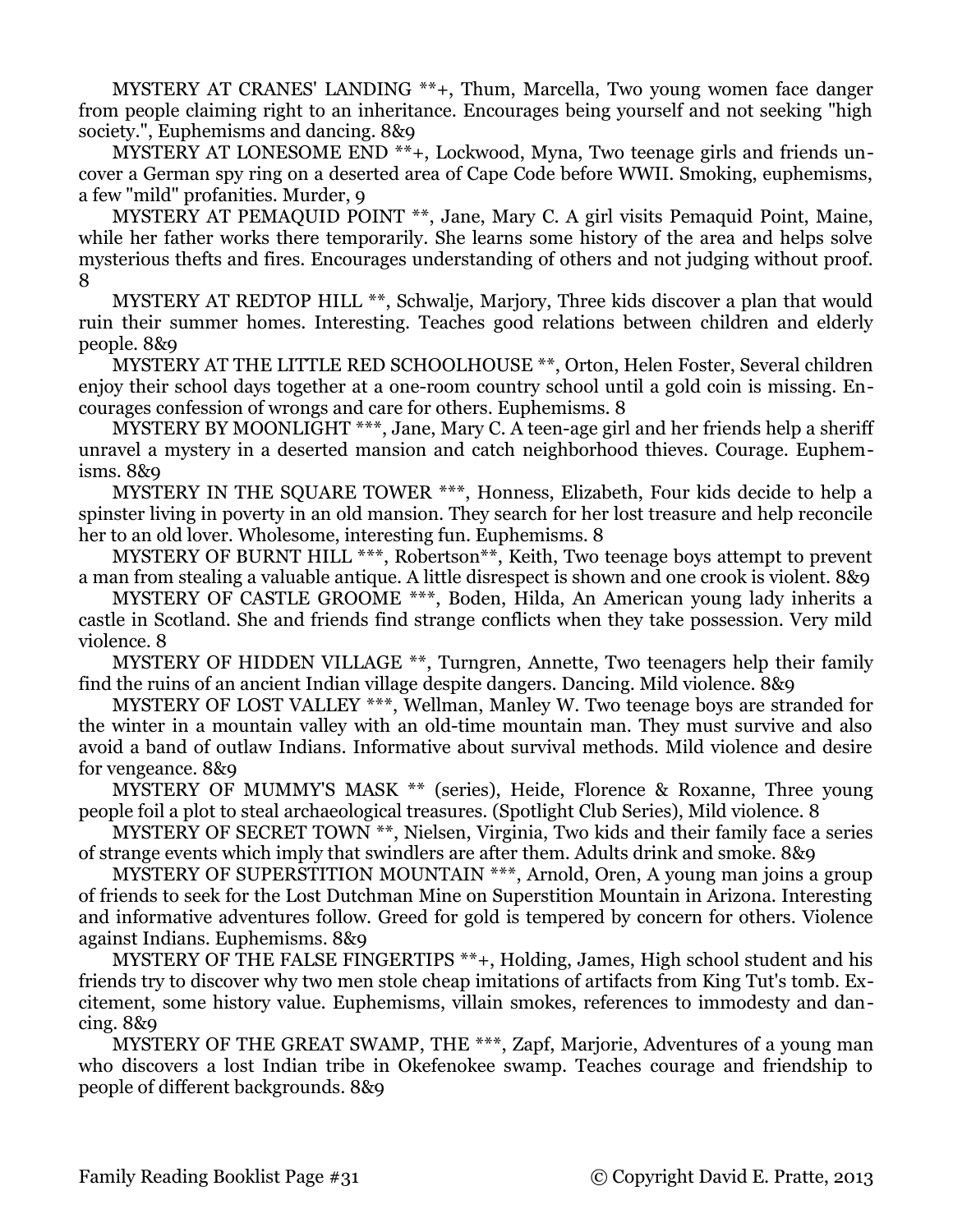MYSTERY OF THE HIDDEN CAVE \*\*+, Honness, Elizabeth, Two kids try to prove their father should receive an inheritance while helping a friend who is being blackmailed to hide stolen paintings. Good family relations, kindness. Euphemisms, pipe smoking. 8

MYSTERY OF THE MISSING SUITCASE \*\* (series), Heide & Van Clief, Three children attempt to find a man in disguise and stop a bank robbery. (Spotlight Club series). 8

MYSTERY OF THE MUSICAL UMBRELLA \*\*, Feld, Friedrick, Two young children help an older man regain a special umbrella that was accidentally taken. 8

MYSTERY OF THE PILGRIM TRADING POST \*\*+, Molloy, Anne, Three kids spend the summer trying to save a beautiful Maine seaside mansion from being destroyed. Euphemisms, shorts, mild violence. 8&9

MYSTERY OF THE PIRATE'S GHOST \*\*+, Honness, Elizabeth, A family inherits a house by the sea, which is said to be haunted. They help solve a mystery of stolen antiques. Family members respect each other. The ghost is treated as real but harmless. Church attendance is unimportant. Euphemisms, references to smoking, immodesty. 8,9

MYSTERY OF THE SEVEN MURALS \*\*\*, Johnson, Enid & Margaret, 3 girls seeks to prove that the artist painting murals for their college is a fraud. Euphemisms. 9

MYSTERY ON ECHO RIDGE \*\*+, Jane, Mary C. A group of kids investigates a mysterious house, trying to find out what happened to missing money. Encourages bravery and loyalty to friends. Euphemisms. 8

MYSTERY ON SKULL ISLAND \*\*\* (series), Jones, Elizabeth McDavid, A young girl moves to Charles Town, South Carolina in the 1700's and discoveries mysterious pirate activities on a nearby island. Family devotion, loyalty to friends, courage. Mild violence, drinking. American Girl History Mysteries series. 8

MYSTERY ON THE FOURTEENTH FLOOR \*\*\*, Allan, Mabel Esther, A young British woman moves to New York to live with her father, but she cannot find him. Mystery follows. Readers learn some American geography. A few references to drinking, dancing, smoking, and euphemisms. 9

NANCY DREW \*\* (series), Keene, Carolyn, A teen-age girl solves all kinds of mysteries. Heroine is basically upright, attends church, is respectful to adults. Good guys win, bad guys lose. Books tend to be similar. Kids can get hooked on them, but outgrow it. Mild violence. Avoid Nancy Drew "Files" books written 1986 & after. 8

NANCY HANKS: KENTUCKY GIRL \*\*+, Stevenson, Augusta, Biography of the early life of Abraham Lincoln's mother. Courage and helpfulness. Hard work and overcoming poverty. Dancing, 8

NATHAN T. RIGGINS WESTERN ADVENTURES \*\*\*\* (series), Bly\*\*, Stephen, Adventures of a boy who moves to Nevada in the 1800's. Interesting and generally moral. Faith in God, family devotion, love of animals, courage. Mild violence. 8

NEW GIRL IN TOWN \*\*\* (series), Baer, Judy, Teenage girl must adjust to move to new city. Desire to make friends tempts her to do wrong. Courage to stand for truth, strong family & religious values, appreciation of handicaps. Immodest dress is mentioned. Cedar River Daydreams series. 9

NEW NURSE IN CABALLO \*\*+, Alexander, Jean, A young woman serves as nurse in a small hospital in South America, where she face difficulties and romance. Concern for others, self-sacrifice, hard work. Some drinking and smoking, a little violence. 9

NIGHT FLYERS \*\*\* (series), Jones, Elizabeth McDavid, A young girl raises homing pidgeons during WWI. She learns to judge others fairly and be kind despite personal sacrifice and mistreatment. Lying. History Mystery series. 8

NORMAN THE DOORMAN \*\*, Freeman, Don, Story for small children about a mouse who gives tours of an art museum, but wants to make his own statue to display. 5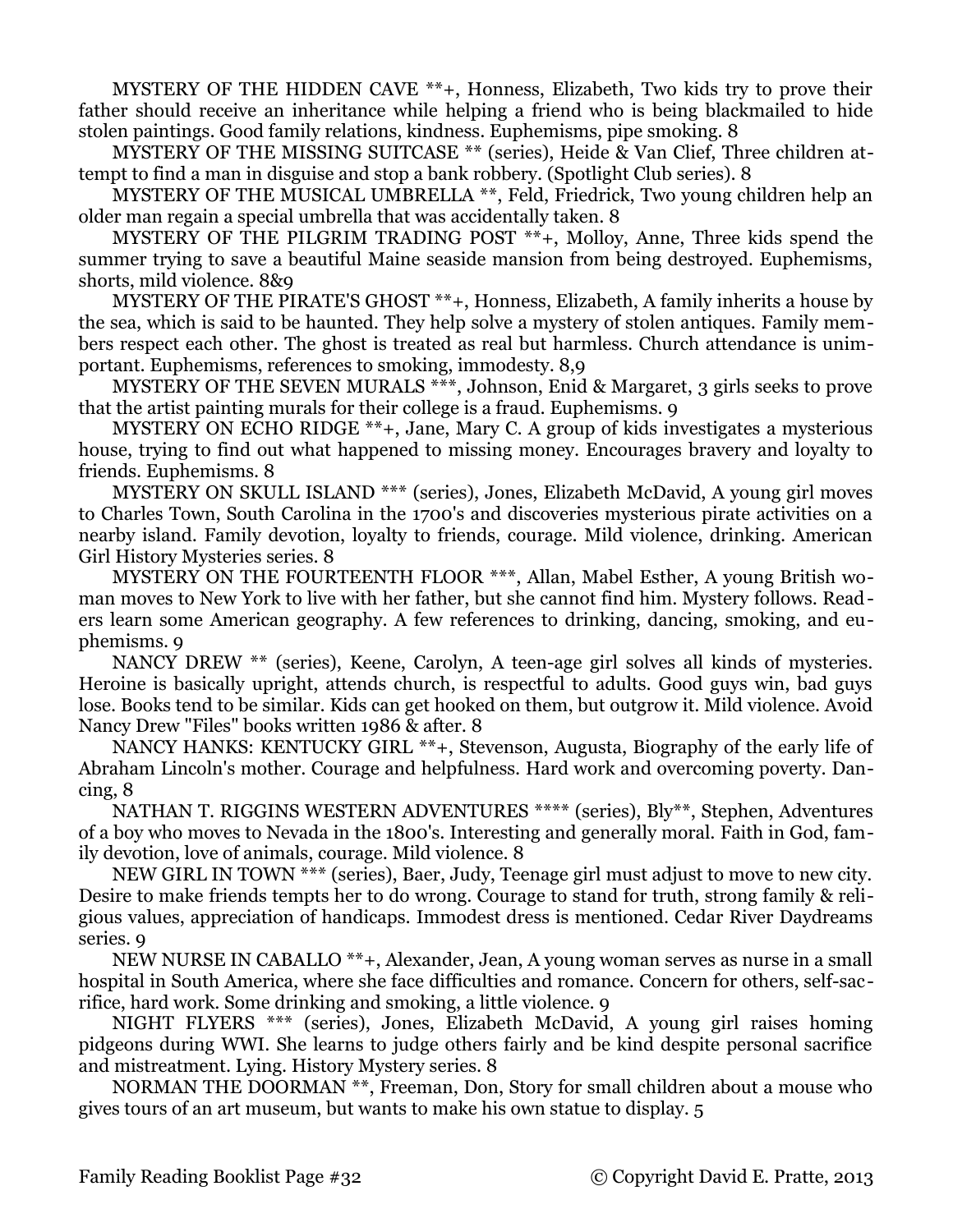NORTH TO FREEDOM \*\*\*+, Holm, Anne, A boy escapes from a communist concentration camp and crosses Europe to find freedom. As he proceeds he learns valuable lessons about love, care for others, his relationship to God, forgiveness of others, and the appreciation of beauty. 8&9

OLD CALIFORNIA \*\*\* (series), Bly\*\*, Stephen, Series about women who settled California in frontier days. Encourage respect for God and marriage. Mild violence. Marital desires are discussed in context of marriage. False religious views mentioned. Immorality discussed but negatively. 9

OLD YELLER \*\*\*, Gipson, Fred, Story of devotion between a dog and a family in time of a series of emergencies. Demonstrates family unity, value of hard work, accepting responsibility, and value of animals. Sad ending. 8&9

OLD-FASHIONED GIRL,  $\overline{AN}$  \*\*\*, Alcott<sup>\*\*</sup>, Louisa M. A young girl grows up refusing to conform to fads of high society. Teaches value of hard work, honesty, helpfulness, optimism, and persistence despite poverty and hardship. Opposes materialism, pride, and emphasis on pleasure and fashion. 8&9

ON THE EDGE OF THE FJORD \*\*\*, Seymour, Alta H. A Norwegian family must deal with Nazi occupation of their village and home during W.W.II. An exciting story involving courage, family devotion, suspense. Some violence. 8&9

ON THE FAR SIDE OF THE MOUNTAIN \*\*\*, George, Jean, A young man and his sister live in the wild. Describes nature and survival in the wild. Informative. Love of animals. A few euphemisms. 8,9

ON TO OREGON \*\*+, Morgan, Honore, Based on the true story of John Sager, a thirteen-year-old boy who, after the death of his parents, led his six brothers and sisters across the Oregon Tail. Courage, hard work, determination, respect for parents, devotion to family. Smoking, euphemisms, and killing of Indians. 8&9

ONCE ON A TIME \*\*, Milne\*\*, A.A. A princess defends her power against a woman who seeks to take the throne. Light hearted. Immodest illustrations. 8&9

ONE DOZEN BROWNIES \*\*+, Guy, Anne, A group of girls begins a Brownie club, learning lessons about helpfulness and getting along with others. Written before the Girl Scouts adopted feminist views. 8

ONION JOHN \*\*, Krumgold, Joseph, A boy befriends a strange old man. Teaches respect for parents and helpfulness for the good of others. A hero practices perverted, superstititous religious beliefs that are treated in the story as being foolish, yet they always seem to work. 8

ONLY ONE WOOF \*\*\*, Herriot, James, Story for young children about two puppies separated early in life and how they were re-united. Wholesome. Excellent illustrations. Author's children's stories are good. 5&8

OTHER GIRL, THE \*\*, Hall, Marjory, An 18-year-old girl has exciting adventures in Philadelphia during the Revolutionary War. Shows one need not be beautiful and talented to be useful and content. 8&9

OUTLAW, THE \*\*\*, Anderson\*\*, C.W. This author has written many wholesome horse stories containing excellent illustrations. Teach proper treatment of animals. Some have "socially acceptable" profanities. 5

OUTLAWS OF THE SOURLAND \*\*\*, Robertson\*\*, Keith, An older teenage boy works his farm and tries to capture the thief and the wild dogs that harmed his sheep and hurt his father. Smoking. 8&9

OVER THE BIG HILL \*\*\* (series), Lovelace, Maud Hart, Betsy, Tacy, and Tib are 10 years old. They learn to care for foreigners and to resolve their quarrels with older sisters. Good family relations. Betsy-Tacy series. Euphemisms, references to smoking. 8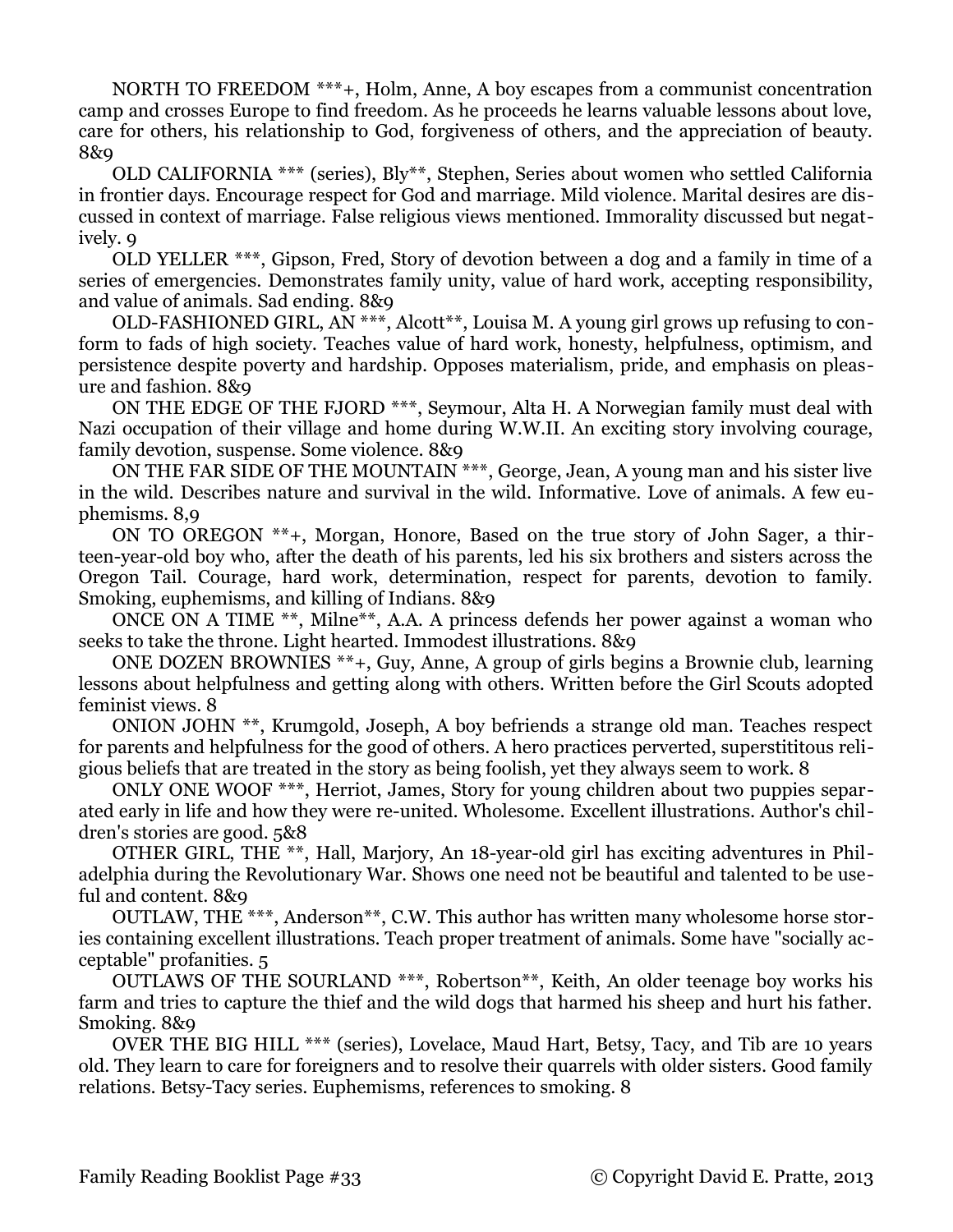OVERLAND ESCAPE \*\*\*, Roddy, Lee, Left behind when a family moves, two young teen girls travel across the country to find their family. Strong family ties. Faith in God encouraged. Selfishness discouraged. 9

OVERTIME UPSET \*\*\*, Porter, Mark, A coach of a good high school basketball team must deal with another coach and a reporter who criticize his methods and cause dissension on the team. Encourages good sportsmanship and teamwork. Euphemisms and smoking. 8&9

OWLS IN THE FAMILY \*\*\*+, Mowat, Farley, A boy and his family raise two owls and other animals. Very funny adventures. Obvious concern for animals. 8&9

P.T. Barnum: Circus Boy \*\*+, Stevenson, Augusta, Biography of the childhood of P.T. Barnum of circus fame. Interesting events that shaped his life. 5,8

PADDINGTON BEAR \*\*+ (series), Bond, Michael, Delightful series of books about a very human bear who gets into all kinds of trouble, in complete innocence, yet always manages to come out all right in the end. 5

PANAMA CANAL \*\*+, Considine, Bob, History of the building of the Panama Canal. Shows the hardships and effort involved. Encourages hard work, ingenuity, and persistence. Yet also describes laws that were broken. Refernces to illegal drugs. 8

PARTNERS IN THE SADDLE \*\*+, Regli, Adolph, Two young teenage boys share many adventures working together as cowboys on a Western ranch. They display friendship and courage, and they develop an understanding for Indians. Much fighting with Indians and rustlers. 8&9

PAUL REVERE AND THE MINUTE MEN \*\*, Fisher, Dorothy C. Historical novel about the events leading up to the start of the Revolutionary War from the perspective of Paul Revere. Helps kids understand what happened and why. Discourages gambling, drunkenness, and idleness. Justifies fighting and rebellion against authority. 8&9

PAUL REVERE: COLONIAL CRAFTSMAN \*\*+, Kelly, Regina, Biography of Revere told as a story for elementary students. Clear and interesting. Courage & patriotism. References to war violence and rebellion. Some mistaken religious ideas. References to war violence and rebellion. Mistaken religious ideas. 8

PAYOFF PITCH \*\*, Archibald\*\*, Joe, A major league baseball player faces threats against his life. References to smoking and drinking (not by the hero), euphemisms. 8&9

PEACHTREE ISLAND \*\*\*, Lawrence, Mildred, An orphan spends a year with an uncle raising peaches on an island in Lake Erie. Interesting, wholesome story, and informative about growing peaches. Encourages hard work, interest in others, and doing good to enemies. 8&9

PENNEY'S ACRES \*\*+, Lewiton, Mina, A teenage girl will inherit a large farm from her grandfather and must decide whether to keep it together as he wished or use it to fulfill her father's dream. Encourages concern for others and helping the handicapped. 8&9

PENNY PARKER MYSTERIES \*\* (series), Wirt, Mildred, A young girl investigates mysteries. Encourage honesty, justice, courage, etc. Basically wholesome. 8&9

PERILOUS JOURNEY \*\*+, Johnson, Humphrey, A German boy travels with a group of merchants in the Middle Ages, facing excitement and adventure. Some violence. Courage. Historically informative. Some violence. 8&9

PERSUASION \*\*\*, Austen\*\*, Jane, A young lady is persuaded to not marry the man she loves, but later regrets this decision. When he returns, she wishes he would renew his interest. Shows the manners of Victorian England. A few "polite" profanities. 9

PETER PAN \*\*, Barrie, Sir James, The original version of this classic is enjoyable and highly imaginative. Motherhood is honored. Some children might not like the ending. Violence and killing by egotistical hero. Some smoking. 8

PHANTOM OF THE OPERA \*\*\*, Leroux, Gaston, A beautiful opera singer is torn between a devoted lover and an emotionally disturbed, hideous, but pitiful man who haunts the opera, sings beautifully, and ingeniously controls people by frightening them. Profanity and violence. Too frightening for young children. 9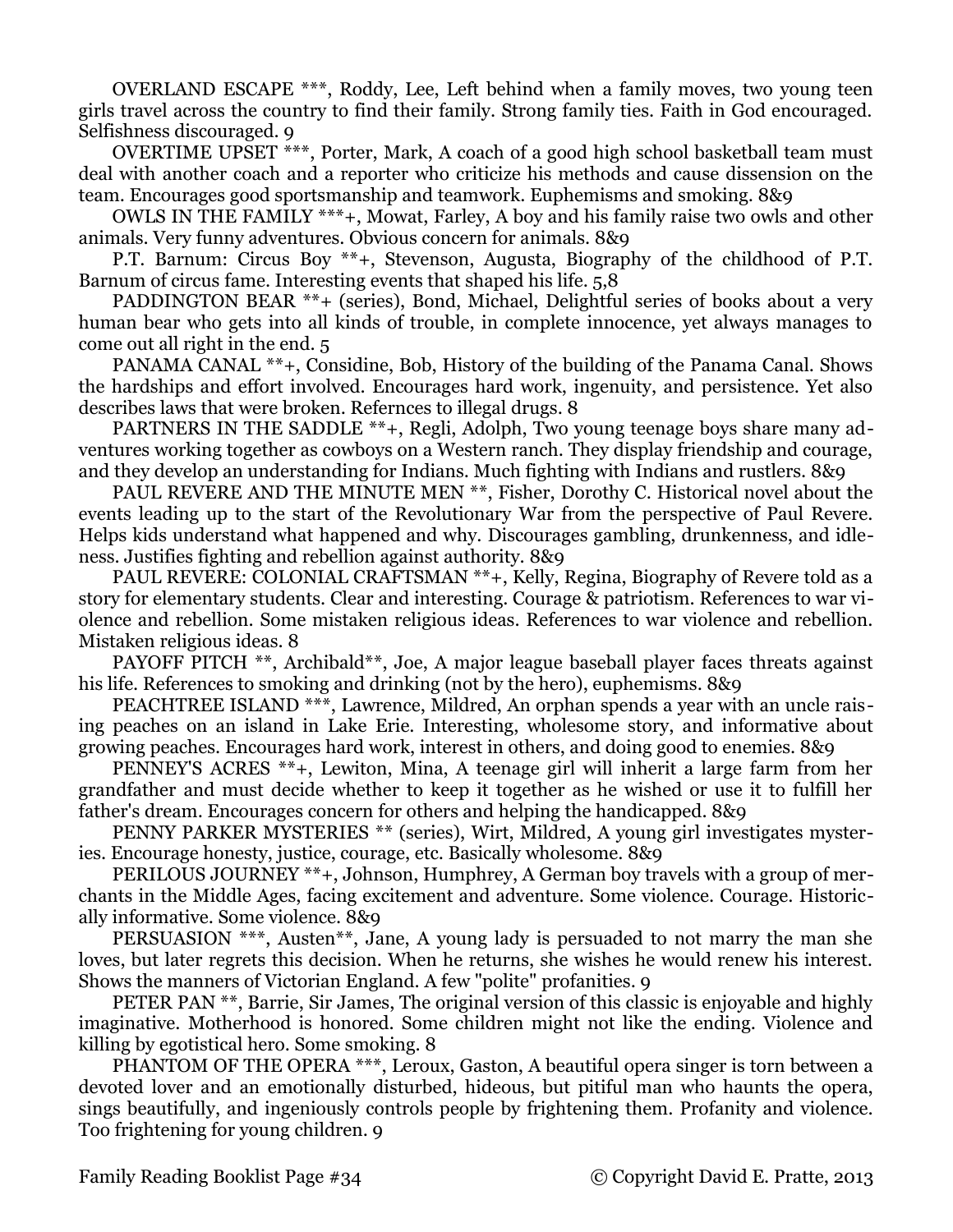PHANTOM OF WALKAWAY HILL \*\*\*, Fenton, Edward, 3 kids explore a new home in the country, befriend a dog, and try to solve mysterious events. Euphemisms, references to drinking and "language.", 8

PHANTOM ROAN \*\*+, Holt, Stephen, A young man in western Canada wants to be a veterinarian but cannot afford the schooling. He cares for an "outlaw" wild stallion and works for a veterinarian till the horse is stolen. Then the story becomes rather unrealistic. Love of animals, courage, commitment to principle. 8&9

PHANTOM TOLLBOOTH \*\*+, Juster, Norton, A boy visits an imaginary land where people live nonsensical lives because Rhyme and Reason had been banished. His task is to rescue them and return them from the land of Ignorance. Problems he faces show the imaginary land was not so unlike our own. 8

PIERCING THE DARKNESS \*\*\*, Peretti, Frank, Exciting and stimulating story of New Agers and Satanists who seek to control what can be practiced by Christians. Shows evil of demons, power of angels and of prayer. Opposes New Age, Satanism, ACLU, humanism, gossip. Upholds church operation of schools. False conversion, exorcism, and other denominational concepts. 9

PILGRIM'S PROGRESS \*\*+, Bunyan, John, Allegorical journey of Christian from the City of Destruction to Mt. Zion. It represents the life of a Christian from sin to Heaven, describing temptations and hardships faced. Encourages faith and devotion, avoiding temptation, etc. Sometimes confusing. Some denominational error. 9

PINCH HITTER \*\*\*, Friendlich, Dick, Struggles of a young first baseman trying to make good in the major leagues. Interesting sports story, but teaches few moral lessons. 8&9

PINK MOTEL, THE \*\*\*, Brink \*\*, Carol Ryrie, Humorous and wholesome children's story about a family that inherits an unusual motel and the lessons they learn in getting along with people. 8&9

PINNOCHIO \*\*, Collodi, Carlo, A puppet learns, from many misadventures, that to be a real boy he must obey his father, work hard, tell the truth, go to school, and avoid bad companions. Despite the lessons taught, Pinnochio is so stubborn in pursuing wrong that he tried my patience. 8

PIPPI LONGSTOCKING \*\* (series), Lindgren, Astrid, Absurd but harmless stories of a girl growing up without adult supervision. Kids seem to enjoy them, but they have little moral value. Girl is often impolite, but apparently does not know any better. 8

PIRATE ISLAND \*\*\*, Martin, Fran, Historical novel about a teenage boy involved in efforts to capture the pirate Blackbeard off the Carolina coast. Courage and opposition to cruelty and evil. Euphemisms and references to violence. 8&9

PITCHER'S DUEL \*\*\* (series), Bee\*\*, Clair, (See notes on Championship Ball.), 8

POLLYANNA \*\*\* (series), Porter, Smith, et. al. Life and experiences of a young woman who overcomes hardships and tries to help others do the same. Teaches optimism and care for others, overcoming hardship, trust in God. Many euphemisms, hero smokes pipe, dancing, etc. 8&9

PONY EXPRESS \*\*+, Adams, Samuel H. History of the Pony Express, describing its beginning, accomplishments, and hardships. Some violence and rough men were involved, but nothing graphic is described. 8&9

PONY FOR SALE \*\*+, Stafford, Ann, Four children work hard to pay for a pony and to protect their aunt's dog kennel business from an unscrupulous competitor. Advocates hard work and love of animals. Euphemisms and smoking. Kids are sometimes impolite. 8&9

PONY PALS \*\*+ (series), Betancourt, Jeanne, Young girls enjoy riding and caring for ponies. Love of animals, friendship, helping others. 8

POPPY AND RYE \*\*\*, Avi, A family of mice defend their home against beavers who build a pond and flood them out. Mice "dance." One character continually insults others but is actually nice. 8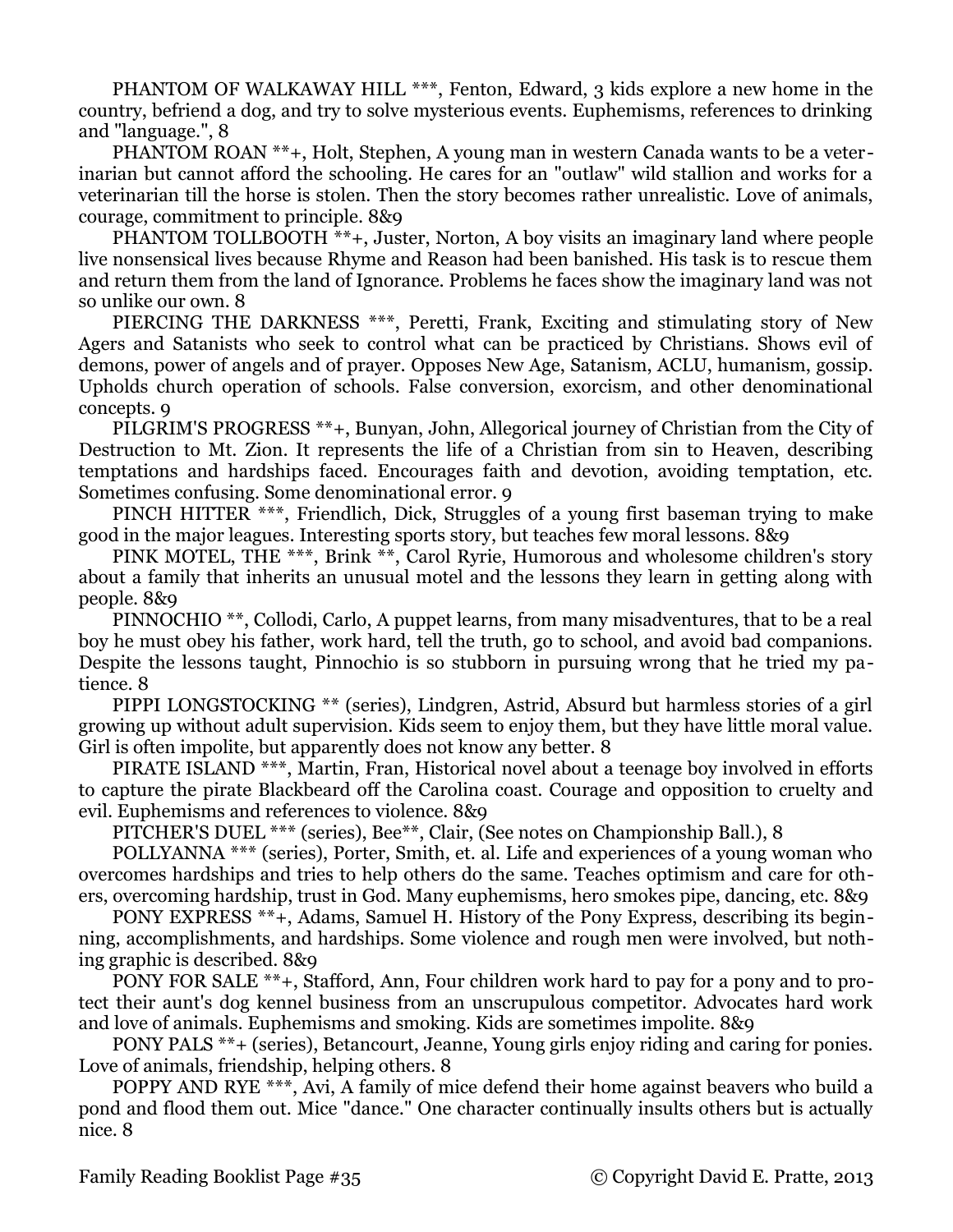PRAIRIE RIVER: A JOURNEY OF FAITH \*\*\*, Gregory, Kristiana, Orphaned girl in her early teens decides to move west in the 1800's. She learns to adjust and make a life on her own. Faith in God, concern for others, hard work, helpfulness, proper treatment of orphans. 8

PRIDE AND PREJUDICE \*\*\*+, Austen\*\*, Jane, Story of romance in high society England in the early 1800's. Teaches danger of both pride and prejudice. Contains "socially acceptable" profanities and ballroom dancing. 8&9

PRINCESS & CURDIE, THE \*\*, MacDonald, George, A mining boy is called to defeat a plot against the life of his king. The story is wholesome, but sometimes confusing. Much fantasy. Teaches honesty and loyalty to what is good. Rebukes stealing, lying, laziness, & lack of hospitality. 8&9

PRIVATE EYES \*\*+, Kingman, Lee, Boys who live by the sea must solve a mystery about missing paintings and try to avoid harmful changes to their cove. 8

PROMISES IN THE ATTIC \*\*\*+, Friermood, Elisabeth H. Historical novel about a young woman who experienced a severe flood in Dayton, Ohio. Shows the tragedy of floods, people helping one another to overcome tragedy. A few euphemisms, references to dancing and smoking. 8&9

PRYDAIN CHRONICLES (SERIES), THE \*\*\* (series), Alexander, Lloyd, Young friends join a fight to defeat an evil ruler who seeks to dominate other kingdoms. Courage, loyalty, friendship, humility, self-sacrifice. Magic and war violence. Includes The Book of Three, The Black Cauldron, The High King, etc. 9

PUNT FORMATION \*\*, Harkins, Philip, A high school football player is highly skilled but fears injury. He must learn to play hard and stand up to a bully. Smoking and disobeying rules are discouraged. Euphemisms, fighting. 8&9

QUEST OF THE GOLDEN CONDOR \*\*\*, Knight, Clayton, A man and his sons travel around South America in search of Inca treasure. Exciting adventures plus informative historical and geographical material. Mild violence, smoking, euphemisms. Villain is profane, gets drunk. 8&9

RABBIT HILL \*\*\*, Lawson, Robert, Talking animals learn to get along with new people who move into the area. Encourages cooperation. Heroes smoke. Euphemisms. 8

RACKETTY-PACKETTY HOUSE \*\*\*, Burnett\*\*, Frances Hodgson, Several short stories including one about dolls that live in a beat up old doll house but come alive whenever people are not around. Also a short form of "The Little Princess." References to dancing are not suggestive. 5

RALESTONE LUCK \*\*\*, Norton, Andre, Three young people inherit their ancestral mansion when the older generation has all passed away. Hard times and adventure follow as they investigate the mysterious history of their ancestors. Euphemisms, references to smoking, fighting. 9

RASCAL \*\*\*, North, Sterling, Delightful story of a young boy and his pet raccoon. Teaches love for animals and appreciation of people. Ending is sad. Some evolution, smoking, and one profanity. 8&9

RASMUS AND THE VAGABOND \*\*+, Lindgren, Astrid, Young boy runs away from an orphan home seeking someone to adopt him. A tramp befriends him and they face adventure together. Encourages concern for others, but glorifies tramps. Euphemisms, smoking, mild violence. 8

REACH FOR A STAR \*\*\*, Means, Florence C. A young black woman goes far from home to attend college and heal a broken heart. She learns to be caring and helpful and to seek a mate who has these qualities, not just one who is talented, handsome, and rich. Dancing and some euphemisms. 8&9

REBECCA OF SUNNYBROOK FARM \*\*\*, Wiggin, Kate Douglas, Life of an unfortunate young girl sent to live with two aunts. As she grows up, she learns self-discipline, kindness, hard work, self-sacrifice, etc. Contains occasional questionable theology, and a hero smokes once. 89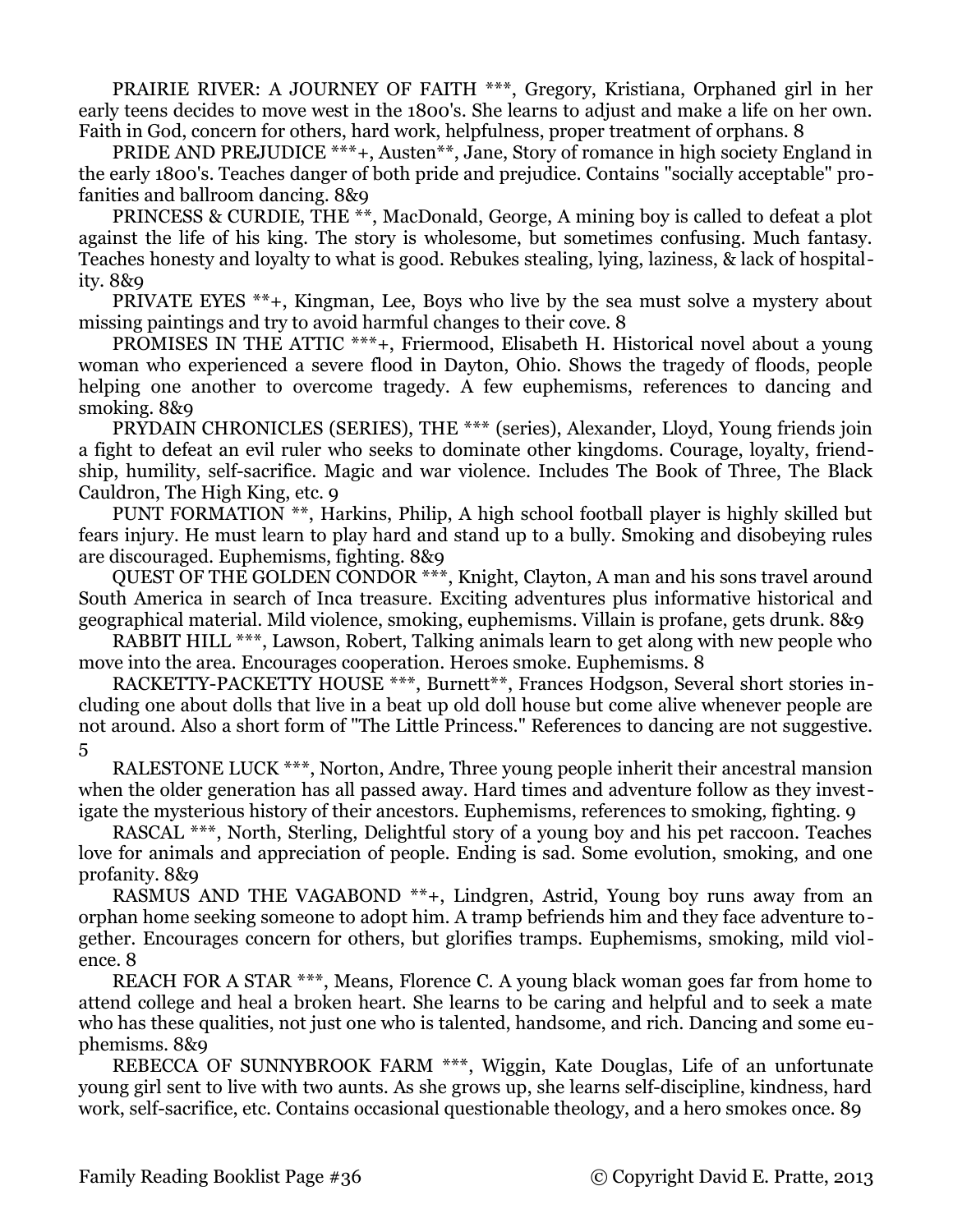RED CHIPMUNK MYSTERY \*\*+, Queen, Jr. Ellery, A boy meets interesting friends as they attempt to capture two escaped convicts. Euphemisms and mild violence. 8&9

RENDEVOUS WITH DESTINY \*\*\* (series), Bunn, T. Davis, Following WWII a soldier must re-establish his life by helping the suffering people of France and Germany. Faith in God, concern for needy, self-sacrifice. Some violence, references to smoking, drinking. Denominational views of salvation, Divine guidance. 9

RESCUERS, THE \*\*\*, Sharp, Margery, Story of 3 brave mice who attempt to rescue a prisoner from a dungeon. Teaches bravery and self-sacrifice to help others. 8&9

RETTA BARRE'S OREGON TRAIL \*\*\*+ (series), Bly\*\*, Stephen, Young girl's family faces adventure moving west on the Oregon Trail. Family values, courage, understanding of others, overcoming racial prejudice. Spiritual values (somewhat mistaken). 8

RETURN TO DAYTONA \*\*\*, Butterworth\*\*, W.E. An American, driving in European Grand Prix races, decides to return to race stock cars in America. Shows the financial difficulties and dangers in racing. Euphemisms, references to drinking. 9

RETURN TO GONE-AWAY \*\*\*+, Enright, Elizabeth, A family buys a dilapidated house by a deserted lake and fixes it up. Good family relations, friendship. Euphemisms, pipe smoking. 8&9

RIDDLE AT LIVE OAKS \*\*, Seaman, Augusta, Two separate stories about children attempting to find lost treasure and determining the identity of a hermit. Euphemisms and mild violence. 8&9

RIDDLE OF THE RED WHALE \*\*+, Fenton, Edward, Three junior-high kids help solve mysterious events in their country neighborhood. Humor. Smoking, violence, mild disrespect for adults, immodesty. 8

RIFLES FOR WATIE \*\*\*, Keith, Harold, For older teens only. Story of a soldier in the Civil War west of the Mississippi. Describes the horrors of war, good and bad people on both sides. Concern for others, honesty, loyalty. Adventure, romance. Two profanities. 9

RIKKI-TIKKI-TAVI \*\*+, Kipling, Rudyard, A young mongoose in India tries to protect people from a family of Cobra snakes. 8&9

RISKING THE FORBIDDEN GAME \*\*+, Jackson, Dave & Neta, Islamic boy tries to help a deserter from the French Foreign Legion and ends up believing in Jesus. Adventure. Encourages concern for others, discourages lying and stealing. Denominational concepts. 8

RIVER DUEL \*\*\*+, Stoutenburg, Adrien, A high school sophomore boy and his friends attempt to catch a huge river catfish and solve a mystery too. Excellent story. Shows value of obeying rules and having loyal friends instead of pursuing false popularity. Some immodesty. 8&9

ROAD-RACE ROOKIE \*\*\*, Gault\*\*, William C. A drag-racing club decides to sponsor sports car races. Shows the value of sacrificing personal victory for the good of the group, strict enforcement of rules, and concern for others. 8&9

ROBERT ROWS THE RIVER \*\*\*, Haywood\*\*, Carolyn, A nine-year-old boy spends his summer by a river and befriends a gypsy boy. Wholesome story teaches the importance of avoiding prejudices and unfair discrimination. 8

ROBIN HOOD \*\*\*, Creswick, Paul, Tales of Robin Hood and his men. Encourages justice, concern for the poor, kindness to friends. Justifies violence, deceit, stealing, and disobedience to rulers. 8&9

ROBINSON CRUSOE OF YORK, MARINER \*\*\*, Defoe, Daniel, Interesting and exciting adventure of a man stranded on an island and how he survives. Teaches value of relying on God in hardship, and the need we have for other people. Unabridged version is somewhat difficult reading. Some violence and killing. Hero smokes and drinks. L9

ROCKET SHIP GALILEO \*\*\*, Heinlein, Robert, Interesting science fiction written in the 1940's about a scientist and 3 teenage boys who make the "first" rocket flight to the moon, finding strange adventure there. One profanity, euphemisms, war violence. 9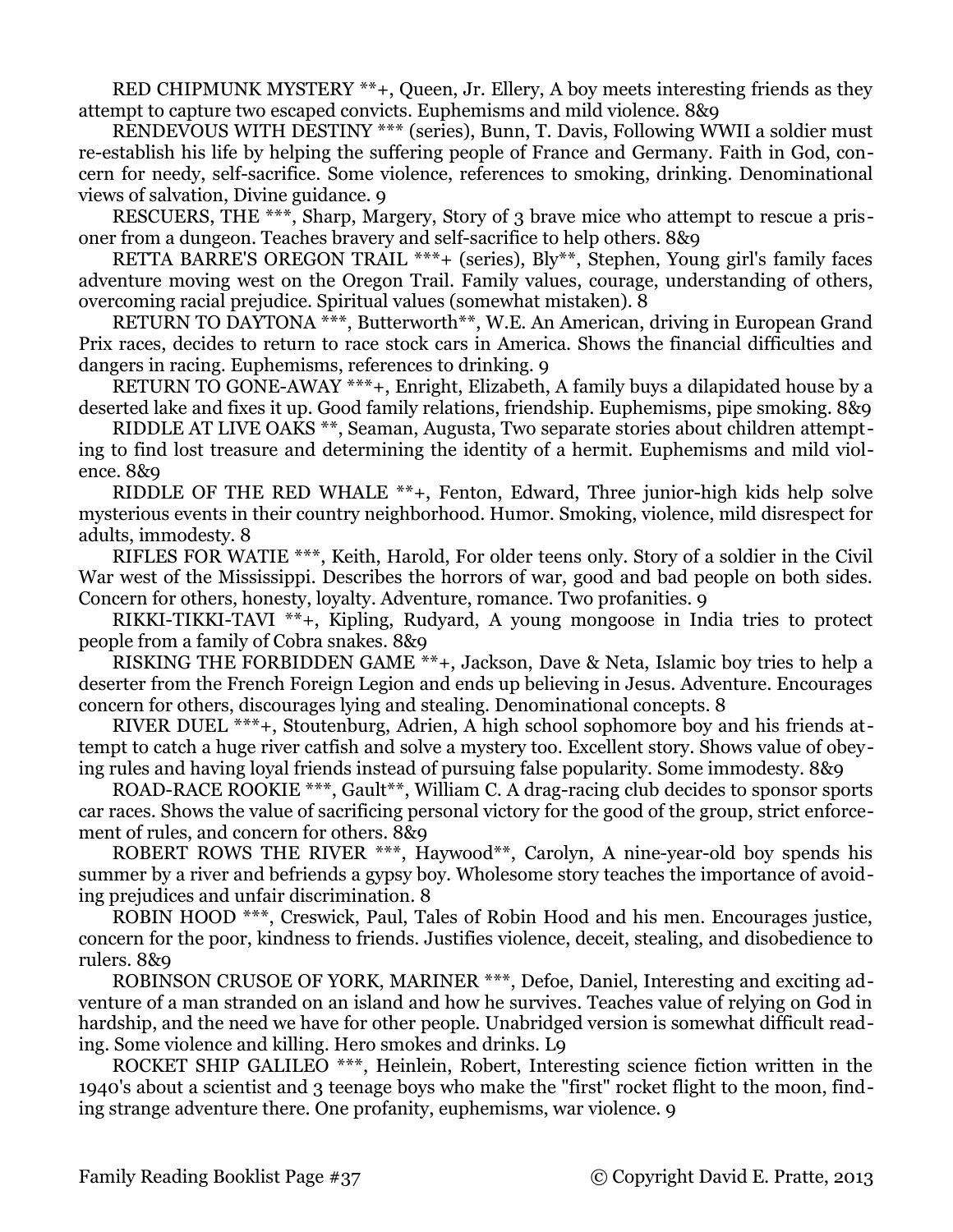ROCKET'S SHADOW \*\*+ (series), Blaine, John, A series of books about a young scientist's adventures with science and criminals who oppose him. Interesting. Mild violence, euphemisms. 8&9

ROOT CELLAR, THE \*\*, Lunn, Janet, A 12-year-old orphan girl travels back in time to the 1800's to help find a young man lost in the Civil War. She learns to be unselfish and to get along with people. Teaches concern for others, helpfulness, and perseverance. A curse word and numerous "white lies.", 8&9

ROSE BOWL ALL-AMERICAN \*\*+, Jackson, C. Paul, A fullback for the Univ. of Michigan must learn self-confidence and stand on his own despite ridicule. Teaches resolution of conflict. Euphemisms. Encourages anger and strong spirit of competition. 8&9

ROVER BOYS, THE \*\* (series), Winfield, Arthur M. 3 adventuresome young men set out to find their lost father. Contains a strong sense of justice, kindness, & family loyalty. Many instances of violence and heroes seek personal vengeance. 8&9

RUFFLES AND DRUMS \*\*+, Cavanna\*\*, Betty, A teen-age girl witnesses the adventure and hardships of the beginning of the American Revolutionary War in Concord. She is courted by an American boy and a British officer. References to taverns. Two profanities. Violence of war. 8&9

RUNAWAY RALPH \*\*, Cleary\*\*, Beverly, A mouse gets tired of restrictions at home and runs away. Teaches the value of appreciating what we have and the danger of rebelling against authority. 5

RUNAWAY STALLION \*\*+, Morey, Walt, A runaway race horse helps a boy and his family make friends in the valley to which they recently moved. Euphemisms, mild violence. 8&9

RUTHIE'S GIFT \*\*+, Bradley, Kimberly B. A girl learns to cope with being the only girl with several brothers. She resents life until she learns to be a lady. References to war. Basically good family relations. A lie appears justified. 8

S.P. MYSTERY, THE \*\*, Grove, Harriet Pyne, Some teen-age girls start a secret club and help another girl identify her true parents. Encourages respect for parents and interest in nature. Contains many references to wizards and witches, but in pretense instead of seriousness. 8&9

SADDLE A THUNDERBOLT \*\*\*, Sykes, Jo, Young man supervises a ranch during his father's illness and wants to win a race to pay for exprenses. Attempts to capture a wild stallion lead to adventure and conflict. Courage, family devotion, and helpfulness for friends. Euphemisms, references to horse race betting. 8

SAILING ON THE ICE \*\*\*, Stephens, C.A. Stories compiled from the "Youth's Companion." Describes life in the 1800's for a grandfather ("the Old Squire") and five grandchildren whom he and his wife raised. Fun, interesting, and wholesomely moral. 8&9

SALTO, A HORSE OF THE CANADIAN MOUNTIES \*\*\*, Loomis, J. Paul, A mountie, with his horse, face various adventures in the line of duty. Encourages justice, concern for others, care for animals, courage, hard work. Violence is faced in the line of duty, but it is avoided if possible. 9

SAMANTHA SAVES THE DAY \*\* (series), Tripp, Valerie, A series of stories about schoolaged girls and lessons they learned about life. (American Girl series), Euphemisms and references to immodest clothing. 8

SANTA PAWS \*\*+, Edwards, Nicholas, A stray dog repeatedly helps rescue people from problems. 8

SARAH'S JOURNEY \*\*\* (series), Luttrell, Wanda, Young girl's family moves to Kentucky during the American Revolution. Shows courage needed by pioneer families. Strong family ties and religious values. Some denominational concepts. 8

SCARLET LETTER \*\*, Hawthorne, Nathaniel, Classic story of a woman guilty of adultery and the torment she and others suffer as a result. Teaches the consequences of sin and the need for confession and forgiveness. Uses difficult language and symbolism. Not for young children. Denominational error. 9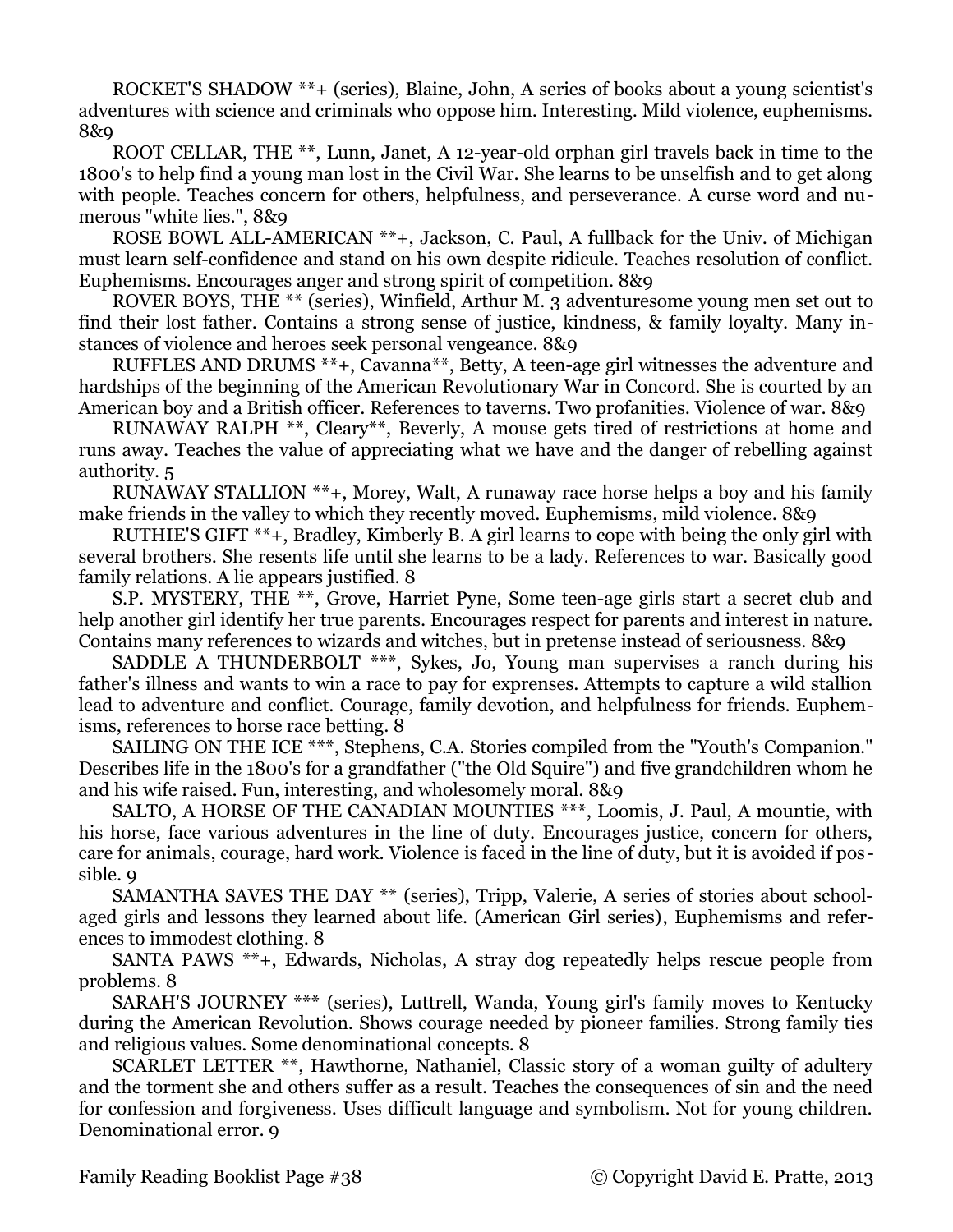SCARLET PIMPERNEL OF THE VATICAN \*\*\*, Gallagher, J.P. True story of a Catholic priest who protected escapees in Rome during WWII. Excitement and intrigue, courage and compassion. Catholicism, references to tobacco and drinking. A few profanities. 9

SCOTTISH TREASURE MYSTERY \*\*, Merwin, Decie, A young girl spends the summer on the Scottish island of Skye, where her mother grew up. Her search for treasure involves her with a thief. Informative. Adults are respected. Lying is opposed, and must be confessed (but is not completely corrected). Euphemisms and dancing. 9

SEA STAR, ORPHAN OF CHINCOTEAGUE \*\* (series), Henry\*\*, Marguerite, Part of the Misty series. Story of a boy and girl who love horses. Fun adventures as they raise their own ponies. 8

SECRET AGENTS FOUR \*\*\*, Sobol, Donald, Humorous, but exciting, account of four teenage boys who attempt to crack a ring of master criminals. Mild violence. 8&9

SECRET BASEBALL CHALLENGE \*\* (series), Jenkins, Jerry, A 12-year-old boy and friends form a sports club. Hero attends church meetings, prays, reads his Bible, resists bad language and dirty magazines, and tries to teach his friends. Family is close, but mom is employed and boy is home alone all day. Denominational views. 8

SECRET GARDEN, THE \*\*\*, Burnett\*\*, Frances H. Two young people heal their bodies and their characters by working in a secret garden. Encourages appreciation of nature, caring for others, and positive thinking. Teaches spiritual values, but confuses God with magic and how God answers prayer. A hero drinks beer once. 8

SECRET OF GRANDFATHER'S DIARY \*\*, Lomask, Milton, 2 children spend the summer with their grandmother and try to solve the disappearance of toys from the house. Euphemisms and mild violence. 8&9

SECRET OF SKELETON ISLAND (3 Investigators) \*\* (series), Arthur, Robert, Three boy detectives try to find the cause of mysterious events at the location where a movie is to be filmed. Euphemisms and mild violence. 8

SECRET OF THE LIBYAN CAVES \*\*+, Grice, Frederick, Two boys and their fathers explore the Saraha Desert searching for prehistoric artwork. Informative. Alienation within a family is resolved. Mild violence. Smoking. 8&9

SECRET OF THE OLD POST BOX \*\*\*, Sterling, Dorothy, A group of kids look for "treasure" in an abandoned house, hoping to make enough money so a poor family can live there again. Some interesting history. Euphemisms. 8&9

SECRET OF THE OLD SALEM DESK \*\*+, Molloy, Anne, A boy, whose family lives on an island in Maine, wants to be an artist, but his father insists he become a fisherman. After the son recovers a family heirloom, understanding improves. Parents are encouraged to appreciate their children's talents. Some rebelliousness and deceit. 8&9

SECRET OF THE SPOTTED SHELL \*\*+, Whitney, Phyllis, A girl lives with relatives on St. Thomas Island in the Caribbean. Difficult adjustments follow, including mysterious events. Encourages helpfulness, courage, self-control. Euphemisms, mild immodesty, mild violence. 8&9

SECRET OF THE UNDERSEA BELL \*\*\*, Douglas, John Scott, A teenager whose parents have died must support his family by underwater diving. Unscrupulous competitors cause conflict. Hard work, helpfulness, courage. Mild violence. 8&9

SECRET SEVEN \*\* (series), Blyton, Enid, Seven kids start a club to solve mysteries. Interesting stories with minimal violence. Kids sometimes are not kind and considerate, but are loyal to friends and to one another. 8

SECRET TRANSMITTER \*\*+, Rynning-Tannesen, Olaf, A Hungarian teenage boy hides a transmitter from the Russians and becomes involved in the Hungarian revolt against communism. Euphemisms and violence. 8&9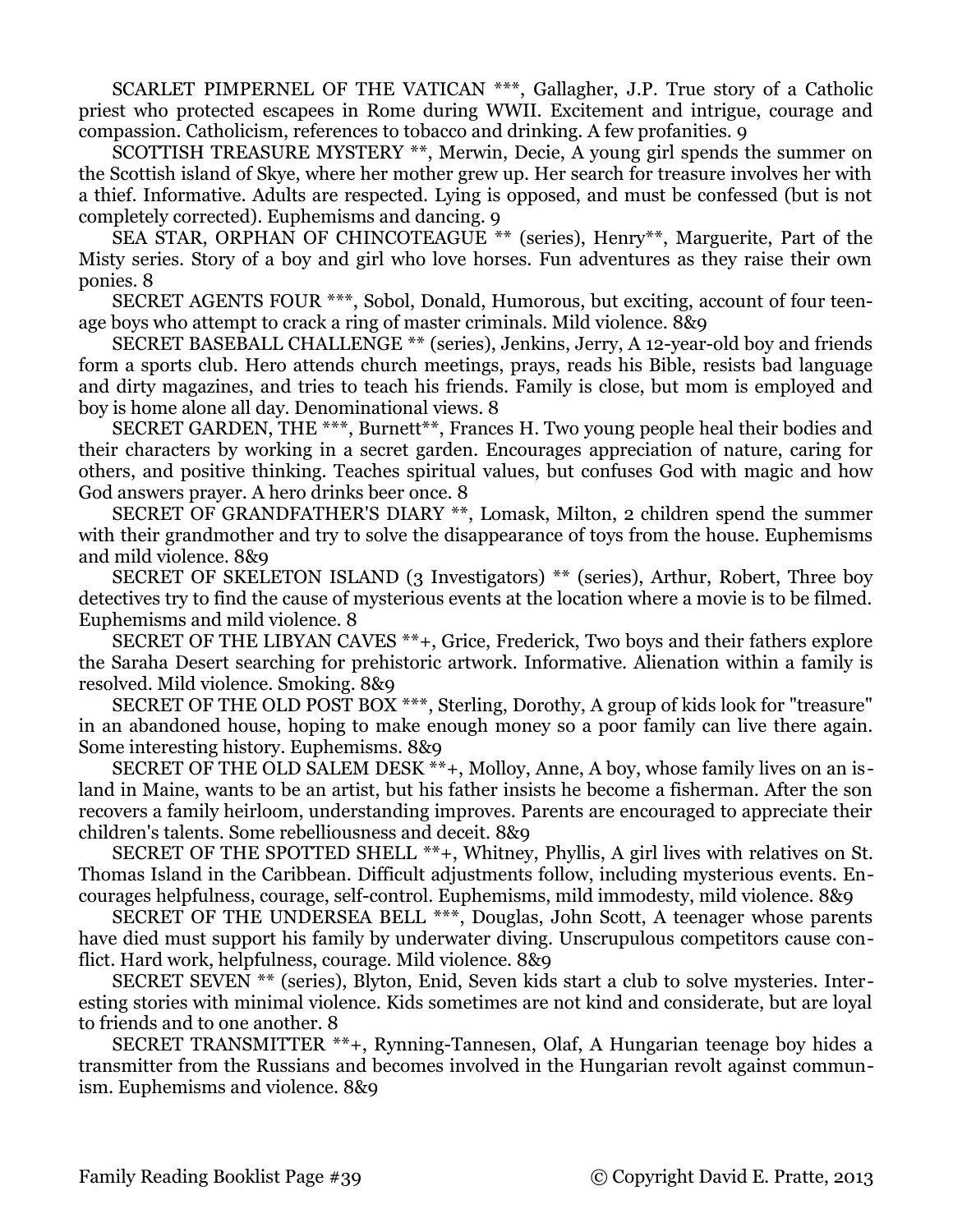SECRET TUNNEL TREASURE \*\*+, Hammond, Arthur, 3 Canadian kids search for treasure left on an island in the St. Lawrence River. Excitement and a little Canadian background. Euphemisms, fighting, and some religious error. 8&9

SEEDS: GOD'S AWESOME COMPUTERS \*\*\*\*, Mitchell, Priscilla, Describes God's creation poetically, emphasizing how seeds are "programmed" to produce variety in plants and animals. Challenges pre-school and elementary students to see God in creation. Discusses dolphins, Pine trees, hummingbirds, sea horses, etc. Brief, minor denominational references. 5&8

SEEK THE DARK GOLD \*\*\*, Lundy, Jo E. Historical novel about fur traders in early America who faced severe dangers to trade with Indians in Oregon territory in the Northwest. Interesting and informative. Euphemisms and mild violence. 8&9

SENATOR'S OTHER DAUGHTER, THE \*\*\*\* (series), Bly\*\*, Stephen, Conflict with her parents causes daughter of a presidential candidate to move to frontier New Mexico. Mystery, conflict, and romance follow. Faith in God, moral courage. Adultery and divorce are discussed but condemned. Denominational "conversion.", For older teens and up. 9

SENSE AND SENSIBILITY \*\*\*, Austen\*\*, Jane, Two sisters must learn to deal with "poverty" and choose proper husbands. Warns against greed, pride, selfishness, and impetuousness. Several socially accepted profanities and references to wine. 8&9

SHADOW OF ROBBERS' ROOST \*\*, Rushmore, Helen, An outlaw's band terrorizes a region in the old West, until a boy and his family try to stop him. Teaches courage and hatred for evil. Euphemisms and some violence (most of which is condemned). 8&9

SHANNON SAGA \*\*\* (series), Peterson and James Scott Bell, Tracy, A young woman moves to Los Angeles to work as a lawyer in the early 1900's. She overcomes prejudice and faces exciting adventures. Opposes drinking, encourages honesty, justice, faith in God and in the Bible. Some feminism and denominational concepts. 9

SHERLOCK BONES MYSTERY - DETECTIVE BOOKS \*\* (series), Razzi, Jim & Mary, Short stories designed for young readers. Each story gives a simple clue, then asks the reader to figure out the answer. 8

SHERLOCK HOLMES \*\*\* (series), Doyle, Arthur Conan, Intriguing and mentally challenging stories about one of the most famous fictional detectives. Little moral value, though justice always triumphs. Some stories are more objectionable than others. Probably not best for very young children. Some violence, drinking, smoking, and drug abuse by heros. 9

SHIP BOY WITH COLUMBUS \*\*, Meadowcroft, Enid, Historical novel of the voyage of Columbus as told by a boy who sailed with him. Interesting account. Shows religious motives. Religious errors. 8

SHOO-FLY GIRL \*\*, Lenski\*\*, Lois, Difficulties faced by a young girl growing up in a large Amish family. Amish life style is interesting and has advantages as well as disadvantages. But inconsistencies and human traditions are presented as Bible truth. 5&8

SHORT GUARD \*\*, Jackson, C.P. & O.B. A high school basketball player learns to excel despite being short. Teaches hard work and overcoming handicaps. Look for other sports stories by these authors. 8&9

SHOWDOWN \*\*+, Longstreth, T. Morris, A Canadian teenager wants to play basketball and be a naturalist. He must resolve conflict between his goals and with his parents. Shows need for courage and knowledge in the wilderness. Rebellion against parents is not fully resolved. Euphemisms, mild violence. 9

SHUNNING, THE \*\*+ (series), Lewis, Beverly, A young woman, raised in an Amish home, learns before her marriage that she was adopted and is not truly Amish. Describes Amish customs, showing the errors of man-made laws. 9

SIDONIE \*\*\*, Seibert, Elizabeth, A high school senior, attempting to find an inheritance left for her, becomes entangled with her friends in the plots of crooks. Teaches concern for the han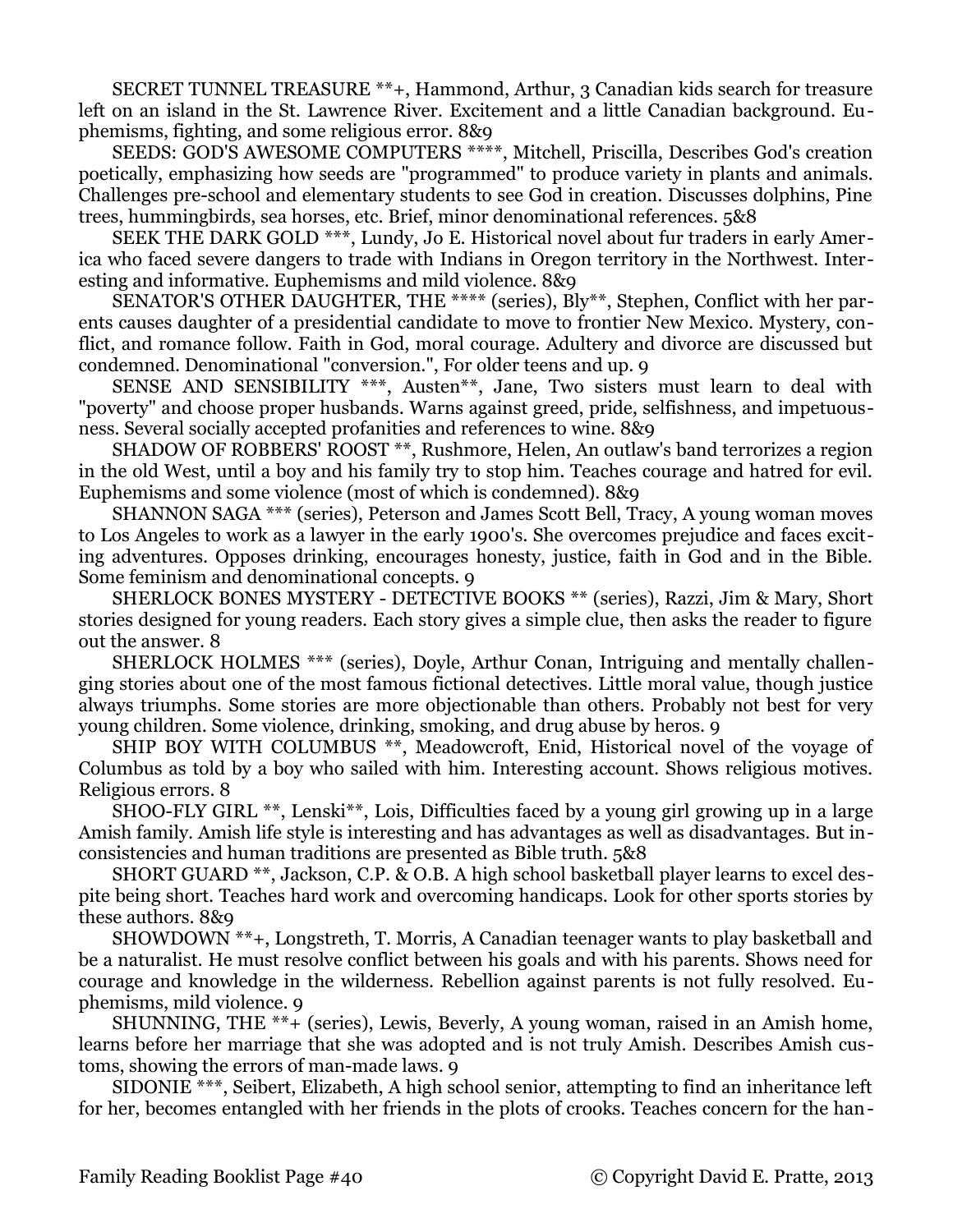dicapped, family devotion, and determination to overcome hardship. Dancing and some immodest clothing. 8&9

SIERRA SALLY \*\*\*, Hoffman, Eleanor, Story of a filly born on a famous cow ranch, but she yearns to explore mountains instead of herd cows. Presents some California geography and history. Courage and commitment. Euphemisms, references to smoking, denominational error. 8

SIGNPOST TO SWITZERLAND \*\*\*, Allan, Mabel Esther, An English girl, spoiled by a wealthy family, is sent to Switzerland to learn to work, be useful, and overcome her selfish immaturity. Informative about Switzerland. Encourages humility and helpfulness. Avoid books written by this author after 1970. 9

SILAS MARNER \*\*\*, Eliot, George, A miser loses his money then becomes responsible for a child whose father will not claim her. Many lives are changed as a result. Teaches value of family ties and responsibility. Rebukes greed. Difficult vocabulary. False relgious concepts, smoking, dancing. 9

SILENCE OVER DUNKERQUE \*\*+, Tunis, John R. A British soldier, stranded in France when the Germans attack at the beginning of WW II, seeks to escape. Courage, kindness. Smoking, euphemisms, one profanity, war violence. 8&9

SILVER \*\*, Hinkle, Thomas, Story of a cowboy's efforts to capture a beautiful wild horse. Teaches love and respect between man and animal. Peppered with euphemisms. 8&9

SILVER BIRCH \*\*\*, Lyons, Dorothy, Girls form a girl scout troup (before feminism!), obtain horses, and learn to train them, while learning to get along with one another. Love for animals, patience, need for understanding all people regardless of nationality. Euphemisms and dancing. 8

SILVER CHIEF \*\*+ (series), O'Brien, Jack, Adventures of a Canadian Mounted Policeman and his dog. Justice, loyalty to duty, concern for others, love for animals. Smoking, euphemisms, violence against criminals (not graphic). 8

SINGLE SHARD, A \*\*\*, Park, Linda Sue, A Korean boy in the Middle Ages seeks to learn the art of making special pottery. Concern for others, hard work, self control. References to drinking. 8

SKI PATROL \*\*+, McDonnell, Jack, A young man dreams of joining the Olympic ski team, but mysterious events hinder his progress. Euphemisms and some violence. 8&9

SKI RACER \*\*+, Casewit, Curtis, A hot-headed, egotistical teenage boy seeks to be a ski racer. He learns to control himself and appreciate others. Encourages humility, self-discipline, hard work, and study. Discourages smoking and drinking. Alienation from parents is reconciled. Euphemisms and two profanities. 9

SKINNERS OF GOLDFIELD \*\*\* (series), Bly\*\*, Stephen, Poor family in the early 1900's moves west and learns that strong moral and spiritual values benefit all around them and provide true wealth. Disapproves drinking, gambling, feuding, prostitution, profanity, etc. Some denominational error. 9

SMILEY SHERMAN, SUBSTITUTE \*\*+, Neigoff\*\*, Mike, A high-school freshman tries to make the football team, but has to learn to do his best and believe he can do better than others. Encourages good sportsmanship, doing ones best, self-confidence, and determination. 8&9

SMOKY, THE COWHORSE \*\*+, James, Will, An exceptional horse is trained on a cattle ranch but is stolen and suffers mistreatment. Interesting but sad, yet has happy ending. Written in a dialect using terrible grammar. Love of animals. Smoking, euphemisms, 3 profanities, fighting. 8&9

SMUGGLER'S TREASURE \*\*\* (series), Buckey, Sarah Masters, Girl goes to New Orleans in 1814 to find her father, who was captured by the British. Courage, family values. Makes hero of a privateer. American Girl History Mysteries series, 8

SORREL HORSE \*\*\*, Moore, Ruth Nulton, A girl from a poor district of New York City spends two weeks on a horse farm. She learns to ride horses and she helps the girl who lives on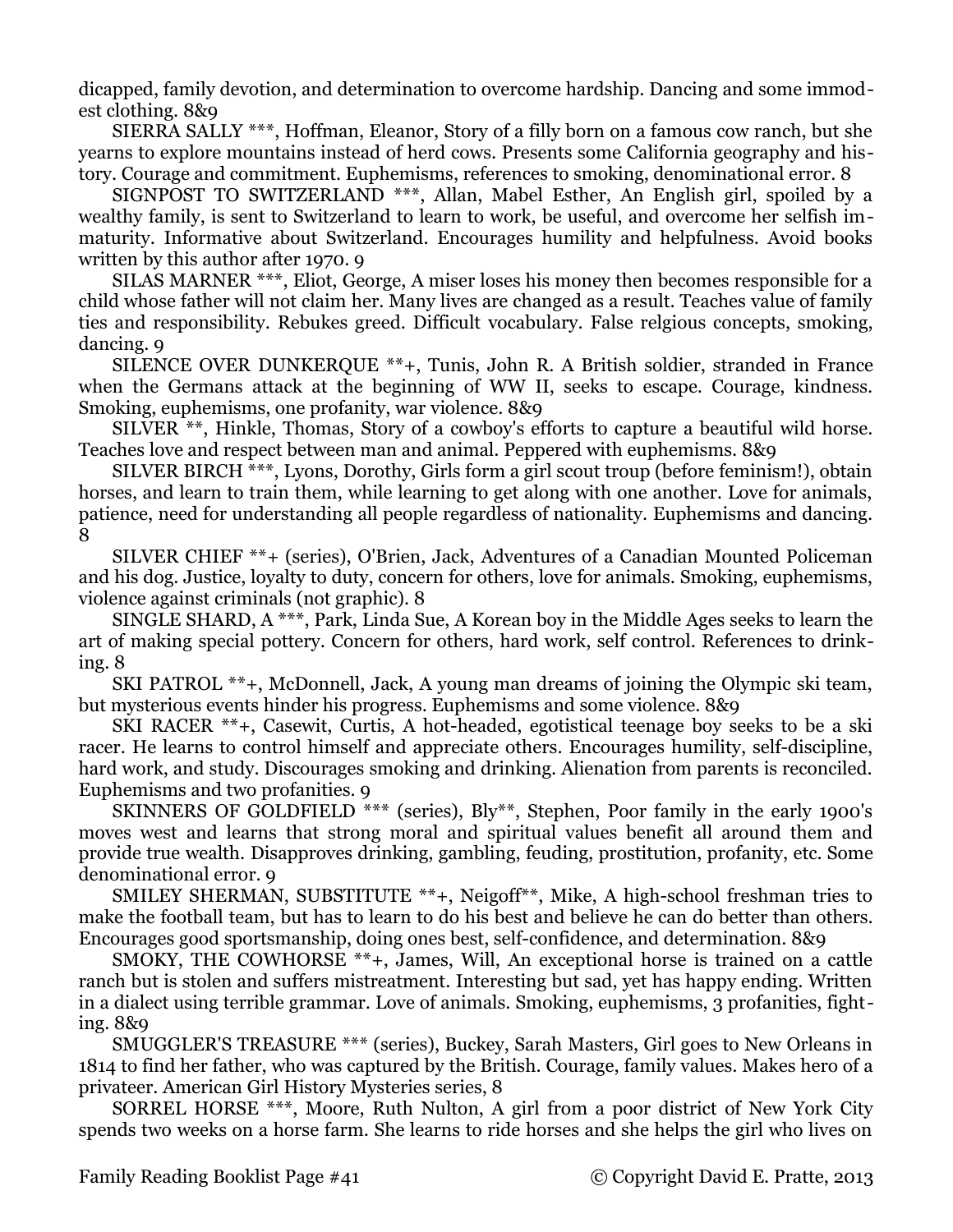the farm overcome her fear of riding. Encourages friendship, kindness, and concern for others. Offhand references to denominational error. 8

SOUNDER \*\*, Armstrong, William H. Sad story about a black family whose father is arrested for stealing and their dog is shot. They struggle to survive and to find their father. Sad ending. Supposedly a kid's story, but I can't believe kids will like it. 9

SOWER SERIES, THE \*\*\* (series), Collins, et. al. Rhodes, Biographies of important people who practiced Bible principles, written to show that there are worthy heroes who tried to follow the Bible. Occasional denominational errors. Specific biographies include Lincoln, Columbus, Newton, Kepler, etc. Published by Mott Media. 8&9

SPARKPLUG OF THE HORNETS \*\*+, Meader\*\*, Stephen W. A short boy tries out for the high school basketball team as they pursue a state championship. Encourages teamwork and understanding. Euphemisms, smoking, square dancing. 8&9

Special Wonders of the Sea \*\*+, Davis, Buddy & Kay, Educational study of specific fish and other sea animals. Shows their creation by God, not evolution. 8

SPEEDWAY CHALLENGE \*\*+, Gault, William C. Two young men and an older man spend a summer racing a car they built. Encourages concern for others, fairness, safety, and courage (though the meaning is rather unclear). 8&9

SPIRIT OF THE EAGLE \*\*+, Allen, Merritt P. An historical novel about the exploration of the West by Capt. Bonneville of the U.S. Army. Exciting and informative. References to smoking, drinking, gambling, violence, profanity. 9

SPY IN OLD DETROIT \*\*+, Emery, Anne, Historical novel about the seige of Fort Detroit by Indians led by Chief Pontiac. Interesting and informative. References to smoking, vengeance, and war violence. 8&9

SPY IN OLD WEST POINT \*\*, Emery, Anne, Historical novel about the American Revolution and Benedict Arnold's betrayal. Told from the viewpoint of a teenage boy who lived in the area. References to drinking, war, and hanging a spy. 8&9

SPY IN WILLIAMSBURG \*\*\*, Lawrence, Isabelle, A boy helps his father run their blacksmith shop and discovers a British spy in the days before the Revolutionary War. He meets Patrick Henry and Thomas Jefferson. Historically informative. 8&9

SQUARE PEG, THE \*\*+, Sarver, Hannah, A college girl wants to be a teacher but must overcome opposition from her mother and other hardships. She learns to help others and find her true abilities. Conflict with her mother is resolved. Advocates compatibility in marriage. Pipe smoking. Euphemisms. 8&9

STAIRWAY TO A SECRET \*\*\*, Wehen, Joy DeWeese, An American girl uncovers a mystery while visiting in England. Clean, wholesome story. 8&9

STAR DREAM \*\*, Lambert, Janet, A teen-age girl spends a summer on a farm and helps her family correct broken relationships. Shows the value of a positive outlook, concern for others, love for animals, and hard work. A hero smokes. Many euphemisms. 8&9

STAR ISLAND \*\*\*+ (series), Hall, Marjorie, Young woman spends summer as head counselor for a girls' camp. She matures and learns to get along with others and herself, care for others, need for discipline. Euphemisms, mixed swimming, dancing. 9

STOCK CAR RACER \*\*+, Butterworth\*\*, L.E. A college student tries to become a race car driver with help from friends and relatives. Encourages safety and caution, Refers to smoking and mixed swimming. 9

STOCK CAR RACER \*\*\*, Jackson, Caary, Young man who loves cars falls in with bad crowd. He learns to stand for what is right as he works at a race track. Opposes cheating, dishonesty, disobeying rules. Urges safety, honesty. Concern for others is more important than winning. Euphemisms. 9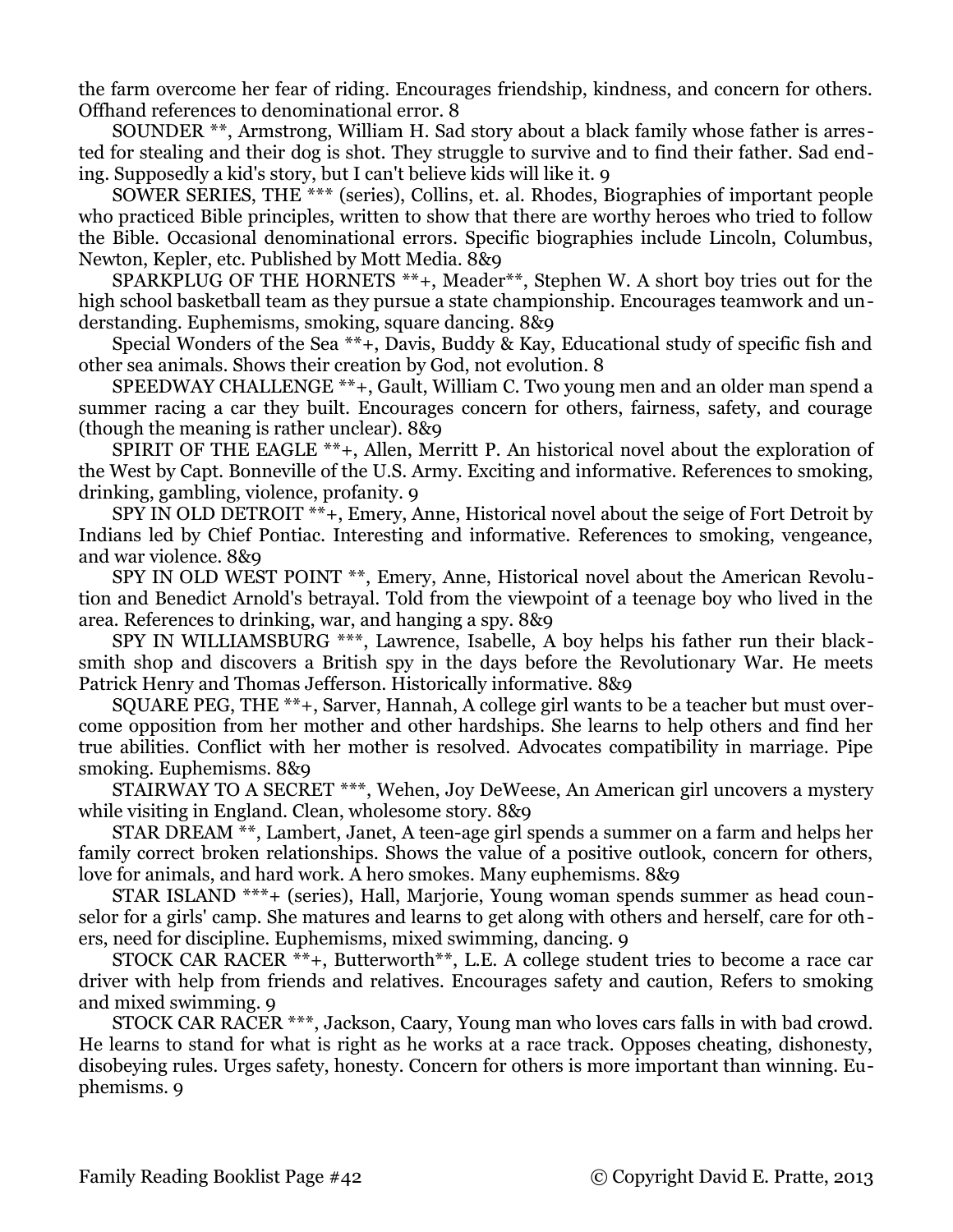STOCKY, BOY OF WEST TEXAS \*\*\*, Baker, Elizabeth, An orphan boy is taken in by a man who hunts buffalo then begins a ranch in Texas. Informative about the life, hardships, and joys of frontier life. Mild violence. Euphemisms. References to drinking and gambling. 8&9

STOLEN PONY \*\*+, Round, Glen, A blind pony is stolen by horse thieves, then set free in the badlands. A dog guides him through the dangers of the wild and brings him safely home. 8&9

STONEWYCKE TRILOGY, THE \*\*\*, Phillips & Pella, Three books about a young woman who faces conflict with her father for control of an ancient Scottish estate. Interesting but sometimes unrealistic. Good morals and faith in God. False concepts of forgiveness and direct guidance. 9

STORM OVER INNISH \*\*\*, Clewes, Dorothy, A family, living on an island, is alienated by a son's death but reunited by a young visitor with amnesia. A few euphemisms and references to pipe smoking. Some violence. 8&9

STORMY \*\*\*, Kjelgaard\*\*, Jim, A young man claims a stray dog that helps him earn a living by trapping and hunting while he is without his father. Honesty and concern for others reconciles a feud. Drinking is condemned. Love and fairness to animals. 8&9

STORY OF CLARA BARTON, THE \*\*\*, Price, Olive, Biography of Clara Barton, founder of the American Red Cross. Describes her sacrifices as a nurse, commitment to others, and courage. Strong family ties. 8&9

STORY OF JOHN J. AUDUBON \*\*, Howard, Joan, Biography of the famous bird painter. Shows his determination and interest in nature. 8&9

STORY OF STEPHEN FOSTER, THE \*\*+, Douty, Esther, Biography of the famous American songwriter. Describes his humility and persistence. Some youthful mischief. Dancing, 8

STORY OF THOMAS ALVA EDISON, THE \*\*+, Compere, Mickie, Biography for young readers of Edison's life and inventions. Shows his inquisitiveness, hard work, persistence, and overcoming hardship. 5

STORY OF THOMAS ALVA EDISON \*\*\*, Cousins, Margaret, Biography of the homeschooled inventor of electric lights, the phonograph, moving pictures, etc. He worked hard yet stayed humble despite his successes. 8

STRANGE ENCHANTMENT \*\*+, Allan, Mabel Esther, During WWII, an English girl joins the "Land Army" and learns to work on a farm to help the war effort. Interesting experiences show the real nature of farm life, the character of the English people, and the fears of wartime. "Polite" profanities, drinking, and dancing. 9

STRANGER ON BIG HICKORY \*\*\*, Meader\*\*, Stephen, A teenager tries to photograph wild animals living in the hills near his home in Pennsylvania, but runs into a strange old man who lives in the wild. Educational and interesting. Encourages church attendance. Euphemisms, square dancing. 8&9

STRANGER ON THE BAY \*\*\*, Stoutenburg, Adrien, Three teenagers try to train a dog to be a lead dog for blind people and meanwhile solve mysterious events on the lake where they live. Encourages concern for others, courage, love for animals. Some immodesty. 8&9

STRANGERS IN SKYE \*\*\*, Allan, Mabel E. A teen-age girl matures as she and her brother run a hostel on a mountainous island in England. Encourages help for others, responsibility, respect for property. Discourages laziness. Minor references to drinking, smoking, immodesty. 9

STRAWBERRY GIRL \*\*, Lenski\*\*, Lois, Describes the struggles of a family on a backwoods farm in the "frontier days" of Florida. Shows the dangers of drinking, but encourages hard work and kindness toward enemies. Some denominational error. 8

STRETCH BOLTON'S ROOKIES \*\*\* (series), Leonard, Burgess, A coach for a pennant-winning baseball team decides to rebuild the team using several rookies. Players learn to control their tempers, avoid fights, and submit to authority while playing their best. Euphemisms. 8&9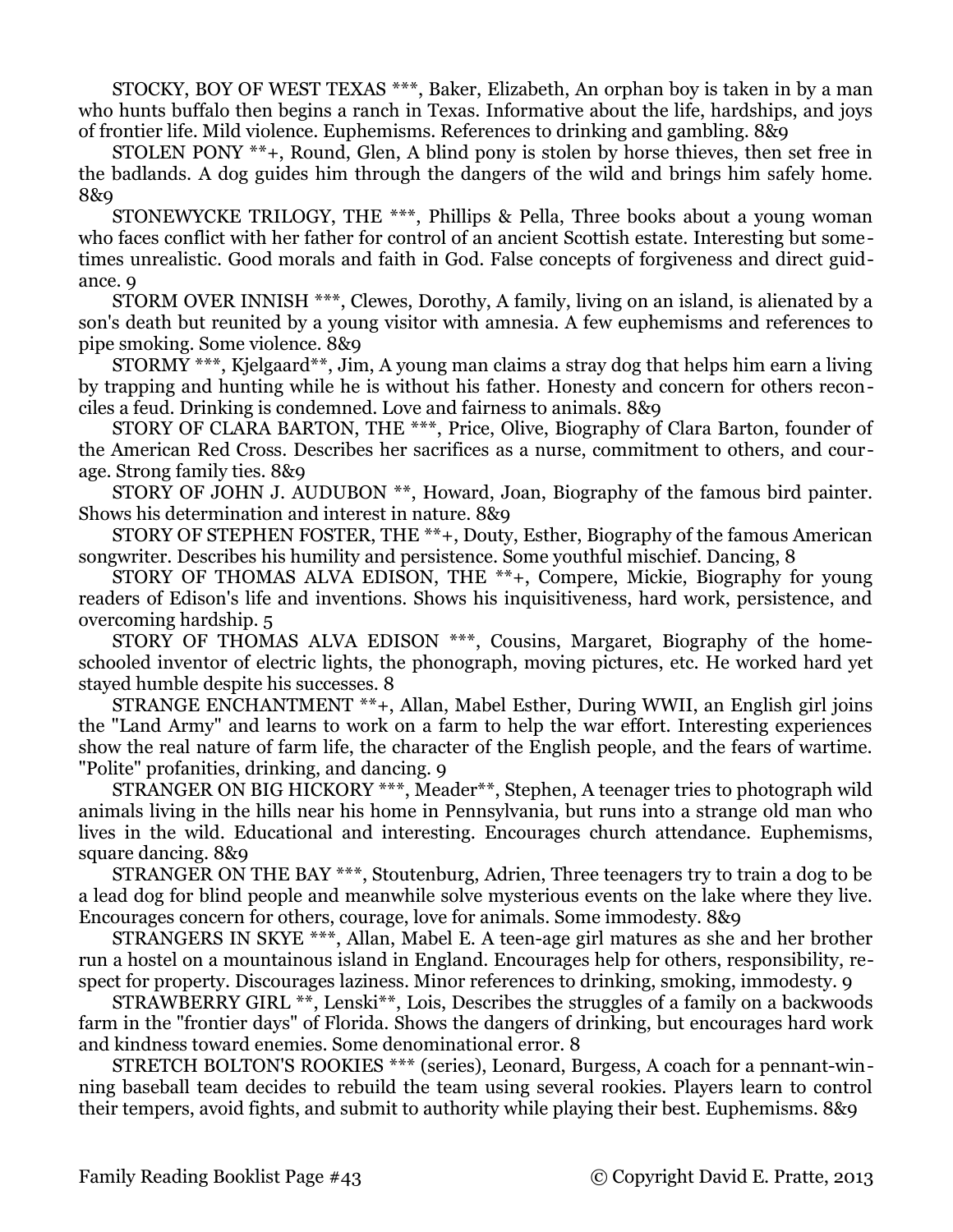STUART BRANNON \*\*\*+ (series), Bly\*\*, Stephen, Adventures of a western rancher who defends justice and the oppressed. Courage, morality, faith in God, helpfulness. Hero does not smoke, drink, or use profanity. He does not seek to be violent, yet often kills for self-defense or justice. 9

STUART LITTLE \*\*+, White\*\*, E.B. A boy, who is the size and appearance of a mouse, has interesting adventures growing up. Highly imaginative. Euphemisms, smoking. 5&8

SUE BARTON \*\*\* (series), Boylston, Helen D. A young woman determines to make good as a nurse. Encourages hard work, devotion to duty, and concern for others' well-being. Very informative about nursing as a career. Contains dancing. 8&9

SUMMERHILLS \*\*+, Stevenson, D.E. A family living in Scotland strives to maintain orderly, happy lives. Some romance and humor. A few profanities, references to smoking, drinking, and immodesty. 9

SURPRISE ISLAND \*\*+ (series), Warner, Gertrude W. Four children spend the summer on an island and try to determine the identity of their mystery handy man. Initiative and concern for others. Boxcar Children series. References to immodesty. 8

SWALLOWS & AMAZONS \*\*\*+, Ransome, Arthur, A group of kids spend the summer on an island pretending to be explorers fighting pirates. Pleasant fun and somewhat educational about sailing, etc. Some pretend references to rum, violence, etc. 8&9

SWIFT FLIES THE FALCON \*\*+, Knox, Esther M. A young man and woman, whose English estate has been confiscated, journey to the "Promised Land" with friends to join their father fighting in the Crusades. Interesting description of the times. Courage and kindness. Some violence and false religion. 8&9

SWISS FAMILY ROBINSON \*\*\*, Wyss, Johann, Account of a family ship-wrecked on an island, dangers they face, and how they survived. Teaches prayer and trust in God, love for family, courage, hard work, etc. 8&9

TABLE BY THE WINDOW \*\*\*, Blackwell, Lawanna, Young woman from a broken family inherits a house in Mississippi and establishes ties to her extended family. Family devotion, helping others, honesty, respect for God, hard work, fairness. Opposes drinking, laziness, suggestive clothing. Mild violence. 9

TAKE WING \*\*+, Little, Jean, Story of a family's efforts to cope with a son who is a slow learner. A daughter learns to be helpful and friendly to others. Euphemisms. 8&9

TALBOT BOYS, THE \*\*, Reed, Harrison & Mathilda, Adventures of two teenage boys who are frequently in the middle of danger. Encourages respect for law and family. A few instances of rather sickening violence. 9

TALE OF PETER RABBIT & other tales, THE \*\*, Potter\*\*, Beatrix, Classic stories for children. Most have useful morals. Some have words and concepts children could not understand. 8

TALE OF THREE TREES \*\*\*+, Hunt, Angela Elwell, Folktale about three trees that make wishes for when they grow up, showing how they fit into Jesus' life. Highly imaginative but interesting. 5&8

TALES OF LONDON \*\*\* (series), Blackwell, Lawana, An orphan girl is incorrectly believed to be heir to a fortune. She and those around her learn the importance of family, trust in God, moral purity, and respect for all regardless of social standing. Denominational views of salvation and worship. 9

TAM THE UNTAMED \*\*+, Patchett, Mary Elwyn, An Australian girl loves and raises many animals. She is given a foal to raise and he grows to be a beautiful, fast horse. Love of animals is encouraged, but the girl is allowed too much freedom by her parents. 8&9

TANGLEWOOD TALES \*\*\*, Hawthorne, Nathaniel, Classic tales from Greek mythology about adventurers who must overcome dangers and hardships. Clearly imaginary, they are yet entertaining. Includes references to magic, heathen gods, etc. yet I doubt readers will take any of that seriously. Wine. 8&9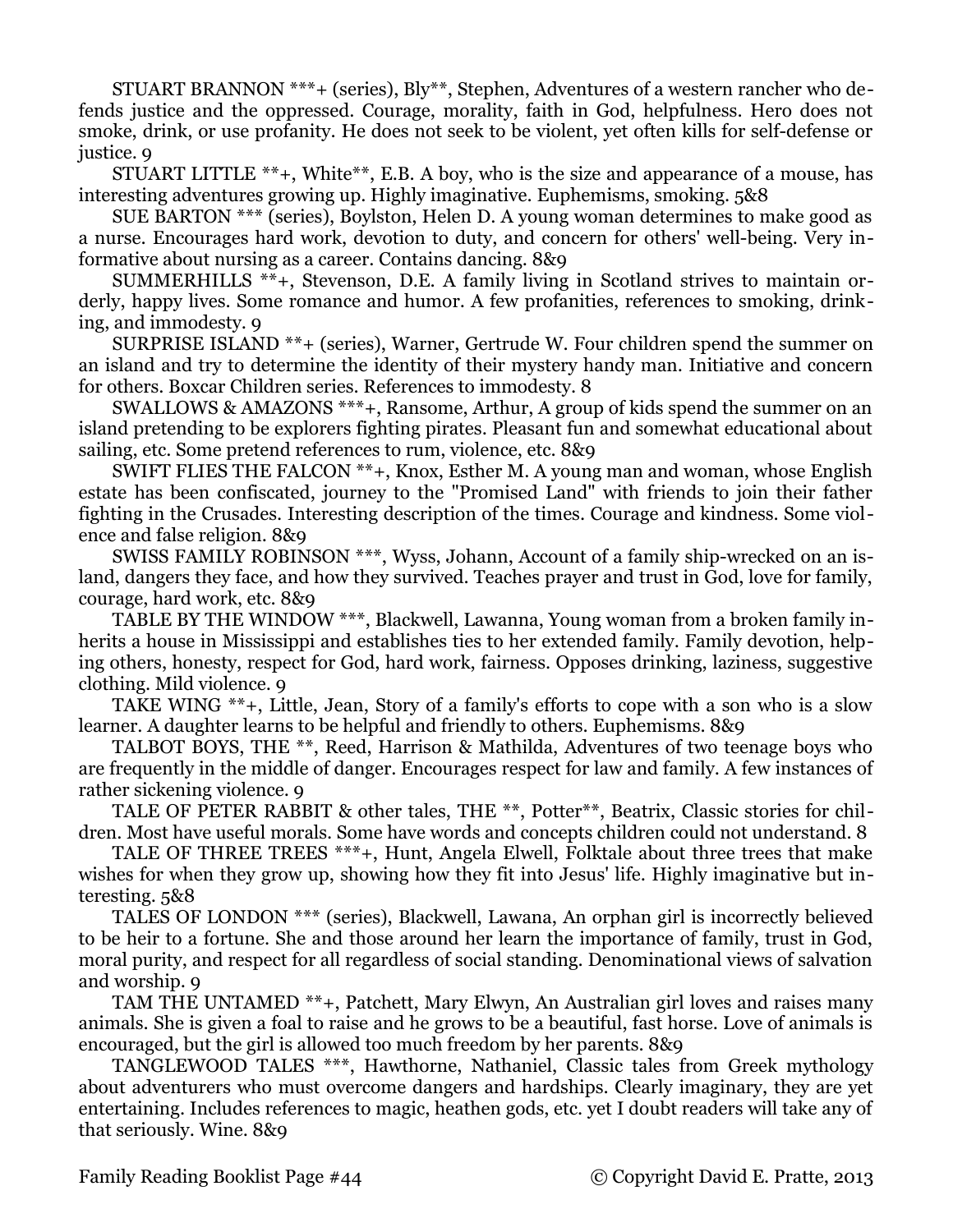TEN LEAGUES TO BOSTON TOWN \*\*\*, Butters, Dorothy G. A teenage girl and her brother make a winter trip to Boston in colonial America. Adventure follows when they find counterfeit money. Excitement, courage, loyalty. References to drinking, mild violence. Misconception of love. 8&9

THAT JONES GIRL \*\*\*, Friermood, Elisabeth, A shy, homely high school girl finds she has an aunt who is an actress. She learns to develop her talents and think of others instead of herself. Shows that beauty is in character. Dancing and euphemisms. 9

THAT QUAIL ROBERT \*\*\*, Stanger, Margaret, Fascinating story of a couple that raised a pet quail with a people-loving personality. Clean, wholesome, and interesting. 8&9

THERE'S ALWAYS FOREVER \*\*+, Malvern, Gladys, Adventures of families moving to California in a covered wagon train. Courage and patience. Euphemisms, dancing, violence. 8&9

THIMBLE SUMMER \*\*+, Enright, Elizabeth, Description of a young girl's pleasant summer on her family farm. Problems are overcome. Stong family ties. Euphemisms. 8

THIS BOY CODY \*\*+, Wilson, Leon, A family living on a farm enjoys life together. Shows a happy family with good relationships. Euphemisms, square dancing, pipe smoking. 8&9

THOMAS JEFFERSON: CHAMPION OF THE PEOPLE \*\*+, Judson, Clara Ingram, Biography of the author of the Declaration of Independence. An interesting account of the many interests and political achievements of this American patriot. Dancing, tobacco. 8&9

THREE COUSINS DETECTIVE CLUB \*\*+ (series), Murphy, Elspeth Campbell, Three young cousins investigate various "mysteries." Mysteries are usually quite non-violent and may not even be criminal. Generally wholesome morals. 8

THREE STUFFED OWLS \*\*+, Robertson\*\*, Keith, Two teenage boys run a detective agency and pursue a ring of jewel thieves. Humorous and interesting. Occasional mild vindictiveness and disrespect for others. 8&9

THROUGH THE LOOKING GLASS \*+, Carroll, Lewis, Alice's adventures in a fantasy world. Morally wholesome. Some folks may like it but it was too fantastic for me. 8

THROWING CATCHER \*\*\* (series), McCormick\*\*, Wilfred, An amateur pitcher tries to overcome his fears for having injured a batter with a pitch. Basically wholesome. Too much talk about "getting even" for malicious pranks. 8&9

THUNDER ROAD \*\*+, Gault\*\*, William Campbell, A young man, who has been driving and building hot rods, decides to be a mechanic and then drive an Indy race car. Interesting and exciting. Contains some vindictiveness. 8&9

TIDINGS OF COMFORT AND JOY \*\*\*, Bunn, T. Davis, Grandmother helps sick daughter by telling story of her care for war orphans. Concern for others, faith in God, family values. 9

TIME FLIGHT \*\*+, Longstreth, T. Morris, Two teenage boys are transported through time to the days of the Salem witch trials. Danger and adventure follow. Historically interesting, but religion seems overly criticized. Euphemisms, some violence. 9

TIN GOOSE \*\*\*, Olson, Gene, A teenager and his grandfather help a young man build up an air cargo business using an obsolete Ford Tri-motor airplane. The boy must learn to get along with his grandfather. Euphemisms. 8&9

TO SEE YOUR FACE AGAIN \*\*\* (series), Price, Eugenia, Part of a series of historical novels about an influential family in Georgia in the 1800's. Interesting and informative. Strong family loyalty and helpfulness. Spoiled children are shown to be a problem. Love at first sight. References to drinking, smoking, profanity. Sexual references, 9

TOM SWIFT \*\* (series), Appleton, Victor, Teen-age science whiz and inventor gets involved in all sorts of adventures. Exciting and imaginative. Much conflict between good and evil, with good always triumphing. Some violence, occasional references to dancing. 8&9

TOM'S MIDNIGHT GARDEN \*\*, Pearce, A. Philippa, A boy, quarantined away from home, is able to deal with his loneliness because of a secret friend he visits in a garden at night. Farfetched but interesting. 8&9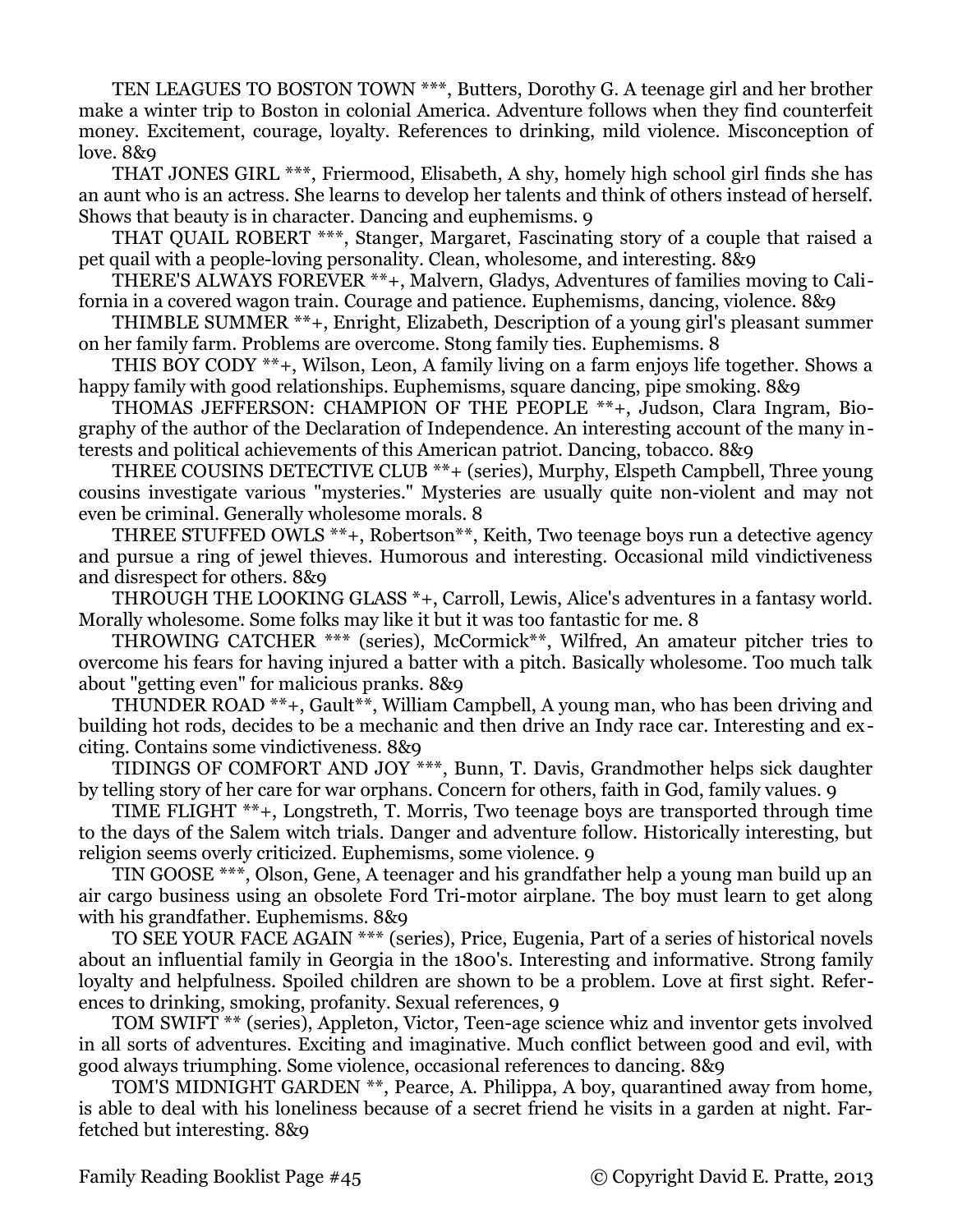TORTOISE AND THE HARE \*\*\*, Aesop, Fable about a tortoise who races a hare. Shows the value of persistence, diligence, and hard work in contrast to over-confidence and laziness. 5

TOUCH OF MAGIC, A \*\*, Cavanna\*\*, Betty, A historical novel about a teen-aged Quaker girl who grows up in Philadelphia during the Revolutionary War. Shows fascination with wealth, beautiful clothes, dancing, high society, and manipulation of parents. But these end up not satisfying. 8&9

TOURNAMENT FORWARD \*\*, Jackson, C. Paul, A high school basketball player must learn to develop a good attitude toward authority and other teammates. Euphemisms. 8&9

TOWN MOUSE, COUNTRY MOUSE \*\*+, Brett, Jan, Imaginary tale of mice who decide they will be happier if they live elsewhere but learn they should have been satisfied with what they had. 5

TRAILING TROUBLE \*\*\*, Kjelgaard\*\*, Jim, A game warden and his hound pursue poachers and thieves in the wilds. Respect for wildlife and forests. Courage and justice. Some violence, euphemisms, and one profanity. 8&9

TREASURE AT FIRST BASE \*\*+, Clymer, Eleanor, A group of boys learn to play baseball and, in the process, make exciting historical discoveries. Parents show wisdom, though youths lack a little respect at times. Euphemisms. 8&9

TREASURE BOX MYSTERY \*\* (series), Selkirk, Jane, A group of young people protect a kidnapped girl and pursue thieves. Parents are respected as authorities. Children learn to sympathize and understand those who have misfortune. Very mild violence. 8&9

TREASURE HUNT \*\*+, Lambert, Janet, A family, living in an old house, finds a map to buried treasure. Strong family ties and commitment to honesty. Euphemisms, references to dancing. 8&9

TREASURE IN THE YUKON \*\*, Massi\*\*, Jeri, Two boys learn to work together as they travel to the Yukon in search of buried gold. Generally wholesome story with respect for religion. Mild violence. 8&9

TREASURE TREE, THE \*\*\*+, Hall, Marjorie, Historical novel about a young married couple marooned on an island in the Caribbean. They learn to survive and find hidden pirate treasure. Encourages patience, hard work, religious devotion, modesty, fairness to others. 8

TRIAL BY WILDERNESS \*\*\*+, Longstreth, T. Morris, A young man, aided by his dog, determines to become a Canadian Mounted Policeman. Interesting adventures in the wilderness. Promotes courage, justice, helpfulness, patience, love of animals. Euphemisms, mild violence. 9

TRUMPET OF THE SWAN \*\*\*, White, E.B. Wholesome, enjoyable stories about imaginary lives of animals. Teaches value of true friendship. 5&8

TRUMPETER OF KRAKOW \*\*\*, Kelly, Eric P. Novel about the Great Tarnov Crystal and the family responsible to protect it. Shows how people can be corrupted by great wealth and occult superstition. Adventure and courage in ancient Poland. Religious superstition and error. Some violence. 8&9

TWELVE CANDLES CLUB \*\*\* (series), Schulte, Elaine, A group of 12-year-old girls form a club to work and make money. Respect for God, friendship, family values. Some denominational concepts. 8

TWENTY THOUSAND LEAGUES UNDER THE SEA \*\*, Verne, Jules, Adventures of three men taken captive on a submarine in the 1800's. Fiction that accurately predicts many later events. Technical details can be distracting. Some violence and vengeance, but it is not condoned. 9

TWO LOGS CROSSING \*\*\*, Edmonds, Walter D. An older teenager must work to provide for his family after his father's death. Encourages hard work, friendship, honesty, paying ones debts, and care for others. 8

TWO-ONE-TWO ATTACK \*\*\* (series), McCormick\*\*, Wilfred, A high school basketball coach defends a player from false accusations. Encourages honesty, fairness, respect for rules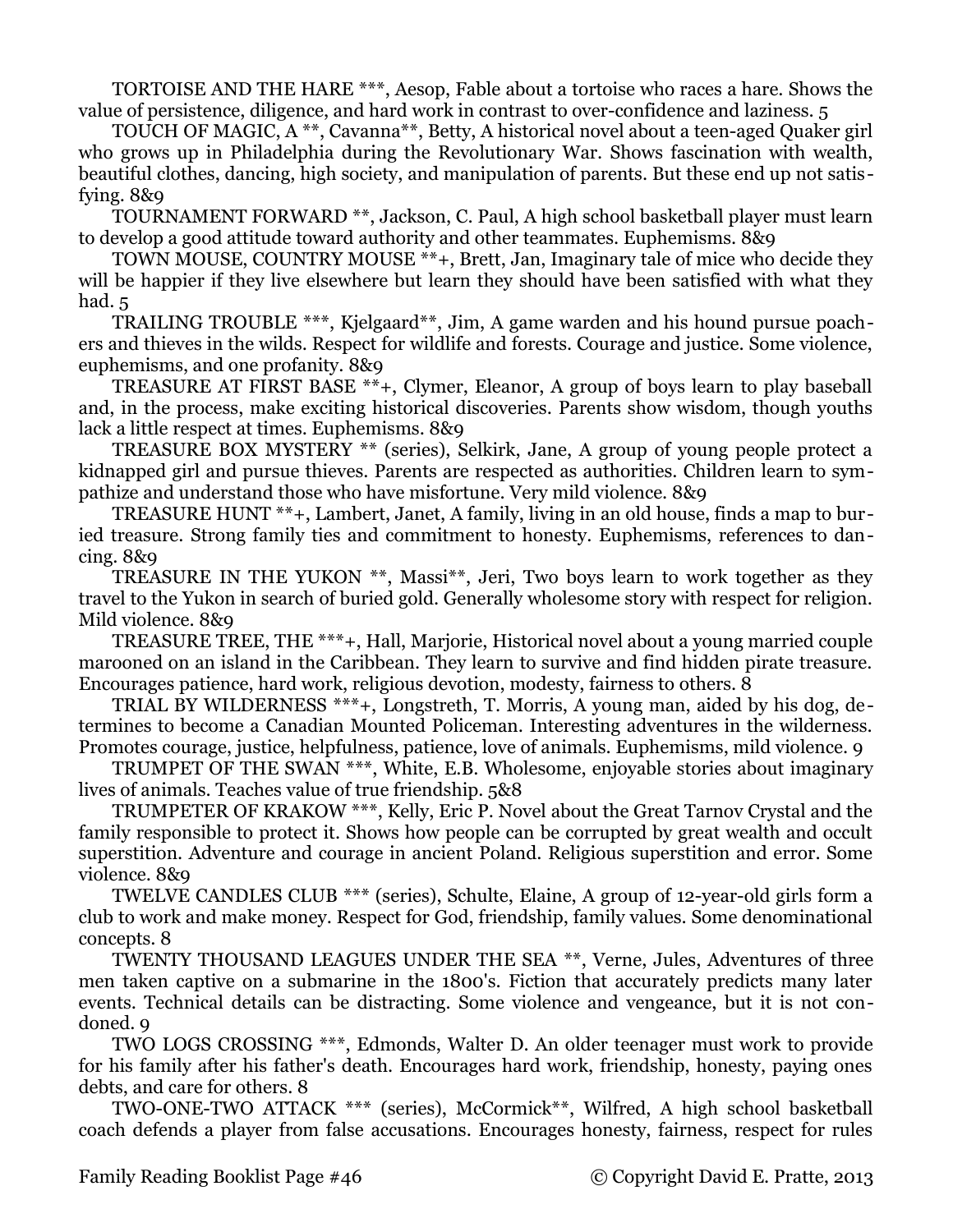and authority, and concern for the unfortunate. Discourages drinking and unfair discrimination. 8&9

UNDER THE LILACS \*\*\*, Alcott<sup>\*\*</sup>, Lousia May, Boy escapes from a circus and is taken in by kind families. Kindness, hospitality, love for others, respect for God. A few euphemisms. 8

UNDERSTOOD BETSY \*\*\*+, Canfield, Dorothy, An orphan girl is first raised by an aunt who overly protects her filling her with fears and insecurities. Then she lives with some relatives on a farm who teach her to work, help others, and be useful. A few euphemisms, reference to dancing. 8&9

UNWILLING PIRATE \*\*\*, Lathrop, West, A young man is kidnapped to be a cabin boy on a pirate ship. Adventures follow as he and others seek freedom. Courage and concern for others. Evil conduct of pirates is opposed. Some "polite" profanities. Violence is relatively mild. 8&9

UP A ROAD SLOWLY \*\*\*, Hunt, Irene, A girl, whose mother has died, is raised by a strict aunt. She learns to adjust to life, to understand others, and to appreciate her strict aunt. Condemns drinking, laziness, and parental partiality. Contains euphemisms and dancing. 9

VALIANT COMRADES \*\*\*, Knight, Ruth A. A young dog trainer is asked to prepare dogs for use by the Army in WW II. Describes commitment and care for dogs, and praises their intelligence. Euphemisms and war-time violence. 8&9

Valley of the Peacemaker \*\*\* (series), Davis, W.E. Series about a young man who moves west and is appointed deputy sheriff. Danger and romance follow. Murder, drinking, gambling, prostitution, etc. mentioned but condemned. Faith in God, family commitment, justice. Violence. (Older teens & up.), 9

VICAR OF WAKEFIELD \*\*, Goldsmith, Oliver, This "classic" is an imaginative story about a preacher whose family undergoes incredible problems, but all comes right in the end. Sexual laxity is condemned. Language is hard to follow, and the end is hard to believe. Religious error. 9

VIKING ADVENTURE \*\*+, Bulla, Clyde R. A Viking teen rides on a ship that visits America. Courage and loyalty. Violence, fighting. References to alcohol. 8

VILLAGE MYSTERY BAND \*\*+, Kingman, Lee, A girl has difficulty adjusting to life in a highly ethnical community until she learns to see things from others' viewpoint. Euphemisms, references to dancing. 8

VOYAGE THROUGH INTERPLANETARY SPACE \*\*\*, Inst. for Creation Research, Teaches facts about science and nature in interesting and educational stories for school-age children. Presents facts to support creation. Good science supplements. 5&8

WAGON WHEELS \*\*, Breyfogle, William, A young man learns about life on the National Road in the 1800's. Historically interesting. References to drinking, dancing, and tobacco. 8&9

WANDERINGS OF CLARE SKYMER, THE \*\*, MacDonald, George, Story of an orphan boy's adventures. Teaches faith in God, love for animals, value of truthfulness, hard work, & honesty. 8&9

WATSONS, THE \*\*\*, Austen\*\*, Jane, A young woman and her sisters in Victorian England deal with problems in society and family as they seek to marry. Good morals and right treatment of others are encouraged. Greed and selfishness are discouraged. References to wine, dancing, polite profanities. 9

WE WERE THERE ON THE OREGON TRAIL \*\*+ (series), Steele, William O. Historical novel about two teens and their mother who cross the Oregon Trail to find the father. Gives geographical and historical background and describes the hardships faced. Euphemisms and references to fighting. 8&9

WE WERE THERE WITH ETHAN ALLEN ... \*\*+ (series), Webb, Robert N. Historical fiction describes Ethan Allen and the Green Mountain Boys who captured Ft. Ticonderoga during the Revolutionary War. War violence is mentioned but not graphic. 8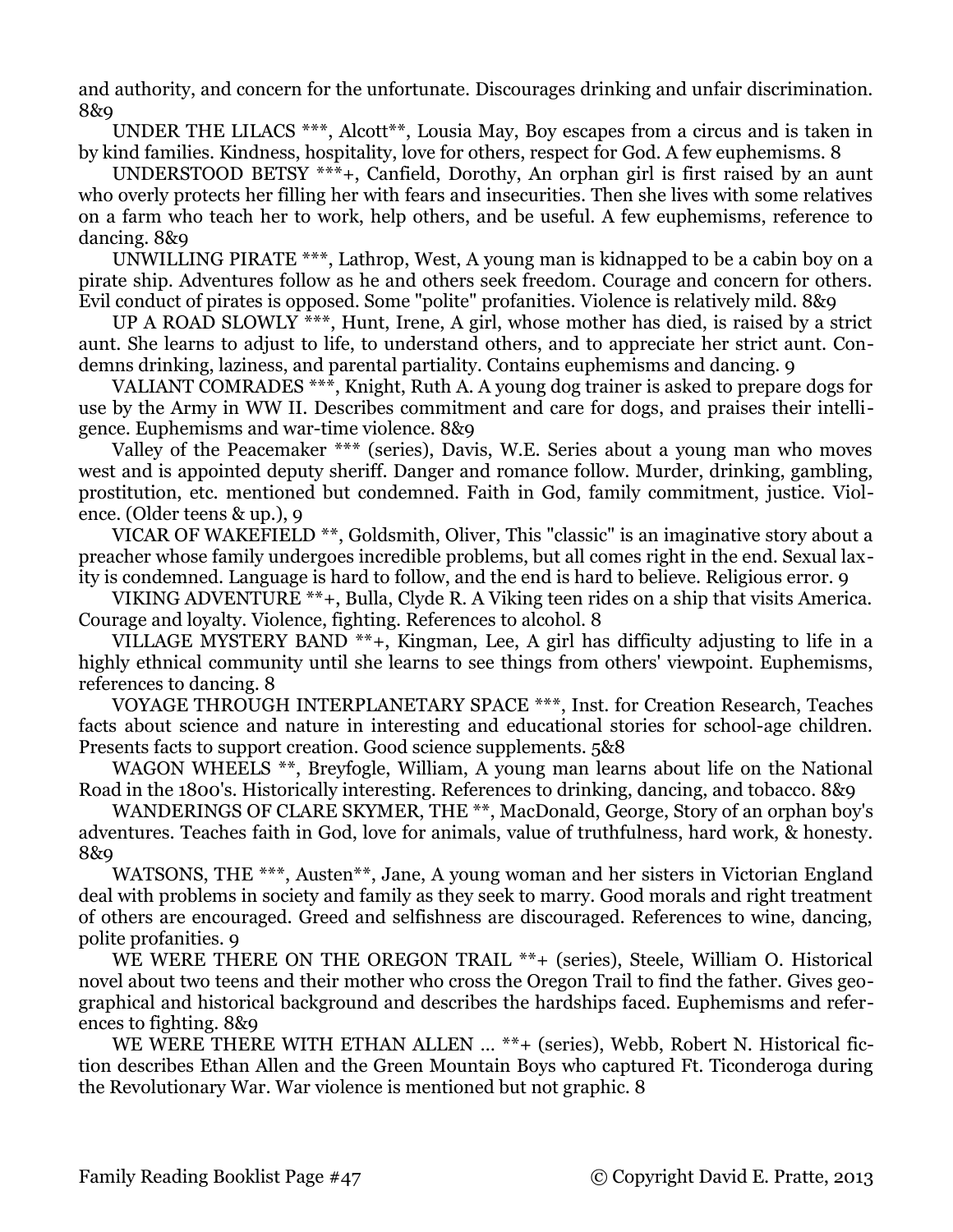WE WERE THERE WITH THE LAFAYETTE ESCADRILLE \*\*\* (series), Knight, Clayton and K.S. Historical novel about the first squadron of American pilots to fight in WWI. Interesting and informative, but describes war violence (not graphic). Favorite heroes die. 8&9

WE WERE THERE WITH THE PONY EXPRESS \*\*\* (series), Steele, William O. Historical novel about two young people who help operate a station on the Pony Express route. Shows how the Pony Express operated, and describes the hardships and commitment required. Hard work, courage. Euphemisms, some violence. 8&9

WEATHER BOOK, THE \*\*\*, Oard, Michael, Explanation of weather, weather patterns, causes of weather, and prediction of weather. Discussion of environmentalism (may need some further explanation). 8

WHEEL OF A FAST CAR \*\*+, Butterworth<sup>\*\*</sup>, L.E. A young man loses his license for reckless driving and is sent to live with relatives in the South. He joins a racing team for a driver who teaches respect for the law. References to smoking. 9

WHEEL ON THE SCHOOL \*\*+, DeJong, Meindert, Story of a Dutch kids who motivate a whole town to recruit storks to nest on the school roof. Interesting story. Silly superstition. Smoking. Fathers desert family responsibilities. 8

WHEELS FOR GINNY'S CHARIOT \*\*, Luis & Millar, Story of a teen-age girl's stuggle to adjust to a serious handicap. Teaches the importance of helping others, accepting difficulties, avoiding self-pity, and always doing our best. Euphemisms and dancing. Propaganda for social workers. 8&9

WHEN CALLS THE HEART \*\*\* (series), Oke<sup>\*\*</sup>, Janette, Series of stories of family love and devotion set in pioneer times. Teaches family loyalty, trust in God, care for others, courage in face of trouble, importance of hard work, & generally high morals. Religious error about salvation, holydays, work & titles of preachers. 9

WHEN HITLER STOLE PINK RABBIT \*\*\*, Kerr, Judith, A Jewish Family, opposed to Nazism, flees Germany before Hitler'selection. They overcome obstacles to adjust to life as refugees. Encourages sacrifice for a right cause. References to drinking. 8&9

WHEN I WAS YOUNG IN THE MOUNTAINS \*\*\*, Rylant, Cynthia, Brief story of happy memories of youth. Emphasizes closeness between generations, joy that does not depend on wealth, and respect for religion. 8&9

WHERE THE RED FERN GROWS \*\*, Rawls, Wilson, A young boy buys two hunting hounds and shares many adventures with them. The story encourages love for animals and faith in God, but has mistaken concepts of God. A few profanities, drinking, smoking, and gross accidental violence. 9

WHISPERING HOUSE, THE \*\*+, Hager, Jean, Three orphans learn to adjust living with a strange uncle in an old house. They come to appreciate the uncle and clear the family name. Smoking. 8

WHISPERING WILLOWS \*\*\*+, Friermood, Elisabeth H. Two childhood chums, a black girl and a white girl, grow up and consider marriage, learning to overcome hardships. Encourages hard work, education, compatibility in marriage, strong family ties, overcoming problems, good race relations. Euphemisms and pipe smoking. 8&9

WHISTLING STALLION \*\*\*, Holt, Stephen, While his father recuperates, a young man must run a ranch with the help of a wild stallion. Courage and hard work. Square dancing. 8

WHITE STALLION OF LIPIZZA \*\*\*, Henry\*\*, Marguerite, A boy determines to become a riding master in the Spanish Court Riding School of Vienna riding Lipizzan stallions. Shows love for animals and devotion to duty and learning. Hero should be more religious. 8

WHOA, MATILDA! \*\*+, Lambert, Janet, A young lady and her boyfriend face difficulties due to wartime conditions during WW II. Self-sacrifice and concern for others is encouraged. Euphemisms, dancing, references to war. 9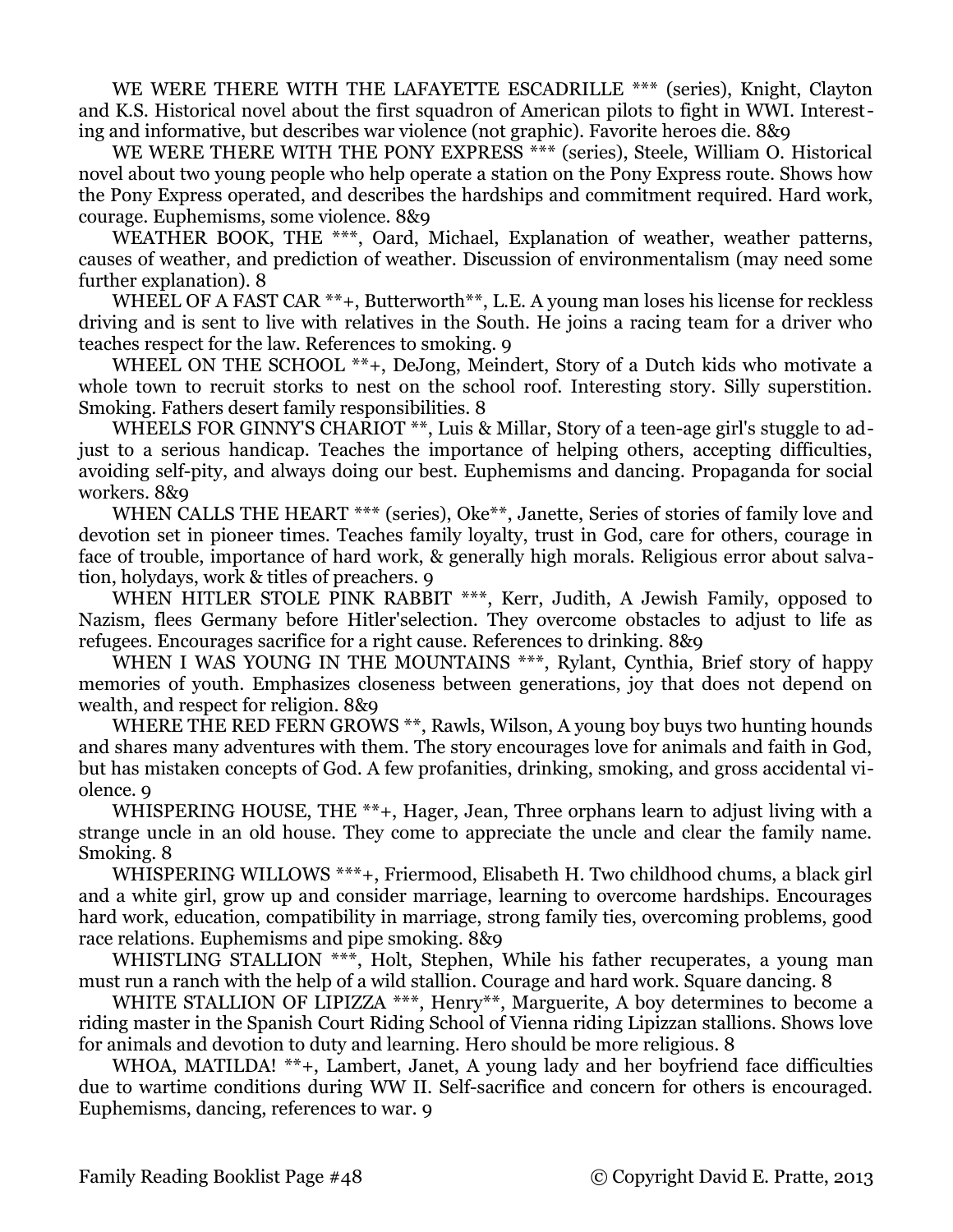WILDERNESS CHAMPION \*\*+, Lippincott, Joseph W. A hound grows up running with a wolf, but later is tamed to be a champion hunter. Devotion to animals. Euphemisms, some references to smoking. 8&9

WILDERNESS WIFE: THE STORY OF REBECCA BRYAN BOONE \*\*\*, DeGering, Etta, Trials and hardships of Daniel Boone's wife are described in this biography. Shows an example of loyalty, submission, honesty in finances, care for others, and self-sacrifice. Book describes fighting and violence. 8&9

WILDWING \*\*\*, Erickson, Phoebe, A young Indian boy finds a wild colt and raises it with the help of his sister. Father is irresponsible. Some Indian religious superstition. 8

WILLIAM BRADFORD: PILGRIM BOY \*\*+, Smith, Bradford, Story of the childhood of the first governor of Plymouth Colony. Shows how Bradford overcame hardships and trusted in God. However, he was mischievous and disobedient at times. 8

WINDS OF ALLEGIANCE \*\*+, Chaikin, Linda, Young woman faces conflict between national allegiance and romance in early 1800's Pacific Northwest. Romance, political plots. Dancing, references to immodesty, some violence. 9

WINDS OF LIGHT \*\*\* (series), Brouwer, Sigmund, Young man determines to rule a medieval fortress and village. He increases faith in God. Some mild violence. 8

WING HARBOR  $**$ , McDonald & Ross, A girl takes a job as county agent of 4H clubs to escape the memory of a boy who jilted her. Shows the value of hard work, ingenuity, and interest in others. Euphemisms, references to immodesty, dancing. 9

WINGS<sup>\*\*\*</sup>+ (series), Pratchett, Terry, A group of tiny people called nomes journey to Florida for a space shuttle launch so they can communicate with a space ship that brought them to earth. Last of a series of three books. A hilarious and interesting adventure. Questionable religious ideas. 8&9

WINNIE THE POOH \*\*\* (series), Milne\*\*, A. A. Series of wholesome, enjoyable and delightfully humorous books for "children" of all ages. 5,8,9

WINSTON CHURCHILL \*\*+, Reynolds, Quentin, Biography of the Prime Minister whose courage and determination led Britain through WWII. He was also a man of wisdom, insight, and unbounded energy. Smoking and frequent references to war. 9

WINTER DANGER \*\*+, Steele, William O. An 11-year-old pioneer boy is taught by his father to be a hunter and trapper, but he wants to be a farmer. He learns both to rely on others and to help others. Contains euphemisms and killing of Indians. 8&9

WINTER HOLIDAY \*\*+, Ransome, Arthur, Seven kids spend the winter holidays on a lake pretending they are Arctic explorers. Good imagination. Euphemisms, pipe smoking. 8&9

WIZARD OF OZ \*\* (series), Baum, L. Frank, Series of books about a make-believe world visited by a little girl. The stories are imaginative, yet wholesome. Little moral teaching is emphasized, yet books are always acceptable morally. 8

WONDER ISLAND BOYS \*\* (series), Finlay, Roger T. Adventure stories about young men stranded on an island. Educational and basically wholesome. Teaches value of helping others, good education, importance of being peaceable, unimportance of wealth, Evolution, over emphasizes education. Some violence. 9

WOODSHED MYSTERY \*\* (series), Warner, Gertrude Chandler, A family of teen and preteen children work with their grandfather to solve mysteries. Wholesome story with no violence. Encourages family respect and concern for others. 8

WRIGHT BROTHERS, THE \*\*\*, Reynolds, Quentin, Biography of the men who developed the airplane. Shows their inventiveness, family loyalty, and hard work. Euphemisms. Justifies half-truths. 8&9

WRONG-WAY NEELEN \*\*+, Keating, Lawrence A. A high-school boy's senior year seems ruined because he ran the wrong way for a "touchdown." He learns to overcome embarrassment,